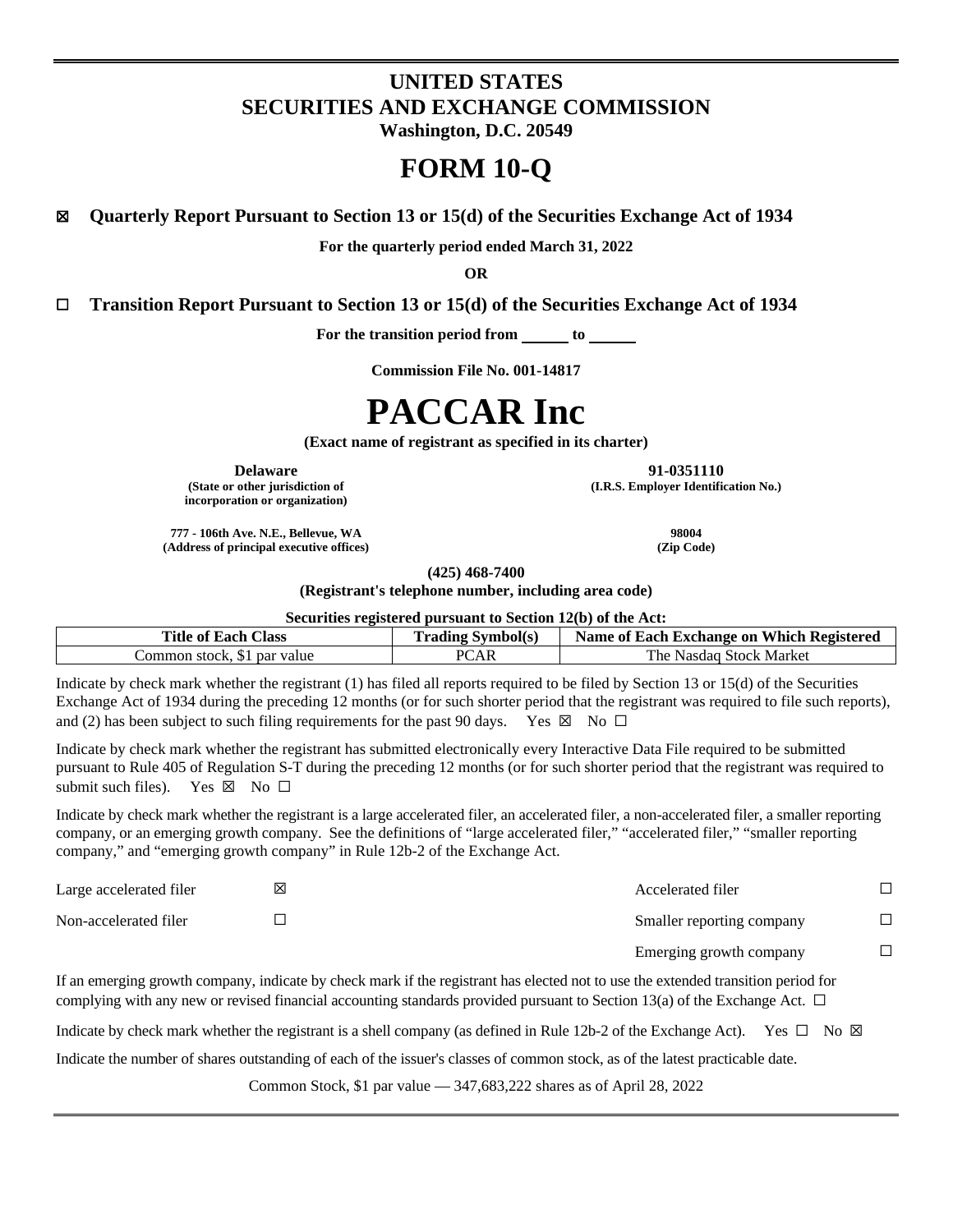# **PACCAR Inc – Form 10-Q**

# **INDEX**

|          |                                                                            | Page           |
|----------|----------------------------------------------------------------------------|----------------|
| PART I.  | <b>FINANCIAL INFORMATION:</b>                                              |                |
| ITEM 1.  | <b>FINANCIAL STATEMENTS:</b>                                               |                |
|          | Consolidated Statements of Comprehensive Income -                          |                |
|          |                                                                            | 3              |
|          | Consolidated Balance Sheets –                                              |                |
|          |                                                                            | $\overline{4}$ |
|          | Condensed Consolidated Statements of Cash Flows -                          |                |
|          |                                                                            | 6              |
|          | Consolidated Statements of Stockholders' Equity -                          |                |
|          |                                                                            | $\overline{7}$ |
|          |                                                                            | 8              |
| ITEM 2.  | MANAGEMENT'S DISCUSSION AND ANALYSIS OF FINANCIAL CONDITION AND RESULTS OF |                |
|          |                                                                            | 31             |
| ITEM 3.  |                                                                            | 42             |
| ITEM 4.  | CONTROLS AND PROCEDURES                                                    | 42             |
| PART II. | <b>OTHER INFORMATION:</b>                                                  |                |
| ITEM 1.  |                                                                            | 43             |
| ITEM 1A. |                                                                            | 43             |
| ITEM 2.  |                                                                            | 43             |
| ITEM 6.  |                                                                            | 43             |
|          |                                                                            | 43             |
|          |                                                                            | 46             |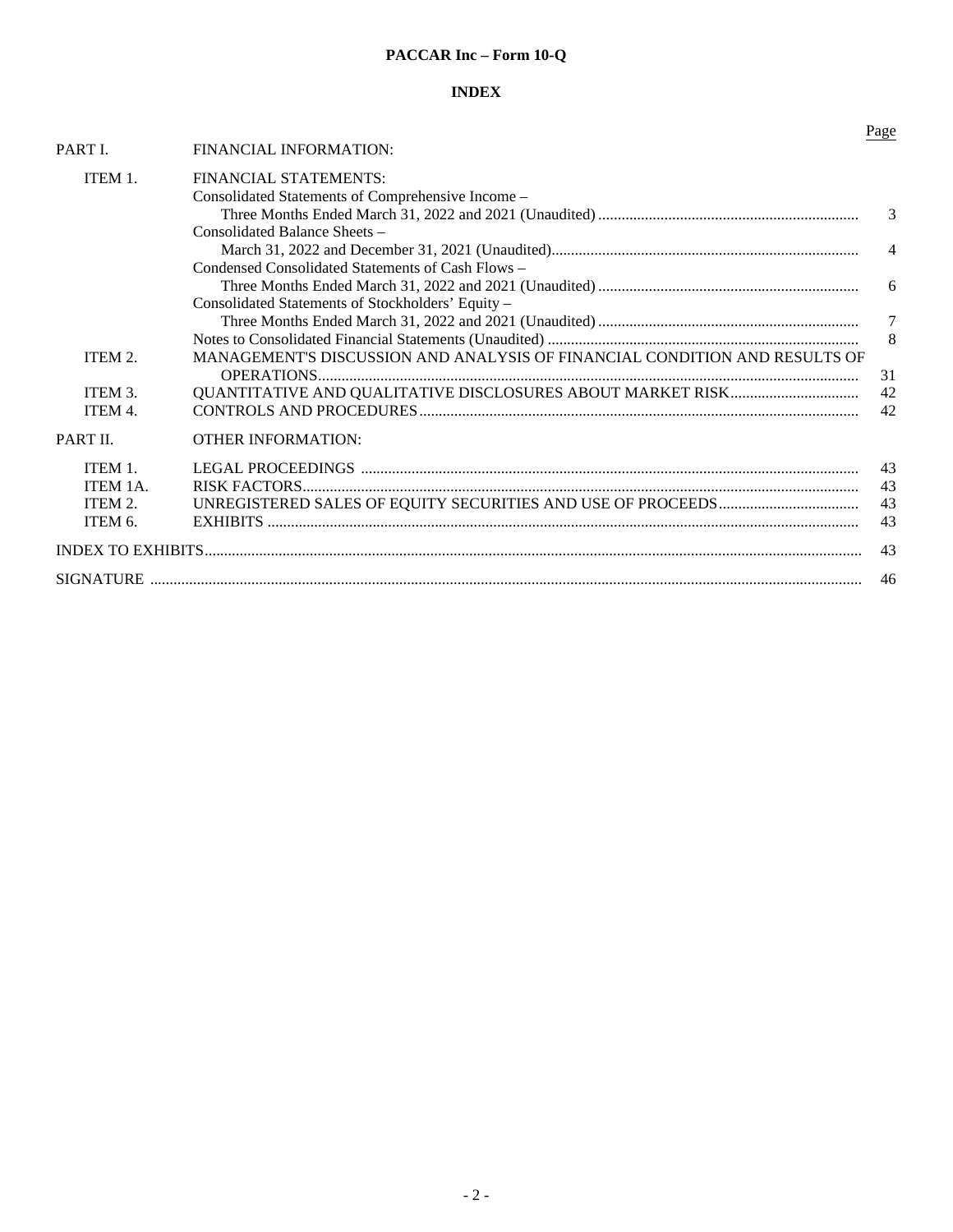# <span id="page-2-2"></span><span id="page-2-0"></span>**PART I – FINANCIAL INFORMATION**

# <span id="page-2-1"></span>**ITEM 1. FINANCIAL STATEMENTS**

# **Consolidated Statements of Comprehensive Income (Unaudited)**

# **(Millions, Except Per Share Amounts)**

|                                                      | <b>Three Months Ended</b><br>March 31 |                      |    |         |
|------------------------------------------------------|---------------------------------------|----------------------|----|---------|
|                                                      |                                       | 2022                 |    | 2021    |
| TRUCK, PARTS AND OTHER:                              |                                       |                      |    |         |
| Net sales and revenues                               | \$                                    | 6,106.4              | \$ | 5,413.5 |
| Cost of sales and revenues                           |                                       | 5,285.5              |    | 4,689.7 |
| Research and development                             |                                       | 78.0                 |    | 80.1    |
| Selling, general and administrative                  |                                       | 148.0                |    | 129.9   |
| Interest and other (income), net                     |                                       | (32.0)               |    | (13.2)  |
|                                                      |                                       | 5,479.5              |    | 4,886.5 |
| Truck, Parts and Other Income Before Income Taxes    |                                       | 626.9                |    | 527.0   |
| <b>FINANCIAL SERVICES:</b>                           |                                       |                      |    |         |
| Interest and fees                                    |                                       | 132.3                |    | 129.9   |
| Operating lease, rental and other revenues           |                                       | 233.9                |    | 302.1   |
| Revenues                                             |                                       | 366.2                |    | 432.0   |
| Interest and other borrowing expenses                |                                       | 39.8                 |    | 42.0    |
| Depreciation and other expenses                      |                                       | 143.5                |    | 278.7   |
| Selling, general and administrative                  |                                       | 35.7                 |    | 31.2    |
| Provision for losses on receivables                  |                                       | $\cdot$ <sup>2</sup> |    | 3.7     |
|                                                      |                                       | 219.2                |    | 355.6   |
| Financial Services Income Before Income Taxes        |                                       | 147.0                |    | 76.4    |
| Investment (loss) income                             |                                       | (2.5)                |    | 4.9     |
| Total Income Before Income Taxes                     |                                       | 771.4                |    | 608.3   |
| <b>Income taxes</b>                                  |                                       | 170.9                |    | 137.5   |
| Net Income                                           | \$                                    | 600.5                | \$ | 470.8   |
| Net Income Per Share                                 |                                       |                      |    |         |
| <b>Basic</b>                                         | \$                                    | 1.72                 | \$ | 1.35    |
| <b>Diluted</b>                                       | \$                                    | 1.72                 | \$ | 1.35    |
| Weighted Average Number of Common Shares Outstanding |                                       |                      |    |         |
| <b>Basic</b>                                         |                                       | 348.3                |    | 347.6   |
| Diluted                                              |                                       | 348.8                |    | 348.4   |
| Comprehensive Income                                 | \$                                    | 643.9                | \$ | 404.7   |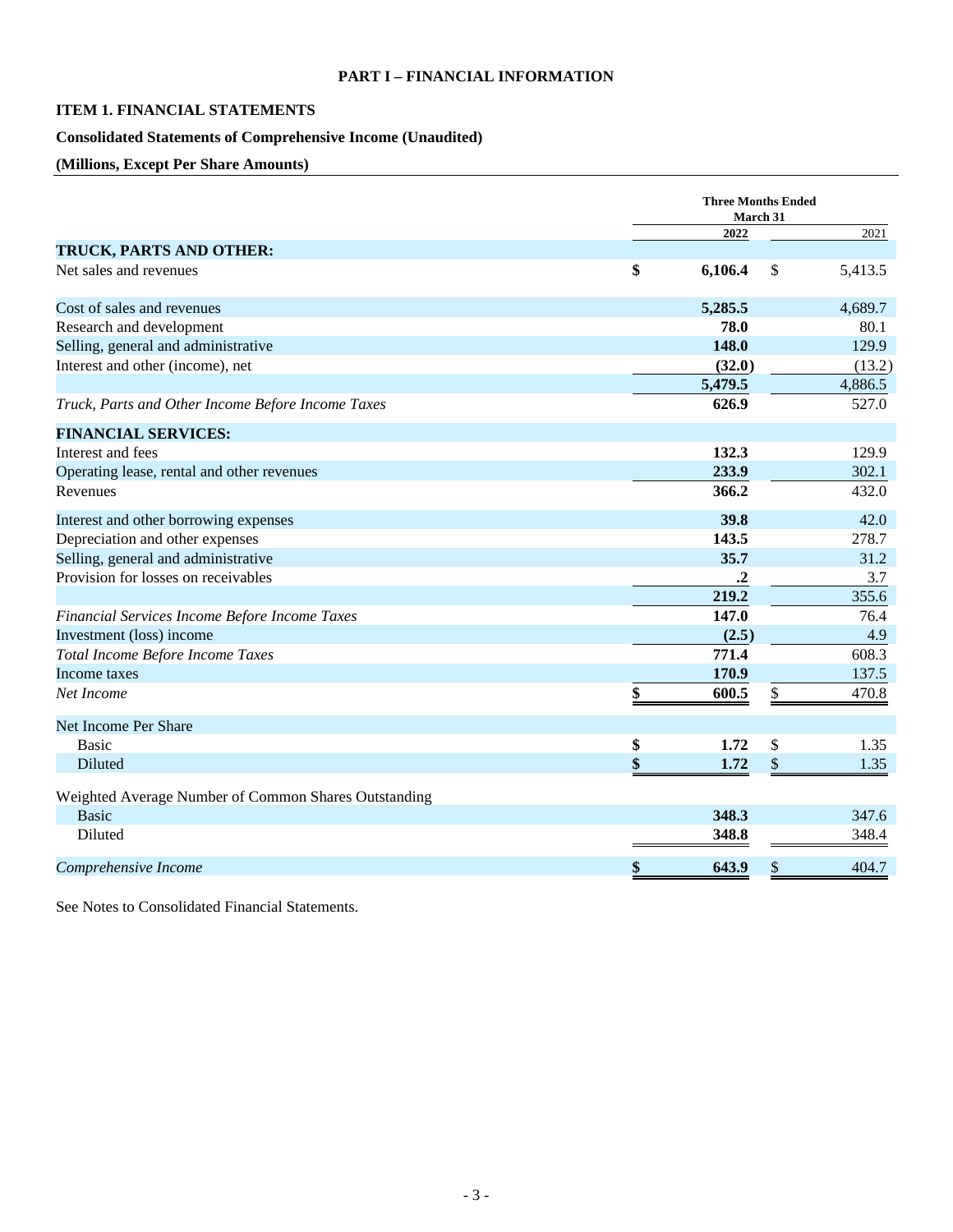<span id="page-3-0"></span>

| <b>Consolidated Balance Sheets (Millions) (Unaudited)</b> |  |
|-----------------------------------------------------------|--|
|-----------------------------------------------------------|--|

|                                                                                           | March 31<br>2022 | December 31<br>2021 |
|-------------------------------------------------------------------------------------------|------------------|---------------------|
| <b>ASSETS</b>                                                                             |                  |                     |
| TRUCK, PARTS AND OTHER:                                                                   |                  |                     |
| <b>Current Assets</b>                                                                     |                  |                     |
| Cash and cash equivalents                                                                 | \$<br>3,157.2    | \$<br>3,253.6       |
| Trade and other receivables, net (allowance for losses: 2022 - \$.6, 2021 - \$.6)         | 1,927.8          | 1,575.1             |
| Marketable securities                                                                     | 1,515.2          | 1,559.4             |
| Inventories, net                                                                          | 2,222.1          | 1,976.0             |
| Other current assets                                                                      | 720.5            | 732.9               |
| <b>Total Truck, Parts and Other Current Assets</b>                                        | 9,542.8          | 9,097.0             |
|                                                                                           |                  |                     |
| Equipment on operating leases, net                                                        | 285.5            | 302.4               |
| Property, plant and equipment, net                                                        | 3,420.0          | 3,398.1             |
| Other noncurrent assets, net                                                              | 1,340.7          | 1,293.0             |
| <b>Total Truck, Parts and Other Assets</b>                                                | 14,589.0         | 14,090.5            |
| <b>FINANCIAL SERVICES:</b>                                                                |                  |                     |
| Cash and cash equivalents                                                                 | 157.7            | 174.7               |
|                                                                                           |                  |                     |
| Finance and other receivables, net (allowance for losses: 2022 - \$118.3, 2021 - \$116.9) | 12,563.9         | 11,920.8            |
| Equipment on operating leases, net                                                        | 2,811.3          | 2,886.5             |
| Other assets                                                                              | 464.2            | 436.9               |
| <b>Total Financial Services Assets</b>                                                    | 15,997.1         | 15,418.9            |
|                                                                                           | \$<br>30,586.1   | \$<br>29,509.4      |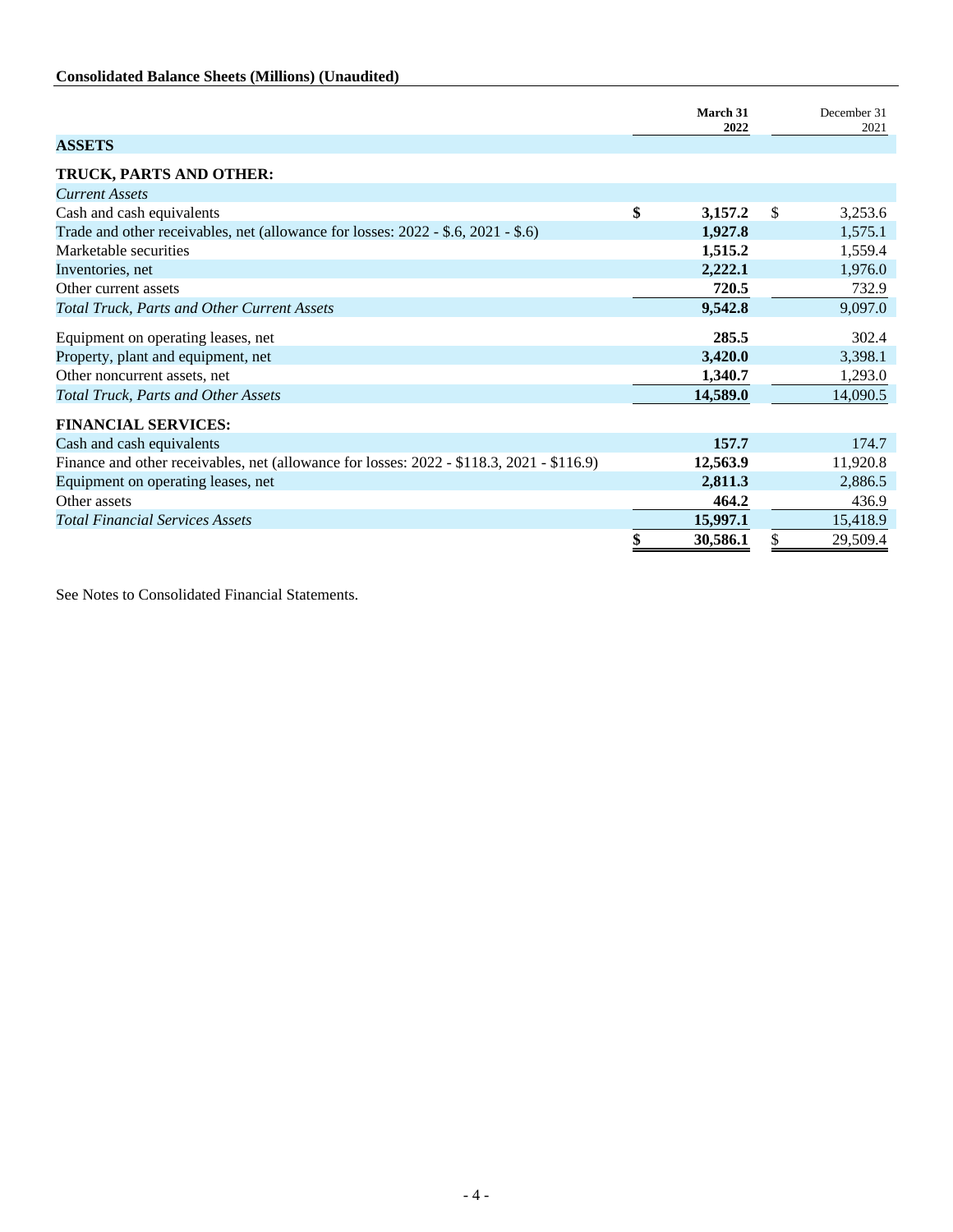|                                                                            | March 31       | December 31    |
|----------------------------------------------------------------------------|----------------|----------------|
| <b>LIABILITIES AND STOCKHOLDERS' EQUITY</b>                                | 2022           | 2021           |
| TRUCK, PARTS AND OTHER:                                                    |                |                |
| <b>Current Liabilities</b>                                                 |                |                |
| Accounts payable, accrued expenses and other                               | \$<br>4,609.6  | \$<br>3,930.9  |
| Dividend payable                                                           |                | 521.1          |
| Total Truck, Parts and Other Current Liabilities                           | 4,609.6        | 4,452.0        |
| Residual value guarantees and deferred revenues                            | 309.3          | 329.1          |
| Other liabilities                                                          | 1,407.0        | 1,487.6        |
| <b>Total Truck, Parts and Other Liabilities</b>                            | 6.325.9        | 6.268.7        |
| <b>FINANCIAL SERVICES:</b>                                                 |                |                |
|                                                                            |                |                |
| Accounts payable, accrued expenses and other                               | 636.7          | 624.5          |
| Commercial paper and bank loans                                            | 3,762.6        | 3,303.0        |
| Term notes                                                                 | 7,097.4        | 7,128.8        |
| Deferred taxes and other liabilities                                       | 620.2          | 590.4          |
| <b>Total Financial Services Liabilities</b>                                | 12,116.9       | 11,646.7       |
| <b>STOCKHOLDERS' EQUITY:</b>                                               |                |                |
| Preferred stock, no par value - authorized 1.0 million shares, none issued |                |                |
| Common stock, \$1 par value - authorized 1.2 billion shares,               |                |                |
| issued 347.7 and 347.3 million shares                                      | 347.7          | 347.3          |
| Additional paid-in capital                                                 | 167.3          | 142.0          |
| Treasury stock, at cost - .02 million and nil shares                       | (1.9)          |                |
| Retained earnings                                                          | 12,507.9       | 12,025.8       |
| Accumulated other comprehensive loss                                       | (877.7)        | (921.1)        |
| <b>Total Stockholders' Equity</b>                                          | 12,143.3       | 11,594.0       |
|                                                                            | \$<br>30,586.1 | \$<br>29,509.4 |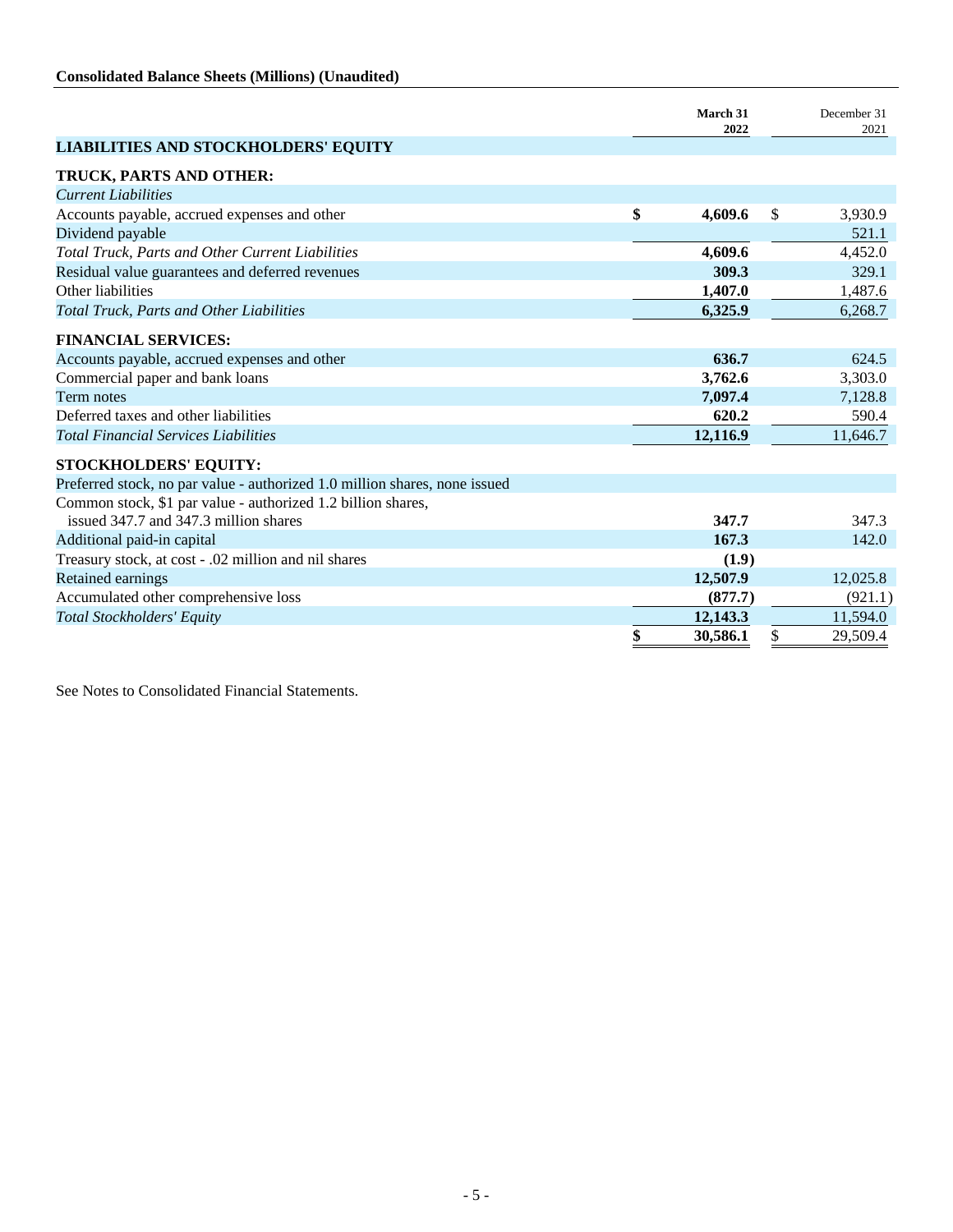# <span id="page-5-0"></span>**Condensed Consolidated Statements of Cash Flows (Unaudited)**

# **(Millions)**

|                                                                              | <b>Three Months Ended</b><br>March 31 |                      |        |           |
|------------------------------------------------------------------------------|---------------------------------------|----------------------|--------|-----------|
|                                                                              |                                       | 2022                 |        | 2021      |
| <b>OPERATING ACTIVITIES:</b>                                                 |                                       |                      |        |           |
| Net Income                                                                   | \$                                    | 600.5                | \$     | 470.8     |
| Adjustments to reconcile net income to cash provided by operations:          |                                       |                      |        |           |
| Depreciation and amortization:                                               |                                       |                      |        |           |
| Property, plant and equipment                                                |                                       | 74.0                 |        | 66.9      |
| Equipment on operating leases and other                                      |                                       | 111.7                |        | 184.8     |
| Provision for losses on financial services receivables                       |                                       | $\cdot$ <sup>2</sup> |        | 3.7       |
| Other, net                                                                   |                                       | (140.7)              |        | (47.1)    |
| Pension contributions                                                        |                                       | (6.7)                |        | (6.2)     |
| Change in operating assets and liabilities:                                  |                                       |                      |        |           |
| Trade and other receivables                                                  |                                       | (381.0)              |        | (468.2)   |
| Wholesale receivables on new trucks                                          |                                       | (327.4)              |        | 26.8      |
| Inventories                                                                  |                                       | (230.9)              |        | (270.9)   |
| Accounts payable and accrued expenses                                        |                                       | 550.3                |        | 655.8     |
| Income taxes, warranty and other                                             |                                       | 209.3                |        | (79.5)    |
| Net Cash Provided by Operating Activities                                    |                                       | 459.3                |        | 536.9     |
| <b>INVESTING ACTIVITIES:</b>                                                 |                                       |                      |        |           |
| Originations of retail loans and finance leases                              |                                       | (1,221.0)            |        | (1,036.2) |
| Collections on retail loans and finance leases                               |                                       | 974.1                |        | 937.5     |
| Net (increase) decrease in wholesale receivables on used equipment           |                                       | (1.6)                |        | 17.4      |
| Purchases of marketable debt securities                                      |                                       | (207.7)              |        | (158.0)   |
| Proceeds from sales and maturities of marketable debt securities             |                                       | 203.9                |        | 153.2     |
| Payments for property, plant and equipment                                   |                                       | (138.4)              |        | (114.6)   |
| Acquisitions of equipment for operating leases                               |                                       | (230.2)              |        | (243.1)   |
| Proceeds from asset disposals                                                |                                       | 188.1                |        | 240.9     |
| Other, net                                                                   |                                       | 26.7                 |        | (12.8)    |
| Net Cash Used in Investing Activities                                        |                                       | (406.1)              |        | (215.7)   |
| <b>FINANCING ACTIVITIES:</b>                                                 |                                       |                      |        |           |
| Payments of cash dividends                                                   |                                       | (639.4)              |        | (353.7)   |
| Purchases of treasury stock                                                  |                                       | (1.9)                |        | (1.4)     |
| Proceeds from stock compensation transactions                                |                                       | 16.7                 |        | 28.8      |
| Net increase (decrease) in commercial paper, short-term bank loans and other |                                       | 481.6                |        | (383.5)   |
| Proceeds from term debt                                                      |                                       | 631.7                |        | 892.5     |
| Payments on term debt                                                        |                                       | (645.1)              |        | (691.0)   |
| Net Cash Used in Financing Activities                                        |                                       | (156.4)              |        | (508.3)   |
| Effect of exchange rate changes on cash and cash equivalents                 |                                       | (10.2)               |        | (32.5)    |
| Net Decrease in Cash and Cash Equivalents                                    |                                       | (113.4)              |        | (219.6)   |
| Cash and cash equivalents at beginning of period                             |                                       | 3,428.3              |        | 3,539.6   |
| Cash and cash equivalents at end of period                                   | \$                                    | 3,314.9              | $\$\,$ | 3,320.0   |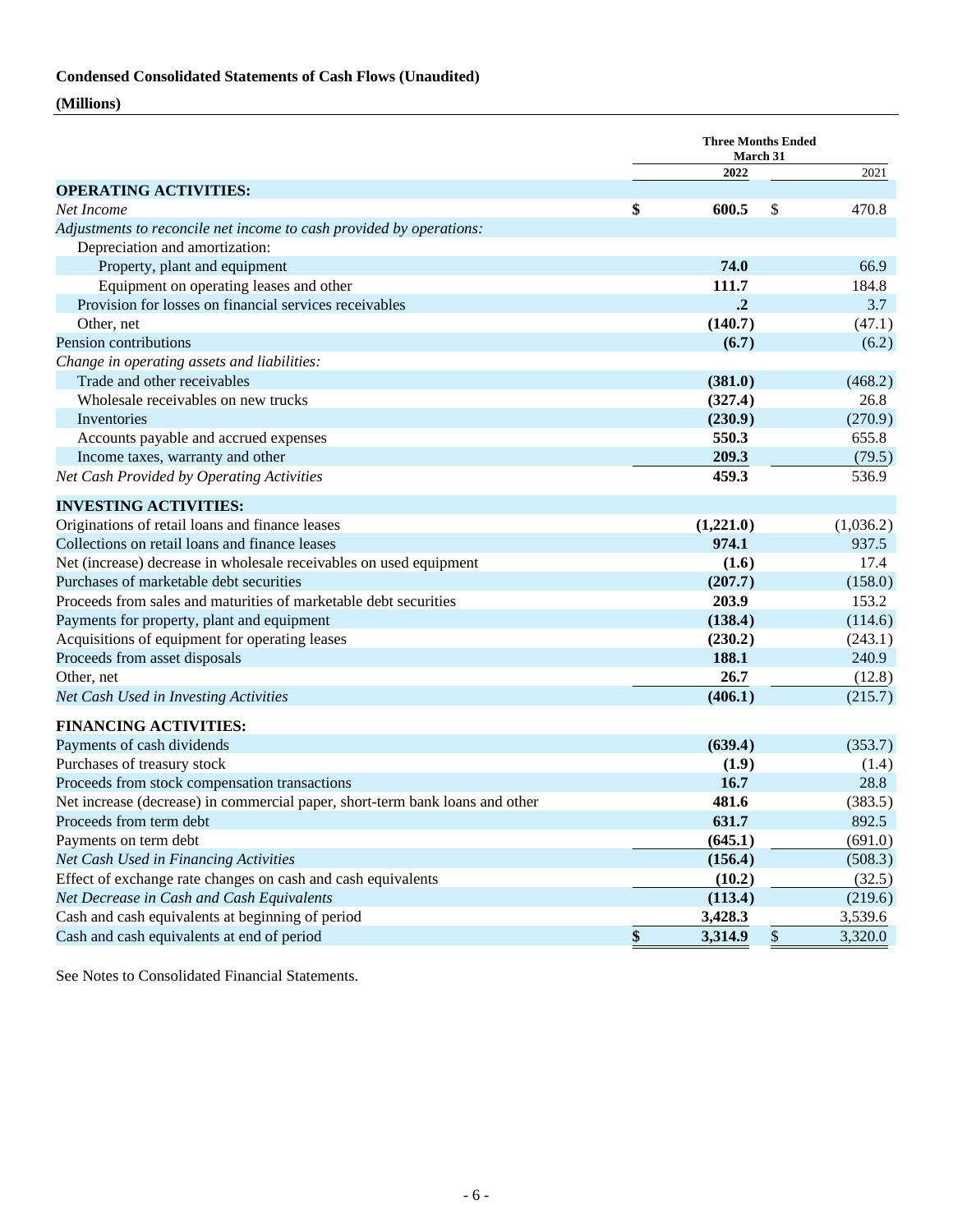# <span id="page-6-0"></span>**Consolidated Statements of Stockholders' Equity (Unaudited)**

# **(Millions, Except Per Share Amounts)**

|                                                    | <b>Three Months Ended</b><br>March 31 |    |           |  |
|----------------------------------------------------|---------------------------------------|----|-----------|--|
|                                                    | 2022                                  |    | 2021      |  |
| <b>COMMON STOCK, \$1 PAR VALUE:</b>                |                                       |    |           |  |
| Balance at beginning of period                     | \$<br>347.3                           | \$ | 346.6     |  |
| Stock compensation                                 | $\cdot$                               |    | .6        |  |
| Balance at end of period                           | 347.7                                 |    | 347.2     |  |
|                                                    |                                       |    |           |  |
| <b>ADDITIONAL PAID-IN CAPITAL:</b>                 |                                       |    |           |  |
| Balance at beginning of period                     | 142.0                                 |    | 88.5      |  |
| Stock compensation                                 | 25.3                                  |    | 35.8      |  |
| Balance at end of period                           | 167.3                                 |    | 124.3     |  |
|                                                    |                                       |    |           |  |
| <b>TREASURY STOCK, AT COST:</b>                    |                                       |    |           |  |
| Balance at beginning of period                     |                                       |    |           |  |
| Purchases                                          | (1.9)                                 |    | (1.4)     |  |
| Balance at end of period                           | (1.9)                                 |    | (1.4)     |  |
| <b>RETAINED EARNINGS:</b>                          |                                       |    |           |  |
| Balance at beginning of period                     | 12,025.8                              |    | 11,148.5  |  |
| Net income                                         | 600.5                                 |    | 470.8     |  |
| Cash dividends declared on common stock            | (118.4)                               |    | (111.3)   |  |
| Balance at end of period                           | 12,507.9                              |    | 11,508.0  |  |
|                                                    |                                       |    |           |  |
| <b>ACCUMULATED OTHER COMPREHENSIVE LOSS:</b>       |                                       |    |           |  |
| Balance at beginning of period                     | (921.1)                               |    | (1,050.3) |  |
| Other comprehensive income (loss)                  | 43.4                                  |    | (66.1)    |  |
| Balance at end of period                           | (877.7)                               |    | (1,116.4) |  |
| Total Stockholders' Equity                         | \$<br>12,143.3                        | \$ | 10,861.7  |  |
| Cash dividends declared on common stock, per share | \$<br>.34                             | \$ | .32       |  |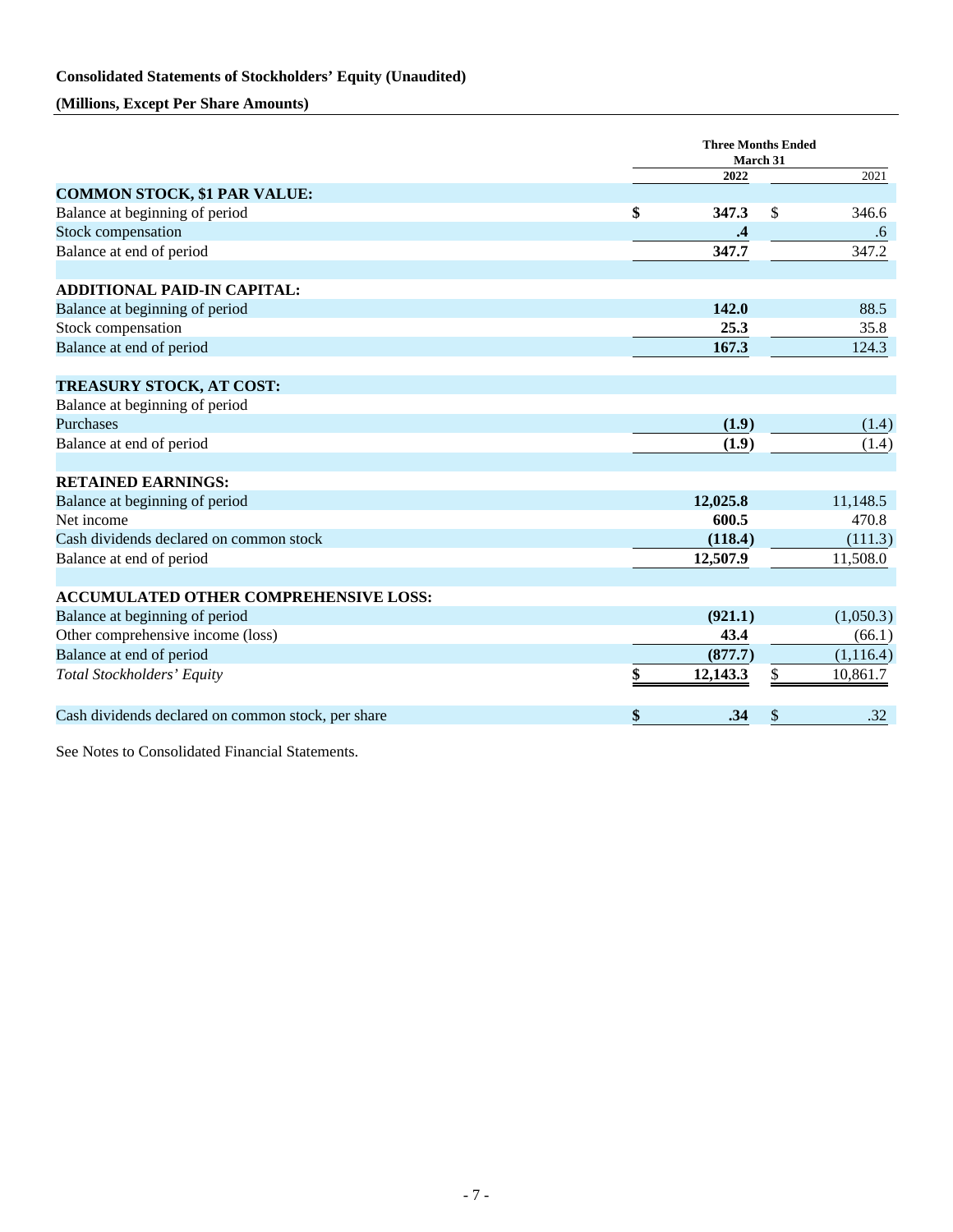#### <span id="page-7-0"></span>**NOTE A - Basis of Presentation**

The accompanying unaudited consolidated financial statements have been prepared in accordance with generally accepted accounting principles (GAAP) for interim financial information and with the instructions to Form 10-Q and Article 10 of Regulation S-X. Accordingly, they do not include all of the information and footnotes required by GAAP for complete financial statements. In the opinion of management, all adjustments (consisting of normal recurring accruals) considered necessary for a fair presentation have been included. Operating results for the three months ended March 31, 2022 are not necessarily indicative of the results that may be expected for the year ending December 31, 2022. For further information, refer to the consolidated financial statements and footnotes included in PACCAR Inc's (PACCAR or the Company) Annual Report on Form 10-K for the year ended December 31, 2021.

*Earnings per Share*: Basic earnings per common share are computed by dividing earnings by the weighted average number of common shares outstanding, plus the effect of any participating securities. Diluted earnings per common share are computed assuming that all potentially dilutive securities are converted into common shares under the treasury stock method. The dilutive and antidilutive options are shown separately in the table below.

| Three Months Ended March 31. | 2022      | 2021    |
|------------------------------|-----------|---------|
| <b>Additional shares</b>     | 567,400   | 792,800 |
| Antidilutive options         | 1.092.200 | 583,000 |

*Change in Accounting:* In the first quarter of 2022, the Company changed the method of accounting for its U.S. inventories from lastin-first-out (LIFO) to first-in-first-out (FIFO). Inventories valued using the LIFO method comprised 41% of consolidated inventories before deducting the LIFO reserve at December 31, 2021. The Company believes the FIFO method is preferable because it better matches cost with revenues, it results in a more consistent method to value inventory with its foreign subsidiaries and it improves comparability with industry peers. This change increased Retained Earnings by \$143.3 million to \$11,148.5 million at January 1, 2021. The effects of the change in accounting principle have been retrospectively applied to all periods presented:

The effect of the changes made to the Company's Consolidated Statements of Comprehensive Income was as follows:

| Three Months Ended March 31, 2021<br><b>Truck, Parts and Other</b> | <b>AS ORIGINALLY</b><br>REPORTED | <b>EFFECT OF</b><br><b>CHANGE</b> | AS ADJUSTED |
|--------------------------------------------------------------------|----------------------------------|-----------------------------------|-------------|
| Cost of sales and revenues                                         | 4.690.7                          | (1.0)                             | 4.689.7     |
| <b>Income Taxes</b>                                                | 137.2                            |                                   | 137.5       |
| Net Income                                                         | 470.1                            |                                   | 470.8       |

The cumulative effect of the changes made to the Company's Consolidated Balance Sheet was as follows:

| December 31, 2021<br><b>Truck, Parts and Other</b> | <b>AS ORIGINALLY</b><br>REPORTED | <b>EFFECT OF</b><br><b>CHANGE</b> |    | AS ADJUSTED |
|----------------------------------------------------|----------------------------------|-----------------------------------|----|-------------|
| Inventories, net                                   | 1.768.3                          | 207.7                             | -S | 1.976.0     |
| Other liabilities                                  | 1.436.5                          | 51.1                              |    | 1.487.6     |
| Retained earnings                                  | 11.869.2                         | 156.6                             |    | 12.025.8    |

The change in accounting policy did not materially affect basic or diluted net income per share or income before income taxes within the Truck, Parts and Other segments for the three months ended March 31, 2021. There was no impact on total net cash provided by operating activities.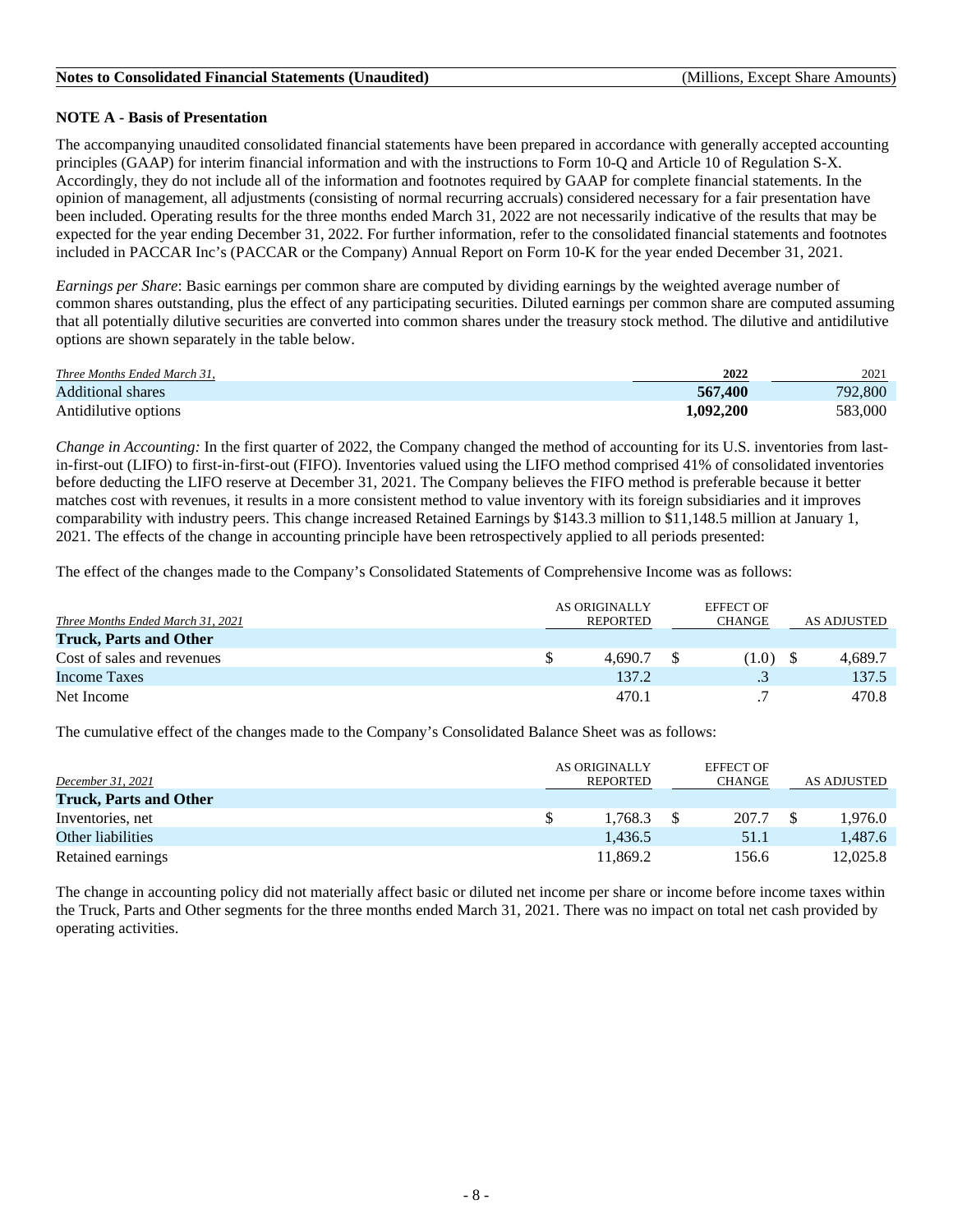|                                   |                    | PRO FORMA         |    | EFFECI OF        |
|-----------------------------------|--------------------|-------------------|----|------------------|
| Three Months Ended March 31, 2022 | <b>AS REPORTED</b> | <b>UNDER LIFO</b> |    | CHANGE           |
| <b>Truck, Parts and Other</b>     |                    |                   |    |                  |
| Cost of sales and revenues        | \$<br>5,285.5      | 5,296.8           | -S | (11.3)           |
| <b>Income Taxes</b>               | 170.9              | 168.1             |    | 2.8              |
| Net Income                        | 600.5              | 592.0             |    | 8.5              |
| Net Income Per Share              |                    |                   |    |                  |
| Basic                             | 1.72               | 1.70              | -S | .02              |
| Diluted                           | 1.72               | 1.70              |    | .02 <sub>1</sub> |
|                                   |                    |                   |    |                  |

The effect of the change to income before income taxes within the Truck, Parts and Other segments for the three months ended March 31, 2022 would not be material, and there would be no impact on total net cash provided by operating activities.

The following table compares the amounts currently reported to amounts that would have been reported under LIFO in the Consolidated Balance Sheet.

The following table compares the amounts currently reported to amounts that would have been reported under LIFO in the

|                                              |                    | PRO FORMA  | <b>EFFECT OF</b> |
|----------------------------------------------|--------------------|------------|------------------|
| March 31, 2022                               | <b>AS REPORTED</b> | UNDER LIFO | <b>CHANGE</b>    |
| <b>Truck, Parts and Other</b>                |                    |            |                  |
| Inventories, net                             | 2.222.1            | 2.003.1    | 219.0            |
| Accounts payable, accrued expenses and other | 4.609.6            | 4.555.7    | 53.9             |
| Retained earnings                            | 12.507.9           | 12.342.8   | 165.1            |

*New Accounting Pronouncements:* The Company adopted the following standards on January 1, 2022, which had no material impact on the Company's consolidated financial statements.

2021-05 *Leases (Topic 842) - Lessors—Certain Leases with Variable Lease Payments*

2021-10 *Government Assistance (Topic 832) - Disclosures by Business Entities about Government Assistance*

The Financial Accounting Standards Board (FASB) also issued the following standard, which is not expected to have a material impact on the Company's consolidated financial statements.

| <b>STANDARD</b> | <b>DESCRIPTION</b>                                                                                 | <b>EFFECTIVE DATE</b> |
|-----------------|----------------------------------------------------------------------------------------------------|-----------------------|
|                 | 2022-02* Financial Instruments—Credit Losses (Topic 326): Troubled Debt Restructurings and Vintage | January 1, 2023       |
|                 | <i>Disclosures</i>                                                                                 |                       |

The Company will adopt on the effective date.

#### **NOTE B – Sales and Revenues**

#### *Truck, Parts and Other*

The Company enters into sales contracts with customers associated with purchases of the Company's products and services including trucks, parts, product support, and other related services. Generally, the Company recognizes revenue for the amount of consideration it will receive for delivering a product or service to a customer. Revenue is recognized when the customer obtains control of the product or receives benefits of the service. The Company excludes sales taxes, value added taxes and other related taxes assessed by government agencies from revenue. There are no significant financing components included in product or services revenue since generally customers pay shortly after the products or services are transferred. In the Truck and Parts segment, when the Company grants extended payment terms on selected receivables and charges interest, interest income is recognized when earned.

EFFECT OF

PRO FORMA

Consolidated Statements of Comprehensive Income.

**STANDARD DESCRIPTION**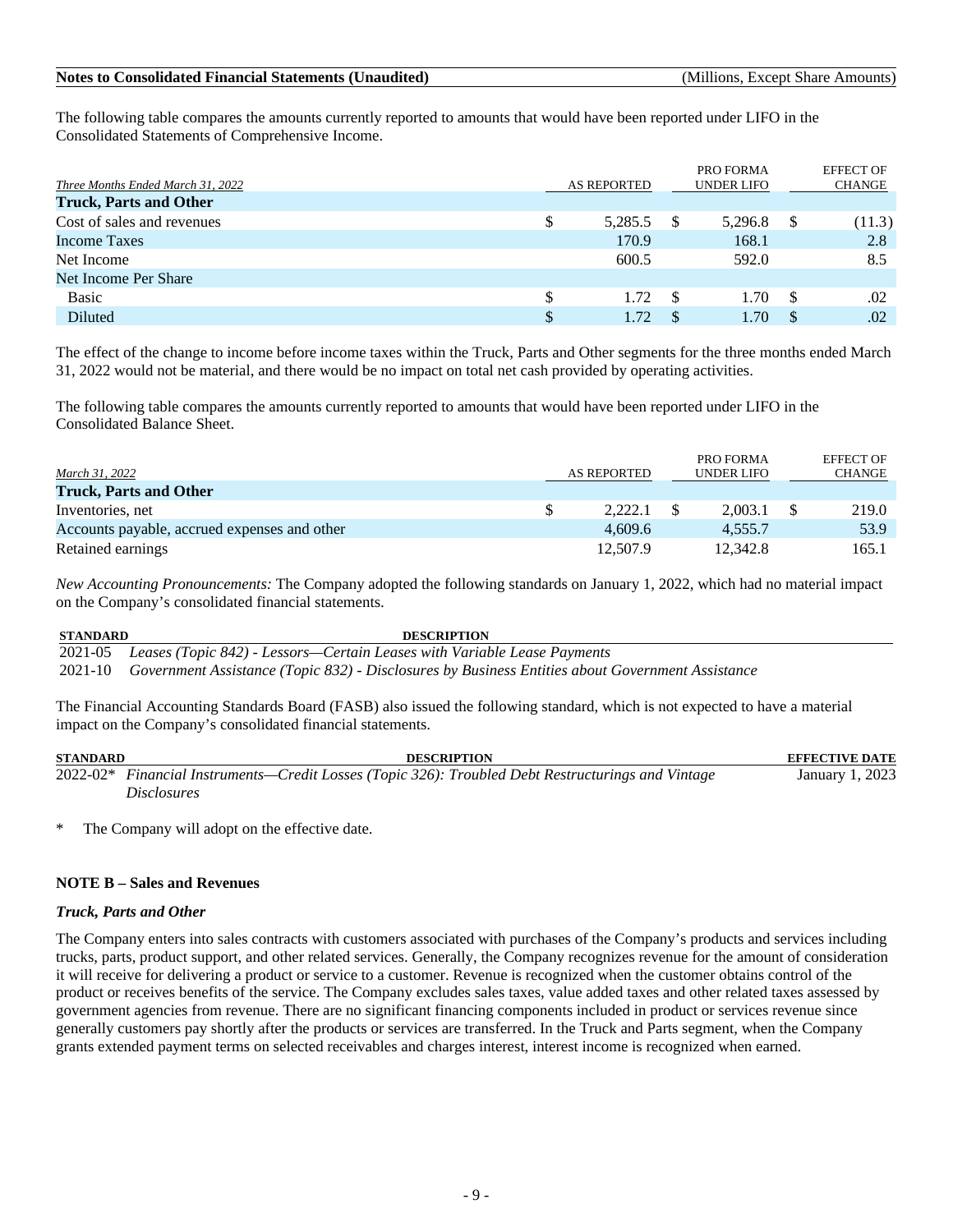| Notes to Consolidated Financial Statements (Unaudited) | (Millions, Except Share Amounts) |
|--------------------------------------------------------|----------------------------------|
|--------------------------------------------------------|----------------------------------|

The following table disaggregates Truck, Parts and Other revenues by major sources:

| Three Months Ended March 31,                                  | 2022          |    | 2021    |
|---------------------------------------------------------------|---------------|----|---------|
| Truck                                                         |               |    |         |
| Truck sales                                                   | \$<br>4,481.1 | -S | 4,045.0 |
| Revenues from extended warranties, operating leases and other | 216.0         |    | 188.0   |
|                                                               | 4,697.1       |    | 4,233.0 |
| Parts                                                         |               |    |         |
| Parts sales                                                   | 1,348.1       |    | 1,125.9 |
| Revenues from dealer services and other                       | 40.8          |    | 34.8    |
|                                                               | 1,388.9       |    | 1,160.7 |
| Winch sales and other                                         | 20.4          |    | 19.8    |
| Truck, Parts and Other sales and revenues                     | 6,106.4       |    | 5,413.5 |

The Company recognizes truck and parts sales as revenues when control of the products is transferred to customers which generally occurs upon shipment, except for certain truck sales which are subject to a residual value guarantee (RVG) by the Company. The standard payment term for trucks and aftermarket parts is typically within 30 days, but the Company may grant extended payment terms on selected receivables. The Company recognizes revenue for the invoice amount adjusted for estimated sales incentives and returns. Sales incentives and returns are estimated based on historical experience and are adjusted to current period revenue when the most likely amount of consideration the Company expects to receive changes or becomes fixed. Truck and parts sales include a standard product warranty which is included in cost of sales. The Company has elected to treat delivery services as a fulfillment activity with revenues recognized when the customer obtains control of the product. Delivery revenue is included in revenues and the related costs are included in cost of sales. As a practical expedient, the Company is not disclosing truck order backlog, as a significant majority of the backlog has a duration of less than one year.

Truck sales with RVGs that allow customers the option to return their truck are accounted for as a sale when the customer does not have an economic incentive to return the truck to the Company, or as an operating lease when the customer does have an economic incentive to return the truck. The estimate of customers' economic incentive to return the trucks is based on an analysis of historical guaranteed buyback value and estimated market value. When truck sales with RVGs are accounted for as a sale, revenue is recognized when the truck is transferred to the customer less an amount for expected returns. Expected return rates are estimated by using a historical weighted average return rate over an eight-year period.

Aftermarket parts sales allow for returns which are estimated at the time of sale based on historical data. Parts dealer services and other revenues are recognized as services are performed.

The following table presents the balance sheet classification of the estimated value of the truck assets to be returned goods assets and the related return liabilities:

|                                              | <b>March 31, 2022</b> |               |    |                    | December 31, 2021 |   |                    |
|----------------------------------------------|-----------------------|---------------|----|--------------------|-------------------|---|--------------------|
|                                              |                       | <b>ASSETS</b> |    | <b>LIABILITIES</b> | <b>ASSETS</b>     |   | <b>LIABILITIES</b> |
| Trucks                                       |                       |               |    |                    |                   |   |                    |
| Other current assets                         | \$                    | 262.2         |    |                    | \$<br>255.7       |   |                    |
| Accounts payable, accrued expenses and other |                       |               | \$ | 267.9              |                   | S | 264.0              |
| Other noncurrent assets, net                 |                       | 375.7         |    |                    | 403.6             |   |                    |
| Other liabilities                            |                       |               |    | 396.0              |                   |   | 423.9              |
|                                              |                       | 637.9         |    | 663.9              | 659.3             | Ж | 687.9              |
| Parts                                        |                       |               |    |                    |                   |   |                    |
| Other current assets                         | \$                    | 80.0          |    |                    | \$<br>72.9        |   |                    |
| Accounts payable, accrued expenses and other |                       |               | п  | 188.3              |                   |   | 172.1              |
|                                              |                       | 80.0          |    | 188.3              | 72.9              |   | 172.1              |

For contracts accounted for as a sale, the Company's total commitment to acquire trucks at a guaranteed value was \$1,172.1 at March 31, 2022.

Revenues from extended warranties, operating leases and other include optional extended warranty and repair and maintenance (R&M) service contracts which can be purchased for periods generally ranging up to five years. The Company defers revenue based on stand-alone observable selling prices when it receives payments in advance and generally recognizes the revenue on a straight-line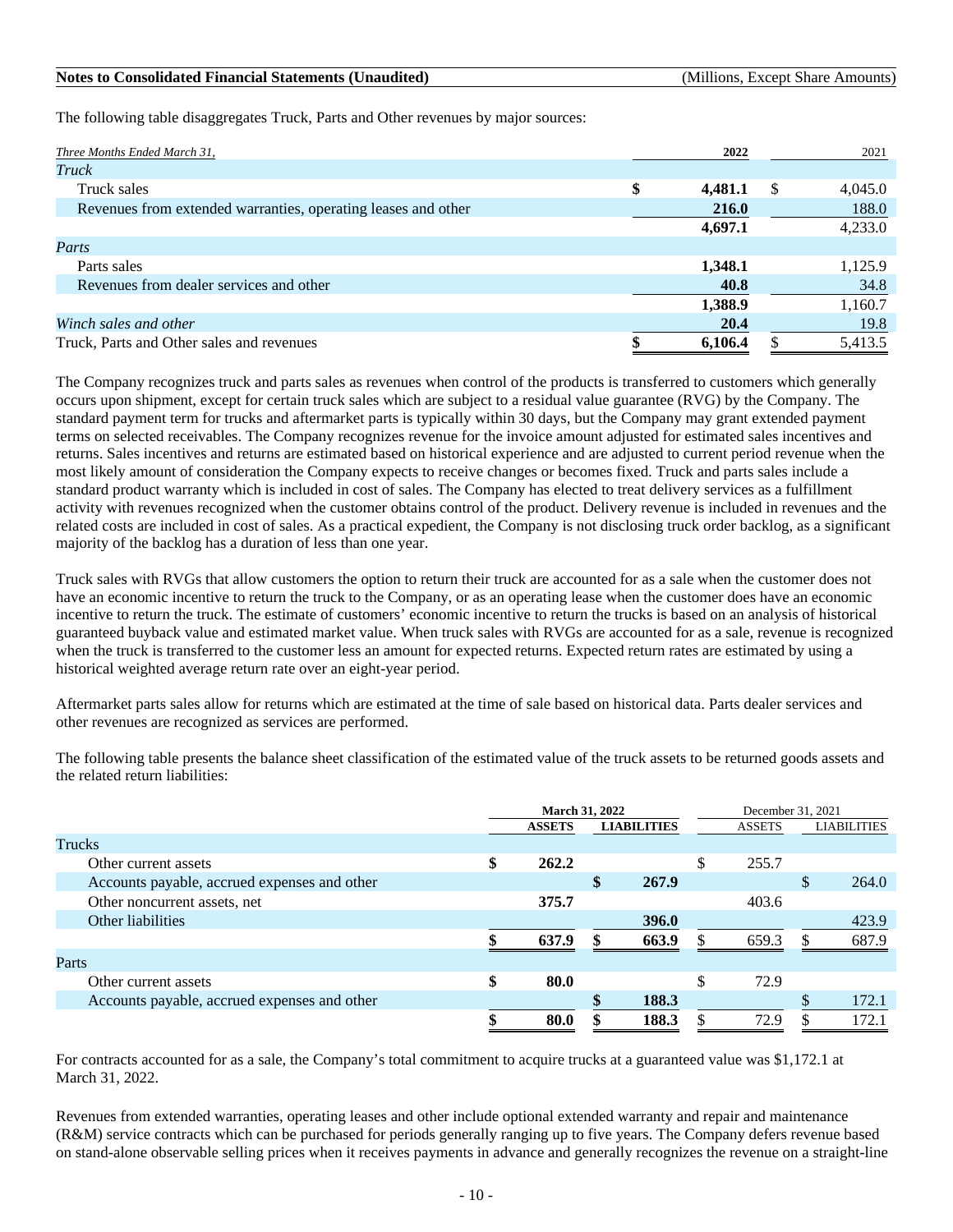basis over the warranty or R&M contract periods. See Note F, Product Support Liabilities, in the Notes to the Consolidated Financial Statements for further information. Also included are truck sales with an RVG accounted for as an operating lease. A liability is created for the residual value obligation with the remainder of the proceeds recorded as deferred revenue. The deferred revenue is recognized on a straight-line basis over the guarantee period, which typically ranges from three to five years. Deferred revenue related to trucks sold with an RVG was \$82.0 at March 31, 2022. The Company expects to recognize approximately \$26.8 of the remaining deferred revenue in 2022, \$24.2 in 2023, \$15.1 in 2024, \$12.9 in 2025 and \$3.0 in 2026. Total operating lease revenue from truck sales with RVGs was \$27.9 and \$20.6 for the three months ended March 31, 2022 and 2021, respectively. The Company's total commitment to acquire trucks at a guaranteed value for contracts accounted for as a lease was \$227.3 at March 31, 2022.

Revenue from winch sales and other is primarily derived from the industrial winch business. Winch sales are recognized when the product is transferred to a customer, which generally occurs upon shipment. Also within this category are other revenues not attributable to a reportable segment.

# *Financial Services*

The Company's Financial Services segment products include loans to customers collateralized by the vehicles being financed, finance leases for retail customers and dealers, dealer wholesale financing which includes floating-rate wholesale loans to PACCAR dealers for new and used trucks, and operating leases which include rentals on Company owned equipment. Interest income from finance and other receivables is recognized using the interest method. Certain loan origination costs are deferred and amortized to interest income over the expected life of the contracts using the straight-line method which approximates the interest method.

Operating lease rental revenue is recognized on a straight-line basis over the term of the lease. Customer contracts may include additional services such as excess mileage, repair and maintenance and other services on which revenue is recognized when earned. The Company's full-service lease arrangements bundle these additional services. Rents for full-service lease contracts are allocated between lease and non-lease components based on the relative stand-alone price of each component. Taxes, such as sales and use and value added, which are collected by the Company from a customer, are excluded from the measurement of lease income and expenses.

Recognition of interest income and rental revenue is suspended (put on non-accrual status) when the receivable becomes more than 90 days past the contractual due date or earlier if some other event causes the Company to determine that collection is not probable. Accordingly, no finance receivables more than 90 days past due were accruing interest at March 31, 2022 or December 31, 2021. Recognition is resumed if the receivable becomes current by the payment of all amounts due under the terms of the existing contract and collection of remaining amounts is considered probable (if not contractually modified) or if the customer makes scheduled payments for three months and collection of remaining amounts is considered probable (if contractually modified). Payments received while the finance receivable is on non-accrual status are applied to interest and principal in accordance with the contractual terms.

Finance leases are secured by the trucks and related equipment being leased and the lease terms generally range from three to five years depending on the type and use of the equipment. The lessee is required to either purchase the equipment or guarantee to the Company a stated residual value upon the disposition of the equipment at the end of the finance lease term.

Operating lease terms generally range from three to five years. At the end of the operating lease term, the lessee has the option to return the equipment to the Company or purchase the equipment at its fair market value.

The Company determines its estimate of the residual value of leased vehicles by considering the length of the lease term, the truck model, the expected usage of the truck and anticipated market demand. If the sales price of the truck at the end of the agreement differs from the Company's estimated residual value, a gain or loss will result. Future market conditions, changes in government regulations and other factors outside the Company's control could impact the ultimate sales price of trucks returned under these contracts. Residual values are reviewed regularly and adjusted if market conditions warrant.

The following table summarizes Financial Services lease revenues by lease type:

| Three Months Ended March 31. | 2022  | 2021  |
|------------------------------|-------|-------|
| Finance lease revenues       | 42.9  | 47.   |
| Operating lease revenues     | 203.6 | 209.4 |
| Total lease revenues         | 246.5 | 257.1 |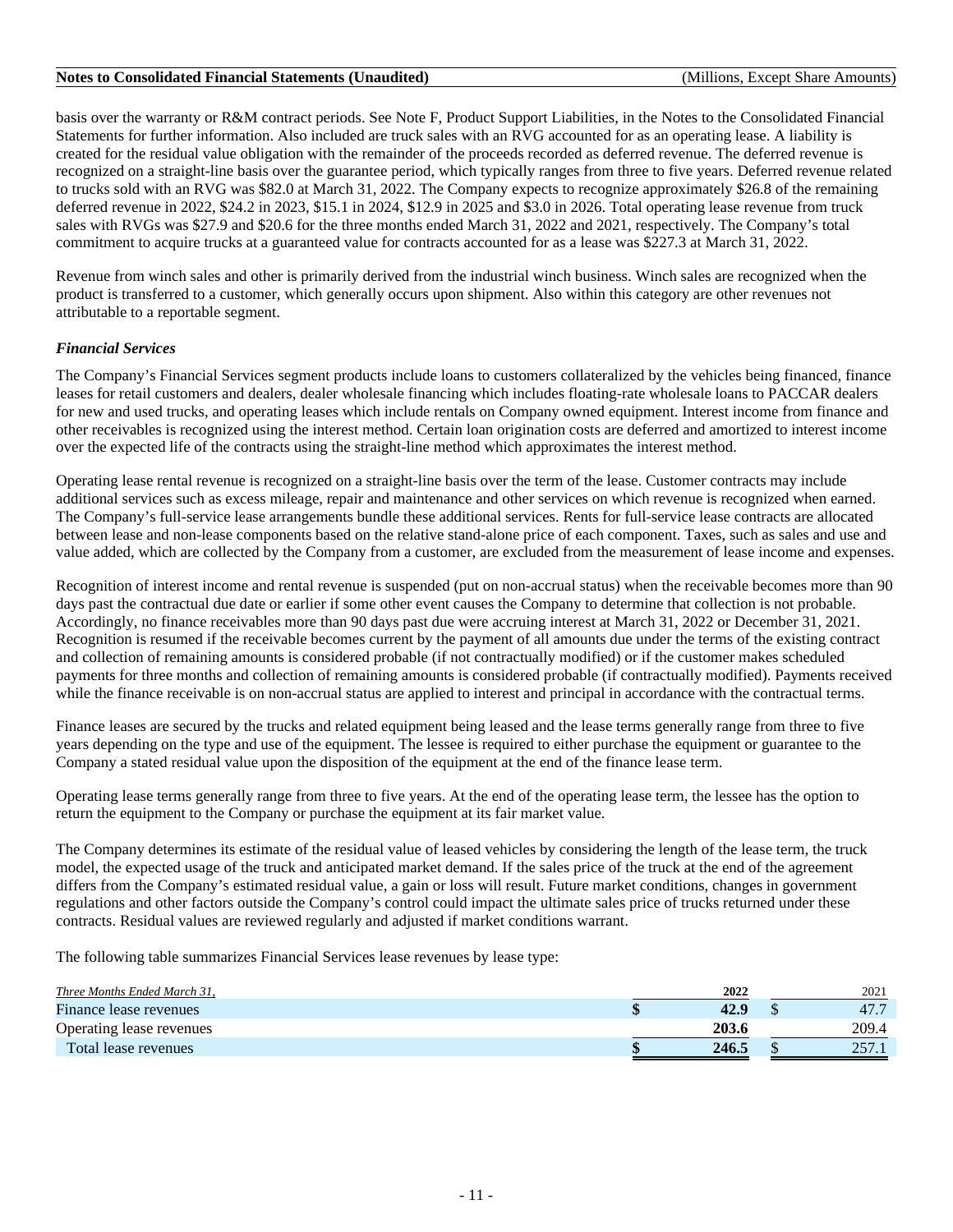### **NOTE C - Investments in Marketable Securities**

### **Debt Securities**

The Company's investments in marketable debt securities are classified as available-for-sale. These investments are stated at fair value and may include an allowance for credit losses. Changes in the allowance for credit losses are recognized in the current period earnings and any unrealized gains or losses, net of tax, are included as a component of accumulated other comprehensive income (loss) (AOCI).

The Company utilizes third-party pricing services for all of its marketable debt security valuations. The Company reviews the pricing methodology used by the third-party pricing services, including the manner employed to collect market information. On a quarterly basis, the Company also performs review and validation procedures on the pricing information received from the third-party providers. These procedures help ensure the fair value information used by the Company is determined in accordance with applicable accounting guidance.

The Company evaluates its investment in marketable debt securities at the end of each reporting period to determine if a decline in fair value is the result of credit losses or unrealized losses. In assessing credit losses, the Company considers the collectability of principal and interest payments by monitoring changes to issuers' credit ratings, specific credit events associated with individual issuers as well as the credit ratings of any financial guarantor. The Company considers its intent for selling the security and whether it is more likely than not the Company will be able to hold the security until the recovery of any credit losses and unrealized losses. Charges against the allowance for credit losses occur when a security with credit losses is sold or the Company no longer intends to hold that security.

#### **Equity Securities**

Marketable equity securities are traded on active exchanges and are measured at fair value. The realized and unrealized gains (losses) are recognized in investment income.

|                                          |             |    | <b>UNREALIZED</b> |      | <b>UNREALIZED</b> |      | <b>FAIR</b>  |
|------------------------------------------|-------------|----|-------------------|------|-------------------|------|--------------|
| At March 31, 2022                        | <b>COST</b> |    | <b>GAINS</b>      |      | <b>LOSSES</b>     |      | <b>VALUE</b> |
| <b>Marketable debt securities</b>        |             |    |                   |      |                   |      |              |
| U.S. tax-exempt securities               | 447.3       | -S |                   | - \$ | 7.3               | - \$ | 440.1        |
| U.S. taxable municipal/ provincial bonds | 181.6       |    | . .               |      | 6.4               |      | 175.3        |
| <b>U.S. corporate securities</b>         | 212.0       |    |                   |      | 6.9               |      | 205.1        |
| U.S. government and agency securities    | 89.4        |    | .1                |      | 1.1               |      | 88.4         |
| Non-U.S. corporate securities            | 441.1       |    | . .               |      | <b>10.1</b>       |      | 431.1        |
| Non-U.S. government securities           | 72.1        |    |                   |      | 1.4               |      | 70.7         |
| <b>Other debt securities</b>             | 100.8       |    | .1                |      | 3.0               |      | 97.9         |
| <b>Marketable equity securities</b>      | 15.4        |    |                   |      | 8.8               |      | 6.6          |
| <b>Total marketable securities</b>       | 1,559.7     |    | $.5\,$            |      | 45.0              |      | 1,515.2      |

Marketable securities at March 31, 2022 and December 31, 2021 consisted of the following:

|                                         |             |               | <b>UNREALIZED</b> |               | <b>UNREALIZED</b> |               | <b>FAIR</b>  |
|-----------------------------------------|-------------|---------------|-------------------|---------------|-------------------|---------------|--------------|
| At December 31, 2021                    | <b>COST</b> |               | <b>GAINS</b>      |               | <b>LOSSES</b>     |               | <b>VALUE</b> |
| Marketable debt securities              |             |               |                   |               |                   |               |              |
| U.S. tax-exempt securities              | 431.4       | <sup>\$</sup> | $\overline{.5}$   | <sup>\$</sup> | .4                | <sup>\$</sup> | 432.5        |
| U.S. taxable municipal/provincial bonds | 192.2       |               | .6                |               | 1.2               |               | 191.6        |
| U.S. corporate securities               | 208.3       |               | .6                |               | 1.5               |               | 207.4        |
| U.S. government and agency securities   | 95.9        |               | .6                |               |                   |               | 96.4         |
| Non-U.S. corporate securities           | 443.9       |               | $1.4^{\circ}$     |               | 2.5               |               | 442.8        |
| Non-U.S. government securities          | 75.2        |               |                   |               | $\cdot$ 3         |               | 75.0         |
| Other debt securities                   | 100.4       |               |                   |               |                   |               | 100.0        |
| Marketable equity securities            | 15.4        |               | 1.3               |               | 3.0               |               | 13.7         |
| Total marketable securities             | 1.562.7     |               | 6.4               |               | 9.7               |               | 1.559.4      |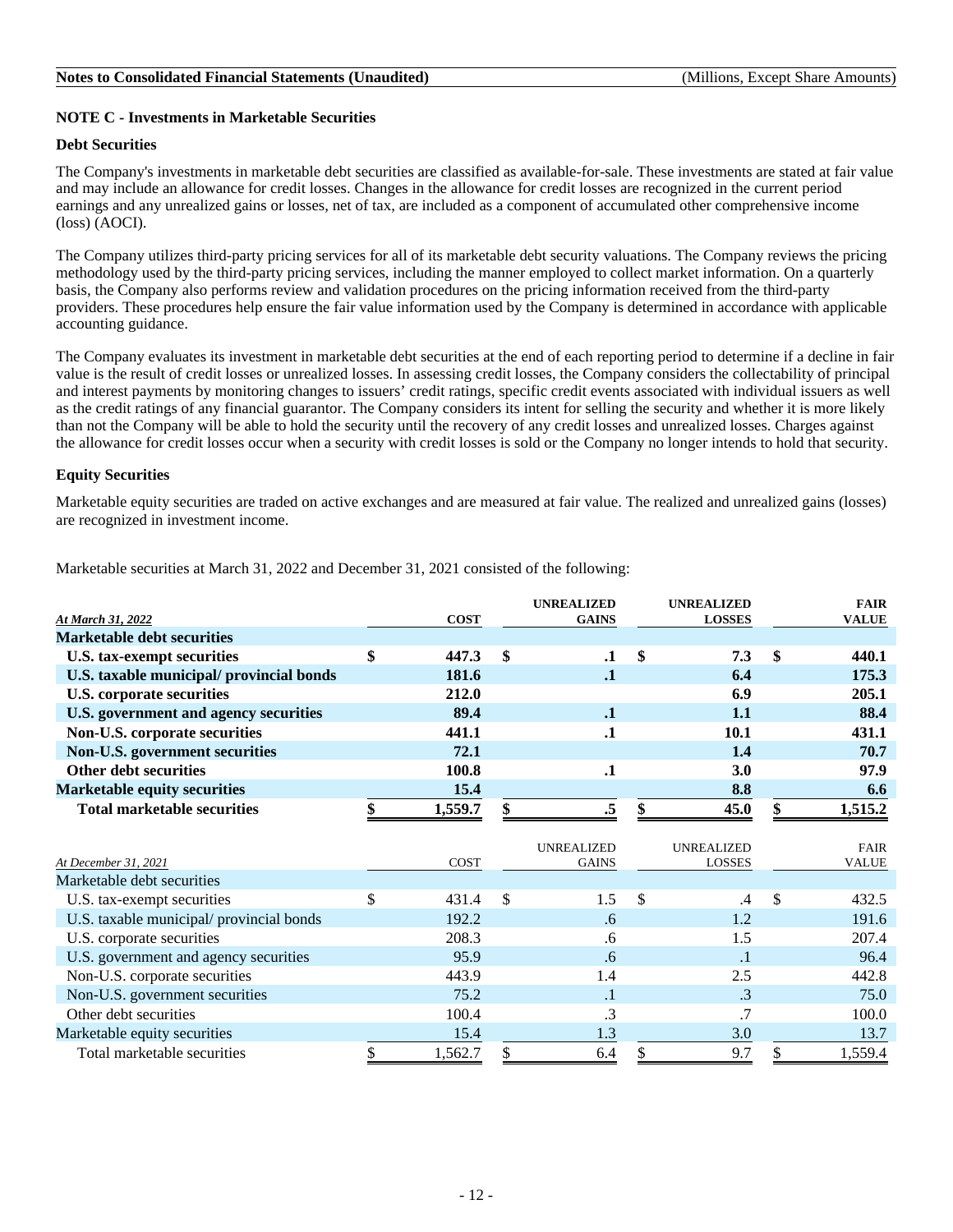The cost of marketable debt securities is adjusted for amortization of premiums and accretion of discounts to maturity. Amortization, accretion, interest and dividend income and realized gains and losses are included in investment income. The cost of securities sold is based on the specific identification method. Gross realized gains were \$.4 and \$.6 and gross realized losses were \$.4 and \$.1 for the three months periods ended March 31, 2022 and 2021, respectively.

There were no realized gains (losses) on marketable equity securities for the three months periods ended March 31, 2022.

Marketable debt securities with continuous unrealized losses and their related fair values were as follows:

|                   | <b>March 31, 2022</b> |                      | December 31, 2021 |                      |                      |
|-------------------|-----------------------|----------------------|-------------------|----------------------|----------------------|
|                   | <b>LESS THAN</b>      | <b>TWELVE MONTHS</b> |                   | <b>LESS THAN</b>     | <b>TWELVE MONTHS</b> |
|                   | <b>TWELVE MONTHS</b>  |                      | <b>OR GREATER</b> | <b>TWELVE MONTHS</b> | OR GREATER           |
| Fair value        | 1.246.6               |                      | 75.1              | 911.2                | .                    |
| Unrealized losses | 32.6                  |                      | 3.6               | 6.                   |                      |

The unrealized losses on marketable debt securities above were due to higher yields on certain securities. The Company did not identify any indicators of a credit loss in its assessments. Accordingly, no allowance for credit losses was recorded at March 31, 2022 and December 31, 2021. The Company does not currently intend, and it is more likely than not that it will not be required to sell the investment securities before recovery of the unrealized losses. The Company expects that the contractual principal and interest will be received on the investment securities.

Contractual maturities of marketable debt securities at March 31, 2022 were as follows:

|                     | AMORTIZED   | <b>FAIR</b>  |
|---------------------|-------------|--------------|
|                     | <b>COST</b> | <b>VALUE</b> |
| Within one year     | 432.7       | 432.0        |
| One to five years   | 1,092.0     | 1,057.9      |
| Six to ten years    | 5.7         | 5.6          |
| More than ten years | 13.9        | 13.1         |
|                     | 1,544.3     | 1,508.6      |

# **NOTE D - Inventories**

Inventories are stated at the lower of cost or market. Cost of inventories is determined principally by the first-in, first-out (FIFO) method.

Inventories include the following:

|                                   | <b>March 31</b><br>2022 |    | December 31<br>2021 |
|-----------------------------------|-------------------------|----|---------------------|
| Finished products                 | 749.9                   | ۰D | 676.0               |
| Work in process and raw materials | 1.472.2                 |    | .300.0              |
|                                   | 2,222.1                 |    | .976.0              |

In the first quarter of 2022, the Company changed the method of accounting for its U.S. inventories from last-in-first-out (LIFO) to first-in-first-out (FIFO) and all prior periods have been retrospectively applied. See Note A - Basis of Presentation of this Quarterly Report on Form 10-Q.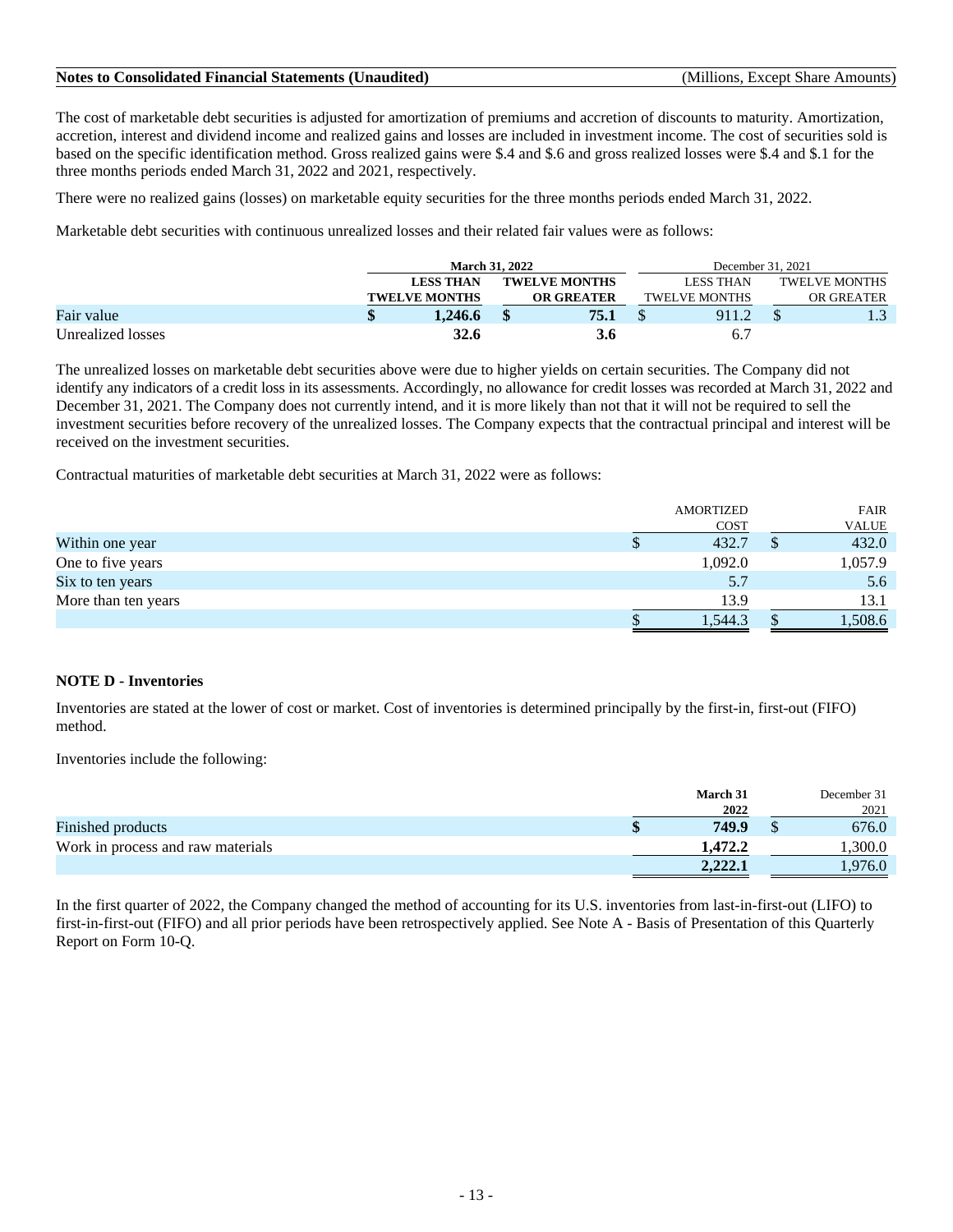#### **NOTE E - Finance and Other Receivables**

Finance and other receivables include the following:

| 2022<br>6,744.4<br>Loans<br>\$<br>\$           | 2021<br>6,424.7 |
|------------------------------------------------|-----------------|
|                                                |                 |
|                                                |                 |
| 3,592.8<br>Finance leases                      | 3,620.6         |
| 2,202.5<br>Dealer wholesale financing          | 1,865.8         |
| Operating lease receivables and other<br>142.5 | 126.6           |
| 12,682.2                                       | 12,037.7        |
| Less allowance for losses:                     |                 |
| (111.2)<br>Loans and leases                    | (111.5)         |
| Dealer wholesale financing<br>(3.7)            | (3.3)           |
| Operating lease receivables and other<br>(3.4) | (2.1)           |
| 12,563.9                                       | 11,920.8        |

Included in Finance and other receivables, net on the Consolidated Balance Sheets is accrued interest receivable (net of allowance for credit losses) of \$28.2 and \$27.7 as of March 31, 2022 and December 31, 2021, respectively. The net activity of dealer direct loans and dealer wholesale financing on new trucks is shown in the operating section of the Condensed Consolidated Statements of Cash Flows since those receivables finance the sale of Company inventory.

#### **Allowance for Credit Losses**

The Company continuously monitors the payment performance of its finance receivables. For large retail finance customers and dealers with wholesale financing, the Company regularly reviews their financial statements and makes site visits and phone contact as appropriate. If the Company becomes aware of circumstances that could cause those customers or dealers to face financial difficulty, whether or not they are past due, the customers are placed on a watch list.

The Company modifies loans and finance leases in the normal course of its Financial Services operations. The Company may modify loans and finance leases for commercial reasons or for credit reasons. Modifications for commercial reasons are changes to contract terms for customers that are not considered to be in financial difficulty. Insignificant delays are modifications extending terms up to three months for customers experiencing some short-term financial stress, but not considered to be in financial difficulty. Modifications for credit reasons are changes to contract terms for customers considered to be in financial difficulty. The Company's modifications typically result in granting more time to pay the contractual amounts owed and charging a fee and interest for the term of the modification.

When considering whether to modify customer accounts for credit reasons, the Company evaluates the creditworthiness of the customers and modifies those accounts that the Company considers likely to perform under the modified terms. When the Company modifies a loan or finance lease for credit reasons and grants a concession, the modification is classified as a troubled debt restructuring (TDR). The Company does not typically grant credit modifications for customers that do not meet minimum underwriting standards since the Company normally repossesses the financed equipment in these circumstances. When such modifications do occur, they are considered TDRs.

On average, modifications extended contractual terms by approximately four months in 2022 and eight months in 2021, and did not have a significant effect on the weighted average term or interest rate of the total portfolio at March 31, 2022 and December 31, 2021.

The Company has developed a systematic methodology for determining the allowance for credit losses for its two portfolio segments, retail and wholesale. The retail segment consists of retail loans and sales-type finance leases, net of unearned interest. The wholesale segment consists of truck inventory financing loans to dealers that are collateralized by trucks and other collateral. The wholesale segment generally has less risk than the retail segment. Wholesale receivables generally are shorter in duration than retail receivables, and the Company requires periodic reporting of the wholesale dealer's financial condition, conducts periodic audits of the trucks being financed and in many cases, obtains guarantees or other security such as dealership assets. In determining the allowance for credit losses, retail loans and finance leases are evaluated together since they relate to a similar customer base, their contractual terms require regular payment of principal and interest, generally over three to five years, and they are secured by the same type of collateral. The allowance for credit losses consists of both specific and general reserves.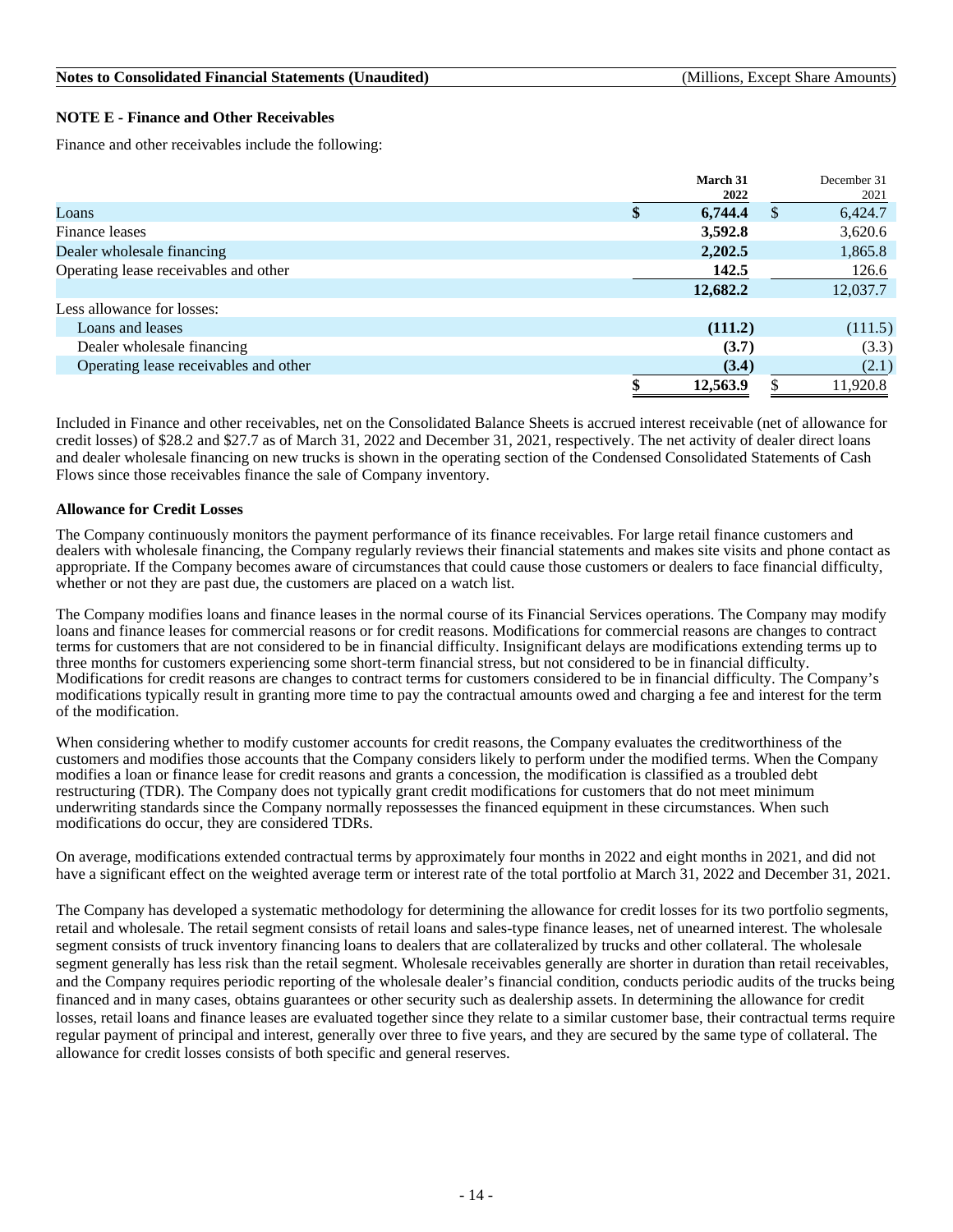The Company individually evaluates certain finance receivables for impairment. Finance receivables that are evaluated individually for impairment consist of all wholesale accounts and certain large retail accounts with past due balances or otherwise determined to be at a higher risk of loss. A finance receivable is impaired if it is considered probable the Company will be unable to collect all contractual interest and principal payments as scheduled. In addition, all retail loans and leases which have been classified as TDRs and all customer accounts over 90 days past due are considered impaired. Generally, impaired accounts are on non-accrual status. Impaired accounts classified as TDRs which have been performing for 90 consecutive days are placed on accrual status if it is deemed probable that the Company will collect all principal and interest payments.

Impaired receivables are generally considered collateral dependent. Large balance retail and all wholesale impaired receivables are individually evaluated to determine the appropriate reserve for losses. The determination of reserves for large balance impaired receivables considers the fair value of the associated collateral. When the underlying collateral fair value exceeds the Company's amortized cost basis, no reserve is recorded. Small balance impaired receivables with similar risk characteristics are evaluated as a separate pool to determine the appropriate reserve for losses using the historical loss information discussed below.

The Company evaluates finance receivables that are not individually impaired and share similar risk characteristics on a collective basis and determines the general allowance for credit losses for both retail and wholesale receivables based on historical loss information, using past due account data, current market conditions, and expected changes in future macroeconomic conditions that affect collectability. Historical credit loss data provides relevant information of expected credit losses. The historical information used includes assumptions regarding the likelihood of collecting current and past due accounts, repossession rates, and the recovery rate on the underlying collateral based on used truck values and other pledged collateral or recourse.

The Company has developed a range of loss estimates for each of its country portfolios based on historical experience, taking into account loss frequency and severity in both strong and weak truck market conditions. A projection is made of the range of estimated credit losses inherent in the portfolio from which an amount is determined based on current market conditions and other factors impacting the creditworthiness of the Company's borrowers and their ability to repay. Adjustments to historical loss information are made for changes in forecasted economic conditions that are specific to the industry and markets in which the Company conducts business. The Company utilizes economic forecasts from third party sources and determines expected losses based on historical experience under similar market conditions. After determining the appropriate level of the allowance for credit losses, a provision for losses on finance receivables is charged to income as necessary to reflect management's estimate of expected credit losses, net of recoveries, inherent in the portfolio.

In determining the fair value of the collateral, the Company uses a pricing matrix and categorizes the fair value as Level 2 in the hierarchy of fair value measurement. The pricing matrix is reviewed quarterly and updated as appropriate. The pricing matrix considers the make, model and year of the equipment as well as recent sales prices of comparable equipment sold individually, which is the lowest unit of account, through wholesale channels to the Company's dealers (principal market). The fair value of the collateral also considers the overall condition of the equipment.

Accounts are charged off against the allowance for credit losses when, in the judgment of management, they are considered uncollectible, which generally occurs upon repossession of the collateral. Typically the timing between the repossession and chargeoff is not significant. In cases where repossession is delayed (e.g., for legal proceedings), the Company records a partial charge-off. The charge-off is determined by comparing the fair value of the collateral, less cost to sell, to the amortized cost basis.

For the following credit quality disclosures, finance receivables are classified into two portfolio segments, wholesale and retail. The retail portfolio is further segmented into dealer retail and customer retail. The dealer wholesale segment consists of truck inventory financing to PACCAR dealers. The dealer retail segment consists of loans and leases to participating dealers and franchises that use the proceeds to fund customers' acquisition of commercial vehicles and related equipment. The customer retail segment consists of loans and leases directly to customers for the acquisition of commercial vehicles and related equipment. Customer retail receivables are further segregated between fleet and owner/operator classes. The fleet class consists of customer retail accounts operating more than five trucks. All other customer retail accounts are considered owner/operator. These two classes have similar measurement attributes, risk characteristics and common methods to monitor and assess credit risk.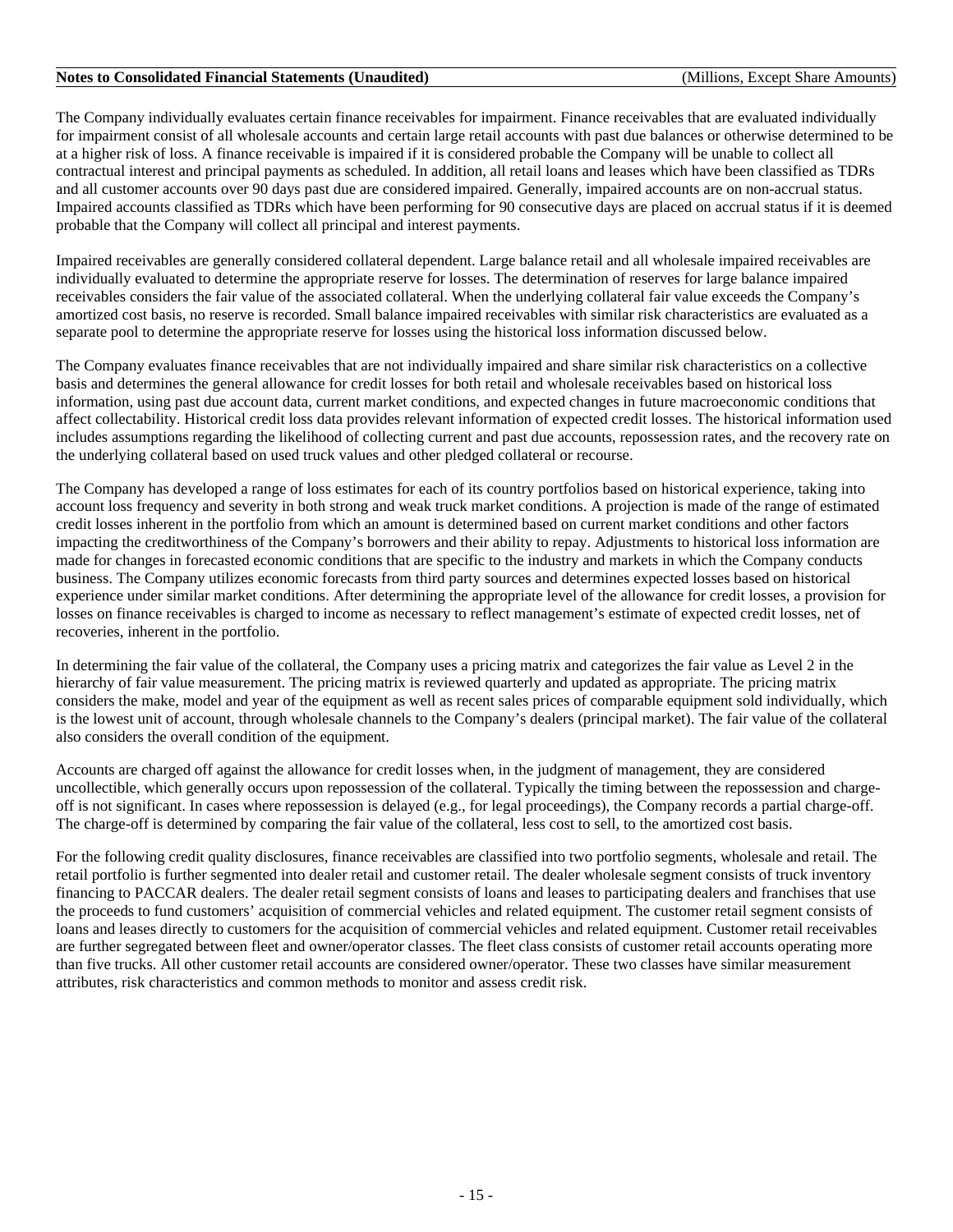The allowance for credit losses is summarized as follows:

|                                       |                                  |     |               |  | 2022          |           |                      |
|---------------------------------------|----------------------------------|-----|---------------|--|---------------|-----------|----------------------|
|                                       | <b>CUSTOMER</b><br><b>DEALER</b> |     |               |  |               |           |                      |
|                                       | <b>WHOLESALE</b>                 |     | <b>RETAIL</b> |  | <b>RETAIL</b> | OTHER*    | <b>TOTAL</b>         |
| <b>Balance at January 1</b>           | \$<br>3.3                        | -SS | 7.1           |  | 104.4         | \$<br>2.1 | 116.9                |
| <b>Provision for losses</b>           | .4                               |     | (1.9)         |  | 1.2           | د.        | $\cdot$ <sup>2</sup> |
| <b>Charge-offs</b>                    |                                  |     |               |  | (2.5)         | (.1)      | (2.6)                |
| <b>Recoveries</b>                     |                                  |     |               |  | 1.9           |           | 1.9                  |
| <b>Currency translation and other</b> |                                  |     |               |  | 1.0           | .9        | 1.9                  |
| <b>Balance at March 31</b>            | 3.7                              |     | 5.2           |  | 106.0         | 3.4       | 118.3                |

|                                |   |                  |  |               |  | 2021            |                     |              |
|--------------------------------|---|------------------|--|---------------|--|-----------------|---------------------|--------------|
|                                |   | <b>DEALER</b>    |  |               |  | <b>CUSTOMER</b> |                     |              |
|                                |   | <b>WHOLESALE</b> |  | <b>RETAIL</b> |  | <b>RETAIL</b>   | OTHER*              | <b>TOTAL</b> |
| <b>Balance at January 1</b>    | S | 3.4              |  | 8.4           |  | 112.0           | 3.2                 | 127.0        |
| Provision for losses           |   | $\cdot$          |  | (2)           |  | 3.3             | د.                  | 3.7          |
| Charge-offs                    |   |                  |  |               |  | (3.8)           | (.2)                | (4.0)        |
| Recoveries                     |   |                  |  |               |  | 1.5             |                     | 1.5          |
| Currency translation and other |   |                  |  |               |  | (1.3)           | $\left( .1 \right)$ | (1.4)        |
| Balance at March 31            |   | 3.5              |  | 8.2           |  |                 | 3.4                 | 126.8        |

\* Operating leases and other trade receivables.

# **Credit Quality**

The Company's customers are principally concentrated in the transportation industry in North America, Europe, Australia and Brasil. The Company's portfolio assets are diversified over a large number of customers and dealers with no single customer or dealer balances representing over 5% of the total portfolio assets. The Company retains as collateral a security interest in the related equipment.

At the inception of each contract, the Company considers the credit risk based on a variety of credit quality factors including prior payment experience, customer financial information, credit-rating agency ratings, loan-to-value ratios and other internal metrics. On an ongoing basis, the Company monitors credit quality based on past due status and collection experience as there is a meaningful correlation between the past due status of customers and the risk of loss.

The Company has three credit quality indicators: performing, watch and at-risk. Performing accounts pay in accordance with the contractual terms and are not considered high-risk. Watch accounts include accounts 31 to 90 days past due and large accounts that are performing but are considered to be high-risk. Watch accounts are not impaired. At-risk accounts are accounts that are impaired, including TDRs, accounts over 90 days past due and other accounts on non-accrual status.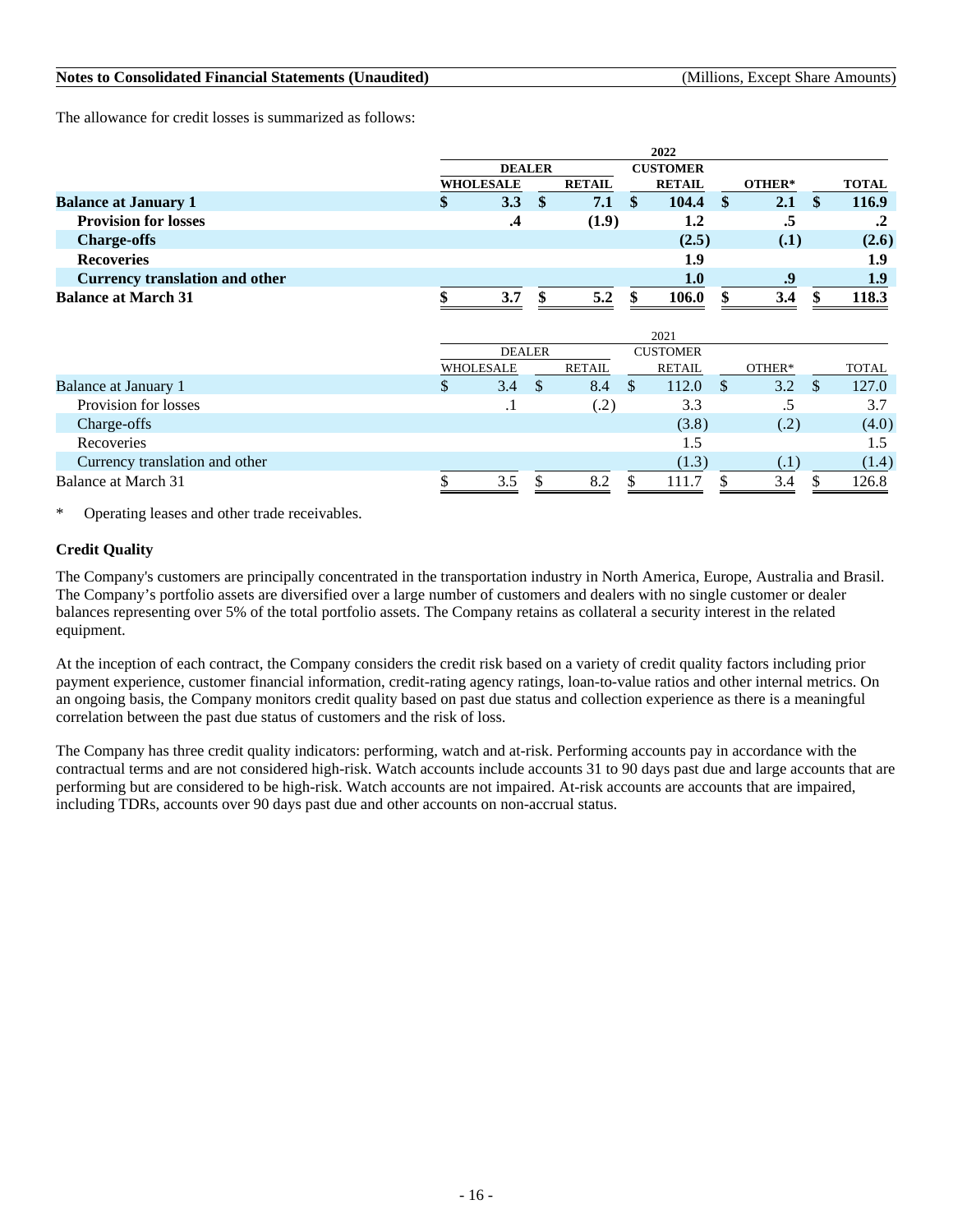The tables below summarize the amortized cost basis of the Company's finance receivables within each credit quality indicator by year of origination and portfolio class.

|                       |               | <b>REVOLVING</b> |               |           |               |           |     |           |                 |               |       |               |              |               |              |
|-----------------------|---------------|------------------|---------------|-----------|---------------|-----------|-----|-----------|-----------------|---------------|-------|---------------|--------------|---------------|--------------|
| At March 31, 2022     |               | <b>LOANS</b>     |               | 2022      |               | 2021      |     | 2020      | 2019            |               | 2018  |               | <b>PRIOR</b> |               | <b>TOTAL</b> |
| Dealer:               |               |                  |               |           |               |           |     |           |                 |               |       |               |              |               |              |
| Wholesale:            |               |                  |               |           |               |           |     |           |                 |               |       |               |              |               |              |
| Performing            | $\mathbb{S}$  | 2,197.2          |               |           |               |           |     |           |                 |               |       |               |              | $\mathbb{S}$  | 2,197.2      |
| Watch                 |               | 5.3              |               |           |               |           |     |           |                 |               |       |               |              |               | 5.3          |
|                       | $\mathbb{S}$  | 2,202.5          |               |           |               |           |     |           |                 |               |       |               |              | $\mathcal{S}$ | 2,202.5      |
| Retail:               |               |                  |               |           |               |           |     |           |                 |               |       |               |              |               |              |
| Performing            | \$            | 188.6            | \$            | 225.1     | $\mathcal{S}$ | 410.7     | \$. | 274.9     | \$<br>303.4     | $\mathcal{S}$ | 165.9 | \$            | 191.8        |               | \$1,760.4    |
| At-risk               |               |                  |               |           |               |           |     |           |                 |               |       |               | 1.2          |               | 1.2          |
|                       | $\mathcal{S}$ | 188.6            | \$            | 225.1     | \$.           | 410.7     | \$  | 274.9     | \$<br>303.4     | $\mathcal{S}$ | 165.9 | \$            | 193.0        | <sup>\$</sup> | 1,761.6      |
| Total dealer          |               | 2,391.1          | \$            | 225.1     | \$            | 410.7     | \$  | 274.9     | \$<br>303.4     | \$            | 165.9 | \$            | 193.0        | \$            | 3,964.1      |
| Customer retail:      |               |                  |               |           |               |           |     |           |                 |               |       |               |              |               |              |
| Fleet:                |               |                  |               |           |               |           |     |           |                 |               |       |               |              |               |              |
| Performing            |               |                  | $\mathcal{S}$ | 883.7     |               | \$2,685.1 |     | \$1,832.9 | \$1,030.2       | $\mathcal{S}$ | 490.7 | $\mathcal{S}$ | 200.5        |               | \$7,123.1    |
| Watch                 |               |                  |               | .3        |               | 9.8       |     | 9.9       | 3.2             |               | 4.4   |               | .5           |               | 28.1         |
| At-risk               |               |                  |               | .5        |               | 9.7       |     | 5.4       | 21.7            |               | 8.9   |               | 2.8          |               | 49.0         |
|                       |               |                  | \$            | 884.5     |               | \$2,704.6 |     | \$1,848.2 | \$1,055.1       | \$            | 504.0 | \$            | 203.8        | $\mathbb{S}$  | 7,200.2      |
| Owner/operator:       |               |                  |               |           |               |           |     |           |                 |               |       |               |              |               |              |
| Performing            |               |                  | \$            | 139.0     | \$            | 565.4     | \$  | 349.7     | \$<br>191.6     | \$            | 91.1  | \$            | 30.1         | $\mathbb{S}$  | 1,366.9      |
| Watch                 |               |                  |               |           |               | 1.2       |     | 1.2       | $\overline{.8}$ |               | .6    |               | $\cdot$ 1    |               | 3.9          |
| At-risk               |               |                  |               |           |               | .6        |     | 1.0       | 1.2             |               | 1.4   |               | $\cdot$ 4    |               | 4.6          |
|                       |               |                  | \$            | 139.0     | $\mathcal{S}$ | 567.2     | \$  | 351.9     | \$<br>193.6     | \$            | 93.1  | \$            | 30.6         | \$            | 1,375.4      |
| Total customer retail |               |                  | \$            | 1,023.5   | \$            | 3,271.8   |     | \$2,200.1 | \$<br>1,248.7   | \$            | 597.1 | \$            | 234.4        | \$            | 8,575.6      |
| Total                 | \$            | 2,391.1          |               | \$1,248.6 |               | \$3,682.5 |     | \$2,475.0 | \$1,552.1       | \$            | 763.0 | \$            | 427.4        |               | \$12,539.7   |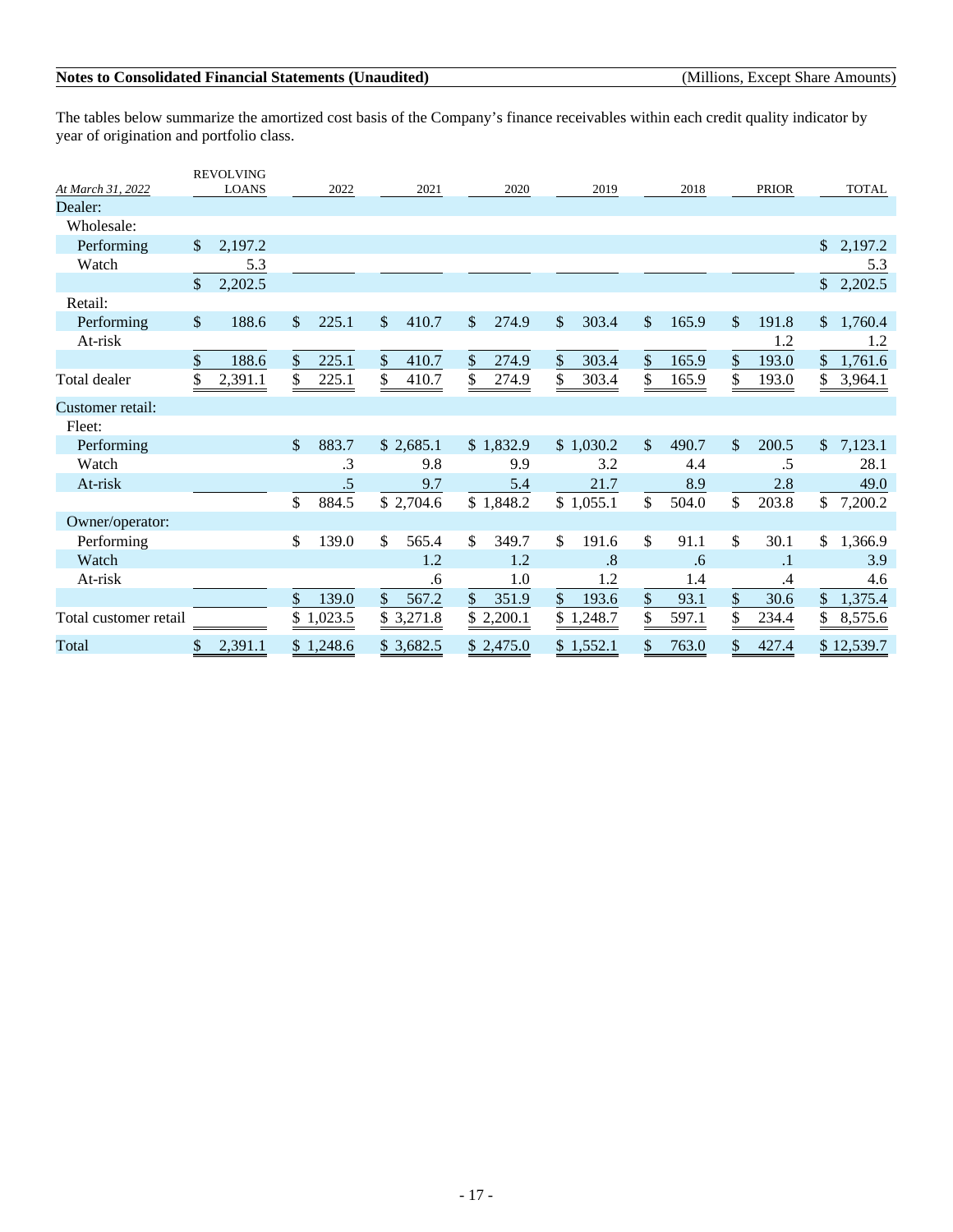| <b>Notes to Consolidated Financial Statements (Unaudited)</b> |               |                  |    |           |     |           |              |           |              |       |               |           |               | (Millions, Except Share Amounts) |              |              |
|---------------------------------------------------------------|---------------|------------------|----|-----------|-----|-----------|--------------|-----------|--------------|-------|---------------|-----------|---------------|----------------------------------|--------------|--------------|
|                                                               |               | <b>REVOLVING</b> |    |           |     |           |              |           |              |       |               |           |               |                                  |              |              |
| At December 31, 2021                                          |               | <b>LOANS</b>     |    | 2021      |     | 2020      |              | 2019      |              | 2018  |               | 2017      |               | <b>PRIOR</b>                     |              | <b>TOTAL</b> |
| Dealer:                                                       |               |                  |    |           |     |           |              |           |              |       |               |           |               |                                  |              |              |
| Wholesale:                                                    |               |                  |    |           |     |           |              |           |              |       |               |           |               |                                  |              |              |
| Performing                                                    | \$            | 1,859.7          |    |           |     |           |              |           |              |       |               |           |               |                                  | \$           | 1,859.7      |
| Watch                                                         |               | 6.1              |    |           |     |           |              |           |              |       |               |           |               |                                  |              | 6.1          |
|                                                               | \$            | 1,865.8          |    |           |     |           |              |           |              |       |               |           |               |                                  | \$           | 1,865.8      |
| Retail:                                                       |               |                  |    |           |     |           |              |           |              |       |               |           |               |                                  |              |              |
| Performing                                                    | $\mathcal{S}$ | 201.9            | \$ | 434.4     | \$  | 315.4     | \$           | 311.7     | \$           | 176.0 | $\mathcal{S}$ | 118.2     | $\mathcal{S}$ | 96.9                             | $\mathbb{S}$ | 1,654.5      |
| Watch                                                         |               |                  |    | 7.0       |     | 3.6       |              | 9.1       |              | 4.6   |               | 1.1       |               |                                  |              | 25.4         |
| At-risk                                                       |               |                  |    |           |     |           |              |           |              |       |               |           |               | 1.1                              |              | 1.1          |
|                                                               | \$            | 201.9            | \$ | 441.4     | \$. | 319.0     | \$           | 320.8     | \$           | 180.6 | \$            | 119.3     | \$            | 98.0                             | \$           | 1,681.0      |
| <b>Total dealer</b>                                           | $\mathbb{S}$  | 2,067.7          | \$ | 441.4     | \$  | 319.0     | \$           | 320.8     | \$           | 180.6 | $\frac{1}{2}$ | 119.3     | \$            | 98.0                             |              | \$3,546.8    |
| Customer retail:                                              |               |                  |    |           |     |           |              |           |              |       |               |           |               |                                  |              |              |
| Fleet:                                                        |               |                  |    |           |     |           |              |           |              |       |               |           |               |                                  |              |              |
| Performing                                                    |               |                  |    | \$2,851.7 |     | \$1,913.3 |              | \$1,227.0 | \$           | 608.4 | \$            | 220.4     | $\mathbb{S}$  | 66.5                             | \$           | 6,887.3      |
| Watch                                                         |               |                  |    | 2.6       |     | 6.5       |              | 4.3       |              | 5.3   |               | .6        |               | $\cdot$ .2                       |              | 19.5         |
| At-risk                                                       |               |                  |    | 6.0       |     | 8.5       |              | 26.0      |              | 10.6  |               | 3.3       |               | $\cdot$ 4                        |              | 54.8         |
|                                                               |               |                  |    | \$2,860.3 |     | \$1,928.3 |              | \$1,257.3 | $\mathbb{S}$ | 624.3 | \$            | 224.3     | \$            | 67.1                             |              | \$6,961.6    |
| Owner/operator:                                               |               |                  |    |           |     |           |              |           |              |       |               |           |               |                                  |              |              |
| Performing                                                    |               |                  | \$ | 611.9     | \$  | 389.9     | $\mathbb{S}$ | 228.1     | $\mathbb{S}$ | 116.0 | \$            | 38.6      | $\mathcal{S}$ | 10.1                             |              | \$1,394.6    |
| Watch                                                         |               |                  |    | .7        |     | .5        |              | .7        |              | .4    |               | $\cdot$ 1 |               |                                  |              | 2.4          |
| At-risk                                                       |               |                  |    | $\cdot$   |     | 1.3       |              | 1.5       |              | 2.0   |               | .5        |               | $\cdot$                          |              | 5.7          |
|                                                               |               |                  | \$ | 612.8     |     | 391.7     | \$           | 230.3     | \$           | 118.4 | \$            | 39.2      | \$            | 10.3                             | \$           | 1,402.7      |
| Total customer retail                                         |               |                  | \$ | 3,473.1   |     | \$2,320.0 |              | \$1,487.6 | \$           | 742.7 | \$            | 263.5     | \$            | 77.4                             | \$           | 8,364.3      |
| Total                                                         | \$            | 2,067.7          |    | \$3,914.5 |     | \$2,639.0 |              | \$1,808.4 | \$           | 923.3 |               | 382.8     | \$            | 175.4                            |              | \$11,911.1   |

The tables below summarize the Company's finance receivables by aging category. In determining past due status, the Company considers the entire contractual account balance past due when any installment is over 30 days past due. Substantially all customer accounts that were greater than 30 days past due prior to credit modification became current upon modification for aging purposes.

|                                    | <b>CUSTOMER RETAIL</b><br><b>DEALER</b> |    |               |    |                        |    |                 |               |              |
|------------------------------------|-----------------------------------------|----|---------------|----|------------------------|----|-----------------|---------------|--------------|
|                                    |                                         |    |               |    |                        |    | <b>OWNER</b>    |               |              |
| At March 31, 2022                  | <b>WHOLESALE</b>                        |    | <b>RETAIL</b> |    | <b>FLEET</b>           |    | <b>OPERATOR</b> |               | <b>TOTAL</b> |
| Current and up to 30 days past due | \$<br>2,202.5                           | S  | 1,761.6       | \$ | 7,161.4                | \$ | 1,368.3         | S.            | 12,493.8     |
| $31 - 60$ days past due            |                                         |    |               |    | 22.2                   |    | 2.8             |               | 25.0         |
| Greater than 60 days past due      |                                         |    |               |    | <b>16.6</b>            |    | 4.3             |               | <b>20.9</b>  |
|                                    | 2,202.5                                 | \$ | 1,761.6       |    | 7,200.2                |    | 1,375.4         |               | 12,539.7     |
|                                    |                                         |    |               |    |                        |    |                 |               |              |
|                                    | <b>DEALER</b>                           |    |               |    | <b>CUSTOMER RETAIL</b> |    |                 |               |              |
|                                    |                                         |    |               |    |                        |    | OWNER/          |               |              |
| At December 31, 2021               | <b>WHOLESALE</b>                        |    | <b>RETAIL</b> |    | <b>FLEET</b>           |    | <b>OPERATOR</b> |               | <b>TOTAL</b> |
| Current and up to 30 days past due | 1,865.4                                 | S  | 1,681.0       | \$ | 6,939.7                | S  | 1,396.4         | <sup>\$</sup> | 11,882.5     |
| $31 - 60$ days past due            | $\cdot$                                 |    |               |    | 9.3                    |    | 1.8             |               | 11.5         |
| Greater than 60 days past due      |                                         |    |               |    | 12.6                   |    | 4.5             |               | 17.1         |
|                                    | 1,865.8                                 |    | 1.681.0       | Я  | 6.961.6                |    | 1.402.7         |               | 11.911.1     |

The amortized cost basis of finance receivables that are on non-accrual status was as follows:

|                                               | <b>DEALER</b>    |  |               |  | <b>CUSTOMER RETAIL</b> |                 |              |
|-----------------------------------------------|------------------|--|---------------|--|------------------------|-----------------|--------------|
|                                               |                  |  |               |  |                        | OWNER/          |              |
| At March 31, 2022                             | <b>WHOLESALE</b> |  | <b>RETAIL</b> |  | <b>FLEET</b>           | <b>OPERATOR</b> | <b>TOTAL</b> |
| Amortized cost basis with a specific reserve  |                  |  |               |  | 37.8                   | 4.6             | 42.4         |
| Amortized cost basis with no specific reserve |                  |  |               |  |                        |                 | 2.7          |
| Total                                         |                  |  | 1.1           |  | 39.4                   | 4.6             | 45.1         |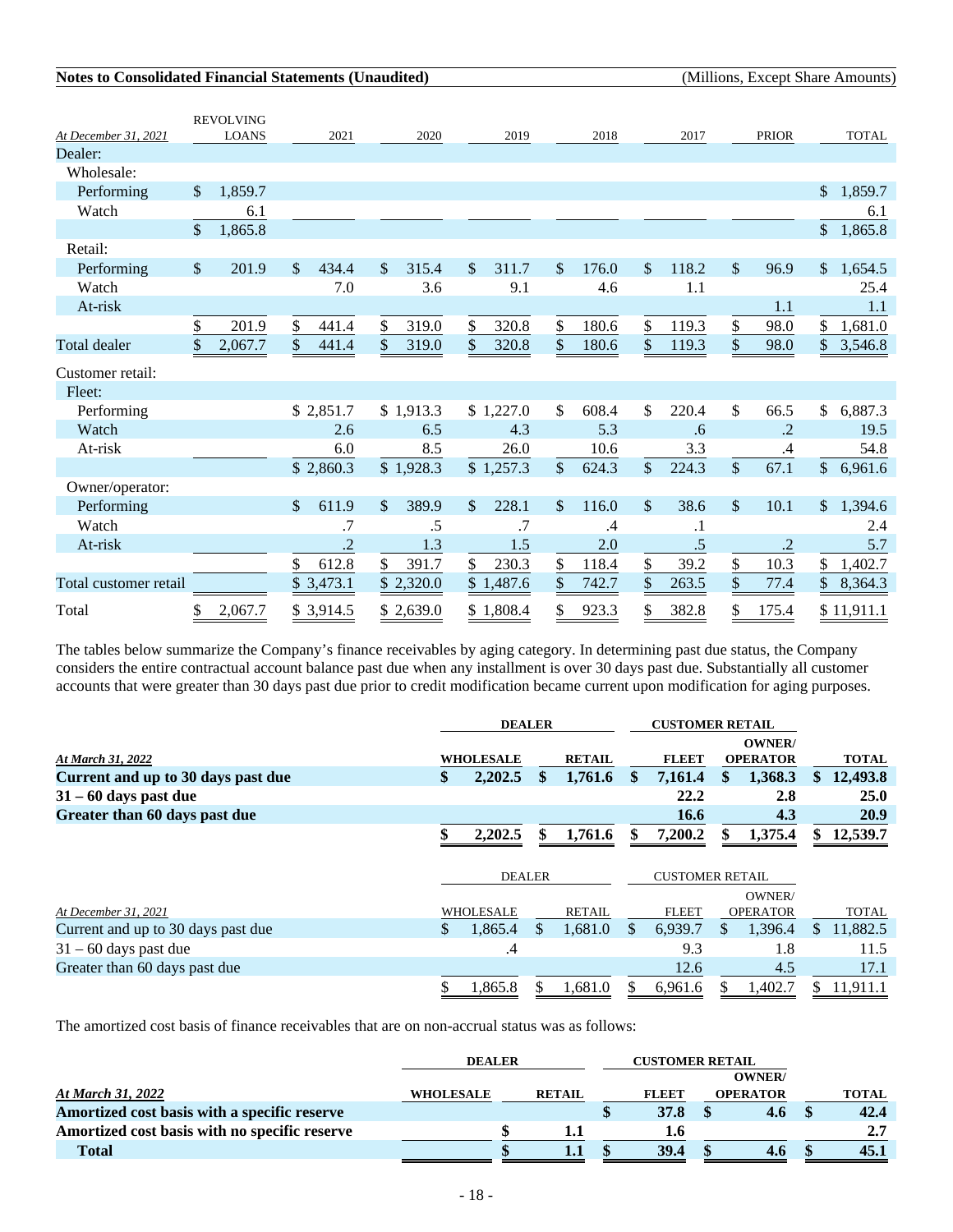| <b>Notes to Consolidated Financial Statements (Unaudited)</b> | (Millions, Except Share Amounts) |  |
|---------------------------------------------------------------|----------------------------------|--|
|                                                               |                                  |  |

|                                               | <b>DEALER</b>    |  |               |  | <b>CUSTOMER RETAIL</b> |                 |              |
|-----------------------------------------------|------------------|--|---------------|--|------------------------|-----------------|--------------|
|                                               |                  |  |               |  |                        | OWNER/          |              |
| At December 31, 2021                          | <b>WHOLESALE</b> |  | <b>RETAIL</b> |  | <b>FLEET</b>           | <b>OPERATOR</b> | <b>TOTAL</b> |
| Amortized cost basis with a specific reserve  |                  |  |               |  | 40.3                   | 5.7             | 46.0         |
| Amortized cost basis with no specific reserve |                  |  |               |  | 4.7                    |                 | 5.8          |
| Total                                         |                  |  |               |  | 45.0                   |                 | 51.8         |

Interest income recognized on a cash basis for finance receivables that are on non-accrual status was as follows:

| Three Months Ended March 31, | 2022                     | 202 |
|------------------------------|--------------------------|-----|
| Fleet                        | $\overline{\phantom{a}}$ |     |
| Owner/operator               | . .                      |     |
|                              | ۰u                       |     |

# **Troubled Debt Restructurings**

The balance of TDRs was \$38.3 and \$41.6 at March 31, 2022 and December 31, 2021, respectively. At modification date, the premodification and post-modification amortized cost basis balances for finance receivables modified during the period by portfolio class are as follows:

| Three Months Ended March 31, |                     | 2022                        |        | 2021                        |  |  |
|------------------------------|---------------------|-----------------------------|--------|-----------------------------|--|--|
|                              |                     | <b>AMORTIZED COST BASIS</b> |        | <b>AMORTIZED COST BASIS</b> |  |  |
|                              | PRE-                | POST-                       | PRE-   | POST-                       |  |  |
|                              | <b>MODIFICATION</b> | <b>MODIFICATION</b>         |        | MODIFICATION MODIFICATION   |  |  |
| Fleet                        | $\cdot 0$<br>Φ      | $\cdot$ o                   | 4.6 \$ | 4.5                         |  |  |
| Owner/operator               |                     |                             |        | q                           |  |  |
|                              | $\cdot$ o           | $\cdot$ 0                   | 5.5    | 5.4                         |  |  |

The effect on the allowance for credit losses from such modifications was not significant at March 31, 2022 and 2021.

TDRs modified during the previous twelve months that subsequently defaulted (i.e., became more than 30 days past due) in the three months ended March 31, 2022 and 2021 were \$.8 and \$1.4, respectively.

There were no finance receivables modified as TDRs during the previous twelve months that subsequently defaulted and were charged off in the three months ended March 31, 2022 and 2021, respectively.

# **Repossessions**

When the Company determines a customer is not likely to meet its contractual commitments, the Company repossesses the vehicles which serve as collateral for the loans, finance leases and equipment under operating leases. The Company records the vehicles as used truck inventory included in Financial Services Other assets on the Consolidated Balance Sheets. The balance of repossessed inventory at March 31, 2022 and December 31, 2021 was \$3.2 and \$4.7, respectively. Proceeds from the sales of repossessed assets were \$7.8 and \$16.1 for the three months ended March 31, 2022 and 2021, respectively. These amounts are included in Proceeds from asset disposals in the Condensed Consolidated Statements of Cash Flows. Write-downs of repossessed equipment on operating leases are recorded as impairments and included in Financial Services Depreciation and other expenses on the Consolidated Statements of Comprehensive Income.

# **NOTE F - Product Support Liabilities**

Product support liabilities include estimated future payments related to product warranties and deferred revenues on optional extended warranties and R&M. The Company generally offers one year warranties covering most of its vehicles and related aftermarket parts. For vehicles equipped with engines manufactured by PACCAR, the Company generally offers two year warranties on the engine. Specific terms and conditions vary depending on the product and the country of sale. Optional extended warranty and R&M contracts can be purchased for periods which generally range up to five years. Warranty expenses and reserves are estimated and recorded at the time products or contracts are sold based on historical and current data and reasonable expectations for the future regarding the frequency and cost of warranty claims, net of any recoveries. The Company periodically assesses the adequacy of its recorded liabilities and adjusts them as appropriate to reflect actual experience. Revenue from extended warranty and R&M contracts is deferred and recognized to income generally on a straight-line basis over the contract period. Warranty and R&M costs on these contracts are recognized as incurred.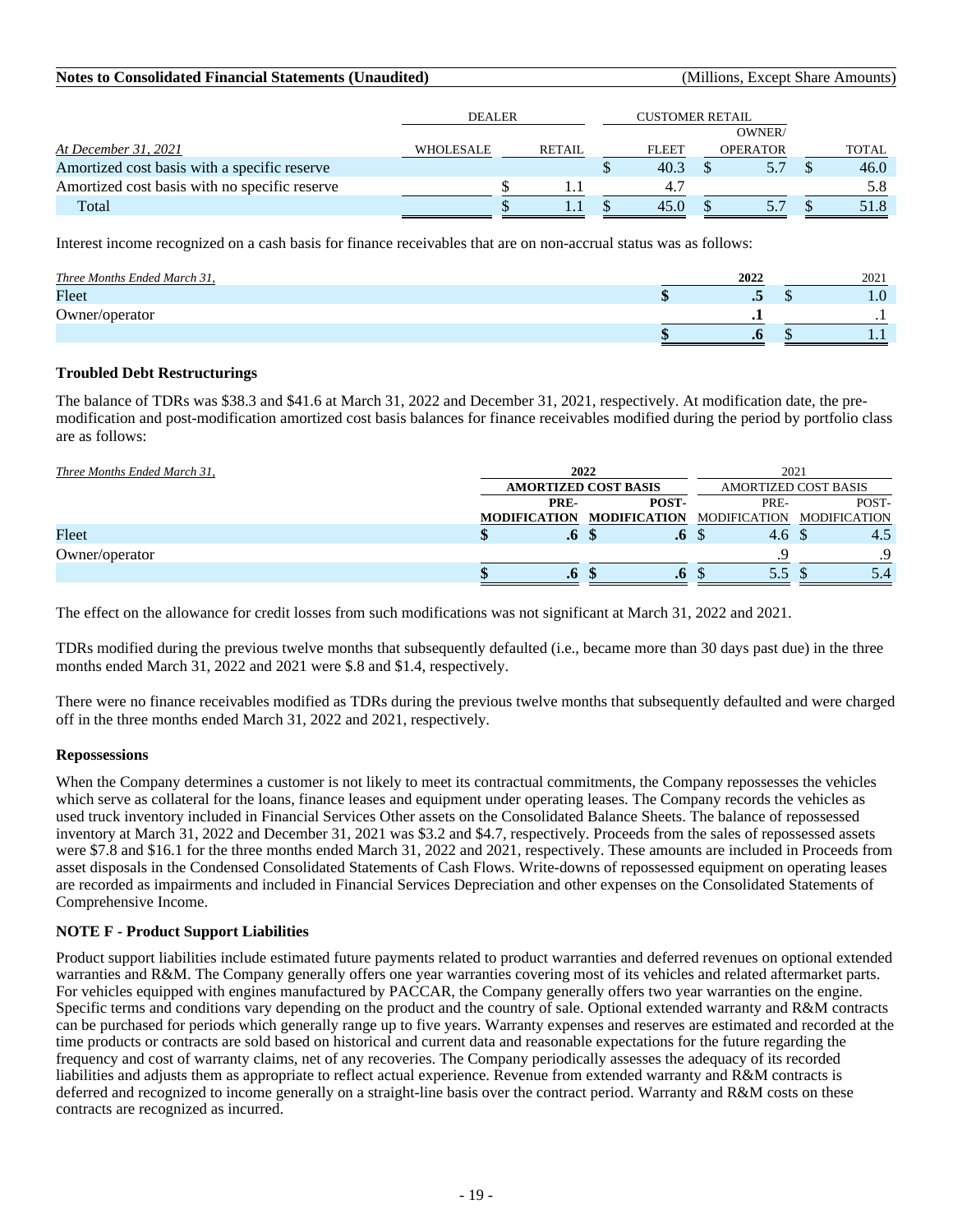| <b>Notes to Consolidated Financial Statements (Unaudited)</b> | (Millions, Except Share Amounts) |
|---------------------------------------------------------------|----------------------------------|
|---------------------------------------------------------------|----------------------------------|

Changes in product support liabilities are summarized as follows:

| <b>WARRANTY RESERVES</b>                                   | 2022    |               | 2021    |
|------------------------------------------------------------|---------|---------------|---------|
| Balance at January 1                                       | 344.3   | $\mathcal{S}$ | 389.7   |
| Cost accruals                                              | 73.6    |               | 80.5    |
| Payments                                                   | (88.2)  |               | (109.6) |
| Change in estimates for pre-existing warranties            | 23.1    |               | 18.8    |
| Currency translation and other                             | (3.0)   |               | (2.5)   |
| Balance at March 31                                        | 349.8   |               | 376.9   |
| DEFERRED REVENUES ON EXTENDED WARRANTIES AND R&M CONTRACTS | 2022    |               | 2021    |
| Balance at January 1                                       | 775.2   | $\mathcal{S}$ | 795.8   |
| Deferred revenues                                          | 146.1   |               | 116.0   |
| Revenues recognized                                        | (119.3) |               | (117.1) |
| Currency translation                                       | (9.1)   |               | (10.0)  |
| <b>Balance at March 31</b>                                 | 792.9   |               | 784.7   |

The Company expects to recognize approximately \$202.0 of the remaining deferred revenue on extended warranties and R&M contracts in 2022, \$261.0 in 2023, \$184.8 in 2024, \$90.4 in 2025, \$35.1 in 2026 and \$19.6 thereafter.

# **NOTE G - Stockholders' Equity**

#### **Comprehensive Income**

.

The components of comprehensive income are as follow:

| Three Months Ended March 31,                    | 2022        | 2021        |
|-------------------------------------------------|-------------|-------------|
| Net income                                      | \$<br>600.5 | \$<br>470.8 |
| Other comprehensive income (loss) (OCI):        |             |             |
| Unrealized gains on derivative contracts        | 36.1        | 22.3        |
| Tax effect                                      | (9.7)       | (4.1)       |
|                                                 | 26.4        | 18.2        |
| Unrealized losses on marketable debt securities | (34.1)      | (6.6)       |
| Tax effect                                      | 8.5         | 1.6         |
|                                                 | (25.6)      | (5.0)       |
| Pension plans                                   | 10.3        | 12.9        |
| Tax effect                                      | (2.4)       | (3.1)       |
|                                                 | 7.9         | 9.8         |
| Foreign currency translation gains (losses)     | 34.7        | (89.1)      |
| Net other comprehensive income (loss)           | 43.4        | (66.1)      |
| Comprehensive income                            | 643.9       | 404.7       |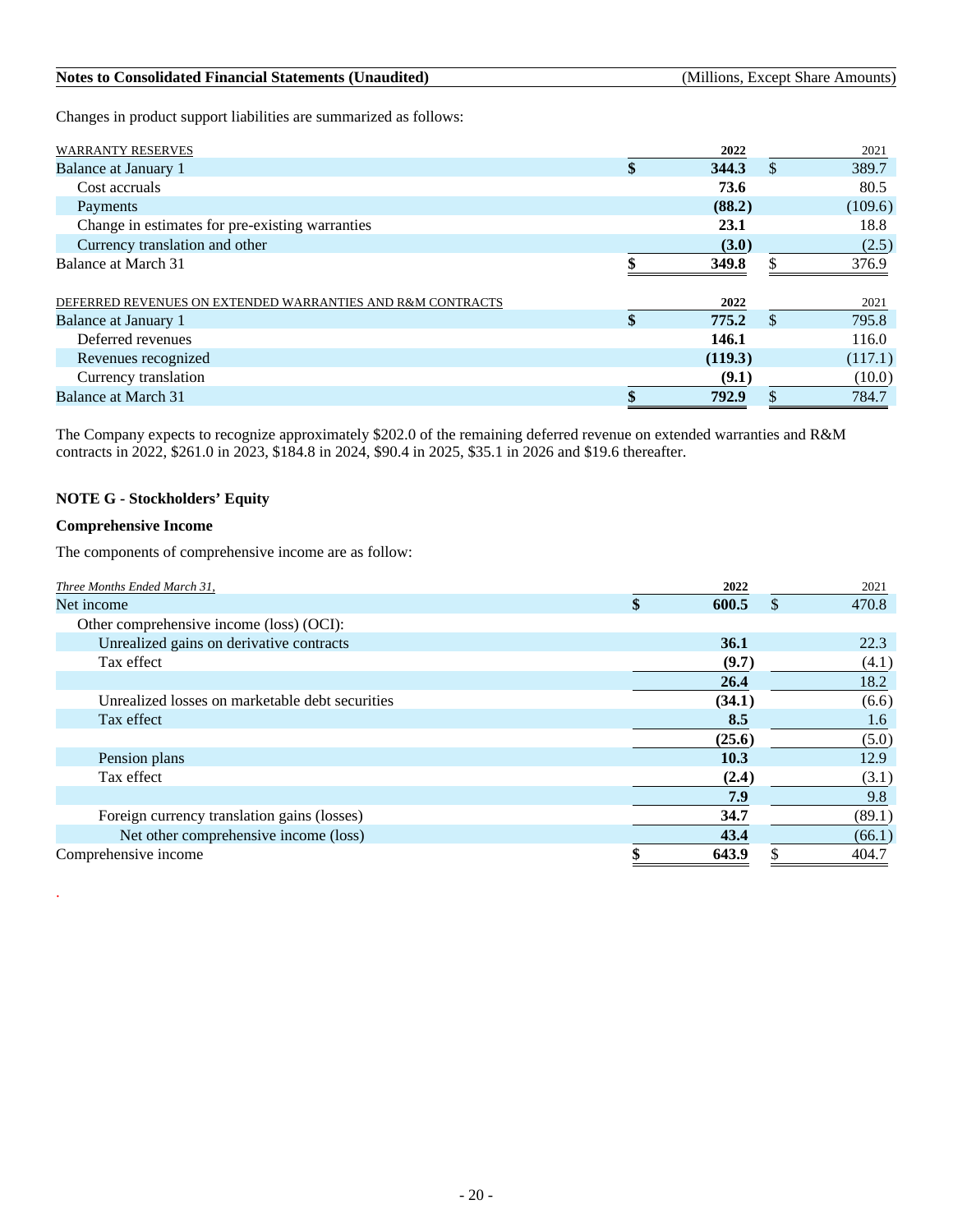# **Accumulated Other Comprehensive Income (Loss)**

The components of AOCI and the changes in AOCI, net of tax, included in the Consolidated Balance Sheets and the Consolidated Statements of Stockholders' Equity consisted of the following:

|                                       | <b>DERIVATIVE</b><br><b>CONTRACTS</b> | <b>MARKETABLE</b><br><b>DEBT</b><br><b>SECURITIES</b> | <b>PENSION</b><br><b>PLANS</b> | <b>FOREIGN</b><br><b>CURRENCY</b><br><b>TRANSLATION</b> | <b>TOTAL</b> |
|---------------------------------------|---------------------------------------|-------------------------------------------------------|--------------------------------|---------------------------------------------------------|--------------|
| <b>Balance at January 1, 2022</b>     | $(13.5)$ \$<br>\$                     | $(1.1)$ \$                                            | $(269.8)$ \$                   | $(636.7)$ \$                                            | (921.1)      |
| Recorded into AOCI                    | 18.1                                  | (25.5)                                                | 3.5                            | 34.7                                                    | 30.8         |
| <b>Reclassified out of AOCI</b>       | 8.3                                   | (.1)                                                  | 4.4                            |                                                         | <b>12.6</b>  |
| Net other comprehensive income (loss) | 26.4                                  | (25.6)                                                | 7.9                            | 34.7                                                    | 43.4         |
| <b>Balance at March 31, 2022</b>      | 12.9                                  | (26.7)                                                | $(261.9)$ \$                   | $(602.0)$ \$                                            | (877.7)      |

|                                       | <b>DERIVATIVE</b><br><b>CONTRACTS</b> |             | MARKETABLE<br><b>DEBT</b><br><b>SECURITIES</b> |       | <b>PENSION</b><br><b>PLANS</b> | <b>FOREIGN</b><br><b>CURRENCY</b><br><b>TRANSLATION</b> | TOTAL     |
|---------------------------------------|---------------------------------------|-------------|------------------------------------------------|-------|--------------------------------|---------------------------------------------------------|-----------|
| Balance at January 1, 2021            | \$                                    | $(29.2)$ \$ |                                                | 14.6  | $(578.1)$ \$                   | $(457.6)$ \$                                            | (1,050.3) |
| Recorded into AOCI                    |                                       | 26.1        |                                                | (4.5) | (1.2)                          | (89.1)                                                  | (68.7)    |
| Reclassified out of AOCI              |                                       | (7.9)       |                                                | (.5)  | 11.0                           |                                                         | 2.6       |
| Net other comprehensive income (loss) |                                       | 18.2        |                                                | (5.0) | 9.8                            | (89.1)                                                  | (66.1)    |
| Balance at March 31, 2021             |                                       | $(11.0)$ \$ |                                                | 9.6   | $(568.3)$ \$                   | (546.7)                                                 | 16.4)     |

Reclassifications out of AOCI were as follows:

|                                                       |                                             |    |                | <b>Three Months Ended</b> |  |
|-------------------------------------------------------|---------------------------------------------|----|----------------|---------------------------|--|
|                                                       | LINE ITEM IN THE CONSOLIDATED STATEMENTS OF |    | March 31       |                           |  |
| <b>AOCI COMPONENTS</b><br><b>COMPREHENSIVE INCOME</b> |                                             |    | 2022           | 2021                      |  |
| Unrealized losses (gains) on derivative contracts:    |                                             |    |                |                           |  |
| Truck, Parts and Other                                |                                             |    |                |                           |  |
| Foreign-exchange contracts                            | Net sales and revenues                      | \$ | 6.9 $\sqrt{3}$ | 8.5                       |  |
|                                                       | Cost of sales and revenues                  |    | 3.7            | 2.3                       |  |
|                                                       | Interest and other (income), net            |    | $\mathbf{.3}$  | $\cdot$ 2                 |  |
| Commodity contracts                                   | Cost of sales and revenues                  |    | 4.9            |                           |  |
| <b>Financial Services</b>                             |                                             |    |                |                           |  |
| Interest-rate contracts                               | Interest and other borrowing expenses       |    | (6.6)          | (22.7)                    |  |
|                                                       | Pre-tax expense increase (reduction)        |    | 9.2            | (11.7)                    |  |
|                                                       | Tax (benefit) expense                       |    | (0.9)          | 3.8                       |  |
|                                                       | After-tax expense increase (reduction)      |    | 8.3            | (7.9)                     |  |
| Unrealized gains on marketable debt securities:       |                                             |    |                |                           |  |
| Marketable debt securities                            | Investment income                           |    | (.1)           | (.6)                      |  |
|                                                       | Tax expense                                 |    |                | $\cdot$                   |  |
|                                                       | After-tax income increase                   |    | (.1)           | (.5)                      |  |
| Pension plans:                                        |                                             |    |                |                           |  |
| Truck, Parts and Other                                |                                             |    |                |                           |  |
| <b>Actuarial loss</b>                                 | Interest and other (income), net            |    | 5.6            | 14.2                      |  |
| Prior service costs                                   | Interest and other (income), net            |    | $\cdot$        | .2                        |  |
|                                                       | Pre-tax expense increase                    |    | 5.7            | 14.4                      |  |
|                                                       | Tax benefit                                 |    | (1.3)          | (3.4)                     |  |
|                                                       | After-tax expense increase                  |    | 4,4            | 11.0                      |  |
| Total reclassifications out of AOCI                   |                                             | \$ | 12.6 $$$       | 2.6                       |  |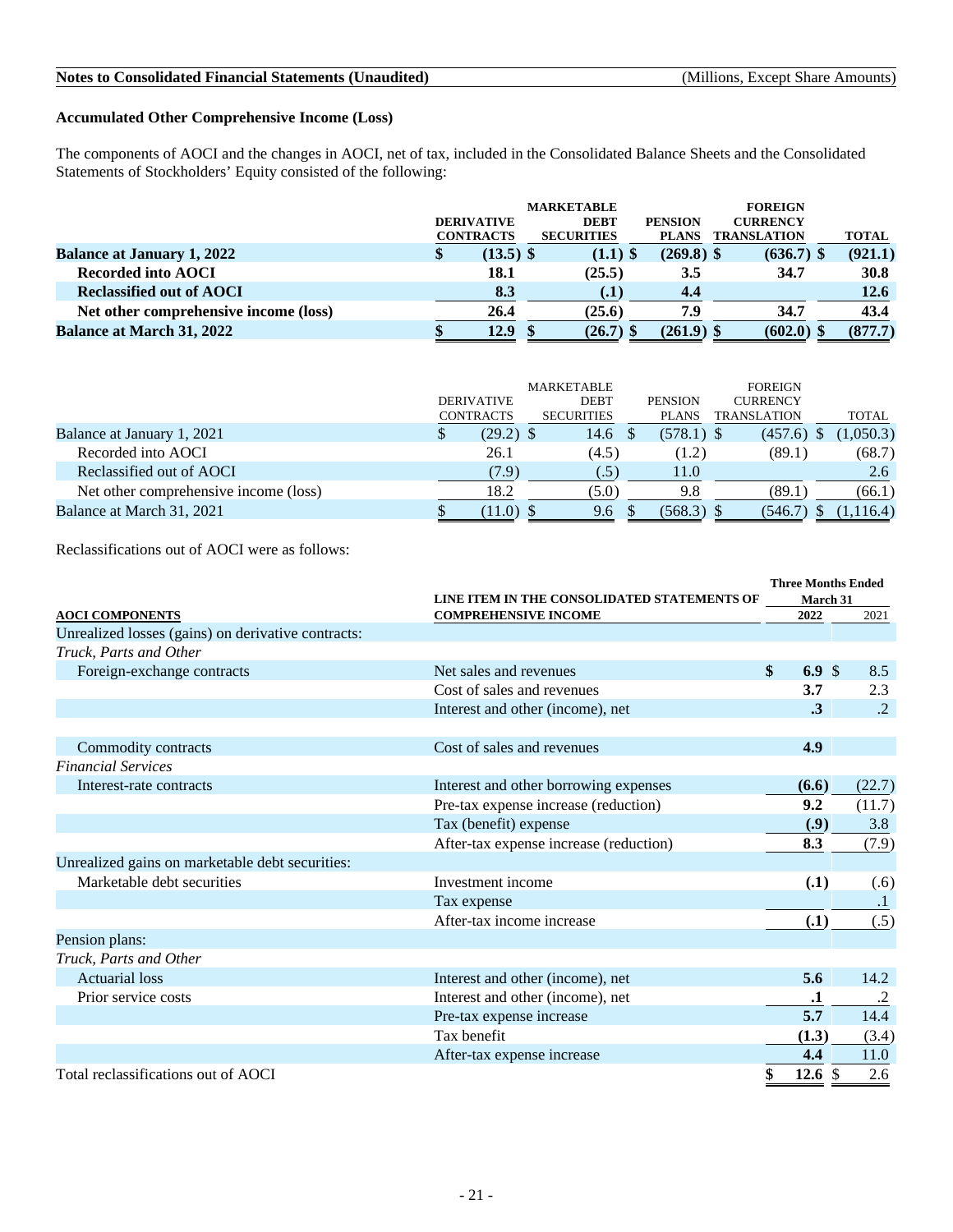#### **Stock Compensation Plans**

Stock-based compensation expense was \$8.2 and \$6.8 for the three months ended March 31, 2022 and 2021, respectively.

During the first three months of 2022, the Company issued 356,327 common shares under deferred and stock compensation arrangements.

#### **Other Capital Stock Changes**

During the first three months of 2022, the Company acquired no treasury shares under the Company's common stock repurchase plans. The Company acquired 20,983 shares under the Company's Long-Term Incentive Plan. Stock repurchases of \$390.0 million remain authorized under the current \$500.0 million program approved by the PACCAR Board of Directors on December 4, 2018.

#### **NOTE H - Income Taxes**

The effective tax rate for the first quarter of 2022 was 22.2% compared to 22.6% for the first quarter of 2021, primarily due to the change in mix of income generated in jurisdictions with lower tax rates in 2022 as compared to 2021.

#### **NOTE I - Segment Information**

PACCAR operates in three principal segments: Truck, Parts and Financial Services. The Company evaluates the performance of its Truck and Parts segments based on operating profits, which excludes investment income, other income and expense and income taxes. The Financial Services segment's performance is evaluated based on income before income taxes. The accounting policies of the reportable segments are the same as those applied in the consolidated financial statements as described in Note A of the Company's Annual Report on Form 10-K for the year ended December 31, 2021.

#### **Truck and Parts**

The Truck segment includes the design and manufacture of high-quality, light-, medium- and heavy-duty commercial trucks and the Parts segment includes the distribution of aftermarket parts for trucks and related commercial vehicles, both of which are sold through the same network of independent dealers. These segments derive a large proportion of their revenues and operating profits from operations in North America and Europe. The Truck segment incurs substantial costs to design, manufacture and sell trucks to its customers. The sale of new trucks provides the Parts segment with the basis for parts sales that may continue over the life of the truck, but are generally concentrated in the first five years after truck delivery. To reflect the benefit the Parts segment receives from costs incurred by the Truck segment, certain expenses are allocated from the Truck segment to the Parts segment. The expenses allocated are based on a percentage of the average annual expenses for factory overhead, engineering, research and development and SG&A expenses for the preceding five years. The allocation is based on the ratio of the average parts direct margin dollars (net sales less material and labor costs) to the total truck and parts direct margin dollars for the previous five years. The Company believes such expenses have been allocated on a reasonable basis. Truck segment assets related to the indirect expense allocation are not allocated to the Parts segment.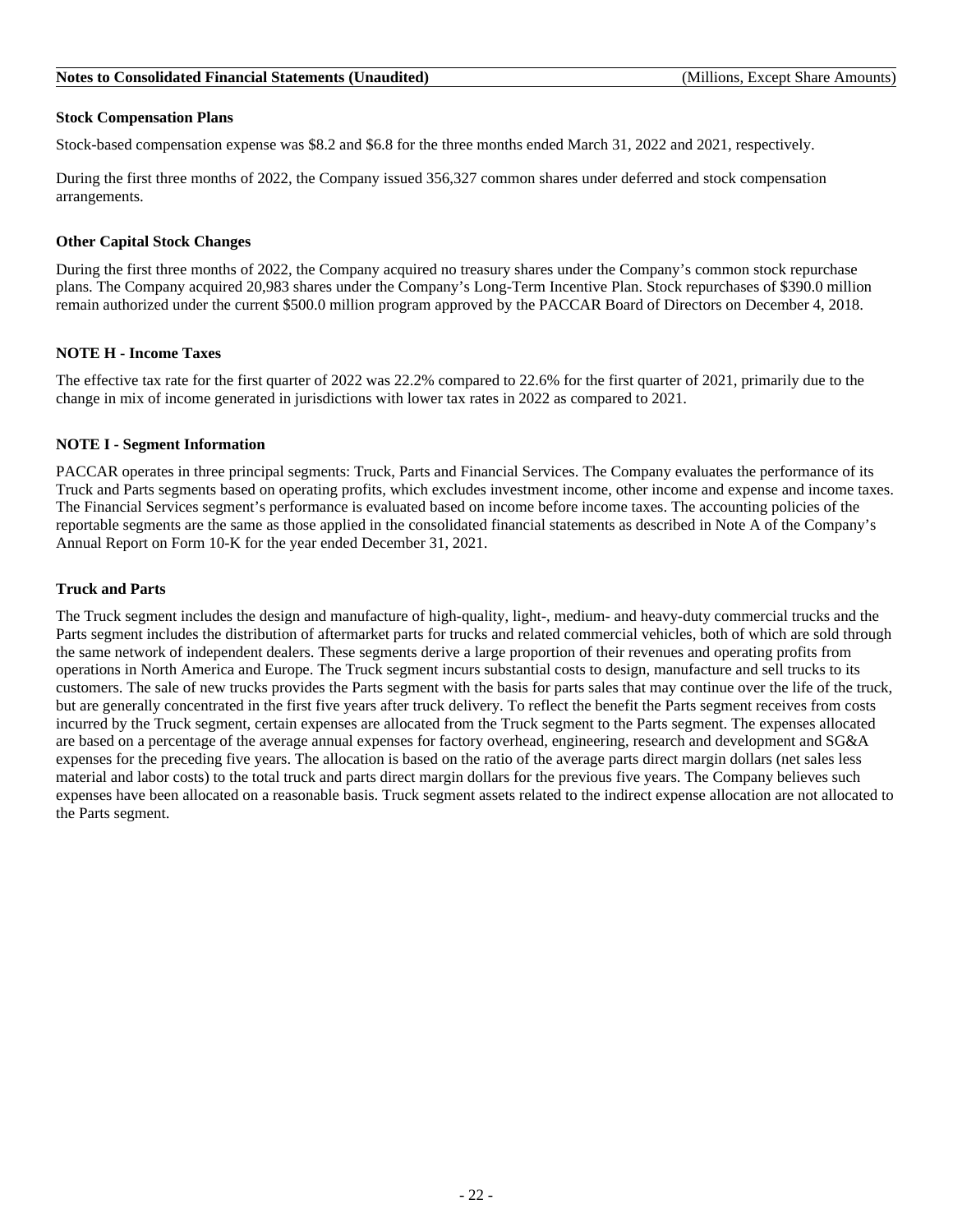### **Financial Services**

The Financial Services segment derives its earnings primarily from financing or leasing of PACCAR products and services provided to truck customers and dealers. Revenues are primarily generated from operations in North America and Europe.

In Europe, the Financial Services and Truck segments centralized the marketing of used trucks, including those units sold by the Truck segment subject to an RVG. When a customer returns the truck at the end of the RVG contract, the Company's Truck segment records a reduction in an RVG liability and the Company's Financial Services segment records a used truck asset and revenue from the subsequent sale. Certain gains and losses from the sale of these used trucks are shared with the Truck segment.

#### **Other**

Included in Other is the Company's industrial winch manufacturing business as well as sales, income and expenses not attributable to a reportable segment. Other also includes non-service cost components of pension expense and a portion of corporate expenses.

| 2022          |                  | 2021         |
|---------------|------------------|--------------|
|               |                  |              |
| \$<br>4,835.5 |                  | 4,399.2      |
| (138.4)       |                  | (166.2)      |
| 4,697.1       |                  | 4,233.0      |
| 1,405.3       |                  | 1,176.2      |
| (16.4)        |                  | (15.5)       |
| 1,388.9       |                  | 1,160.7      |
| 20.4          |                  | 19.8         |
| 6,106.4       |                  | 5,413.5      |
| 366.2         |                  | 432.0        |
| \$<br>6,472.6 | $\underline{\$}$ | 5,845.5      |
|               |                  |              |
| \$<br>276.7   | $\mathcal{S}$    | 270.0        |
| 340.2         |                  | 251.6        |
| <b>10.0</b>   |                  | 5.4          |
| 626.9         |                  | 527.0        |
| 147.0         |                  | 76.4         |
| (2.5)         |                  | 4.9          |
| \$<br>771.4   | $\mathbb{S}$     | 608.3        |
|               |                  |              |
| \$<br>71.6    | $\mathcal{S}$    | 71.9         |
| 3.2           |                  | 2.8          |
| 5.7           |                  | 5.4          |
| 80.5          |                  | 80.1         |
| 105.2         |                  | 171.6        |
| \$<br>185.7   | \$               | 251.7        |
|               |                  | $\mathbb{S}$ |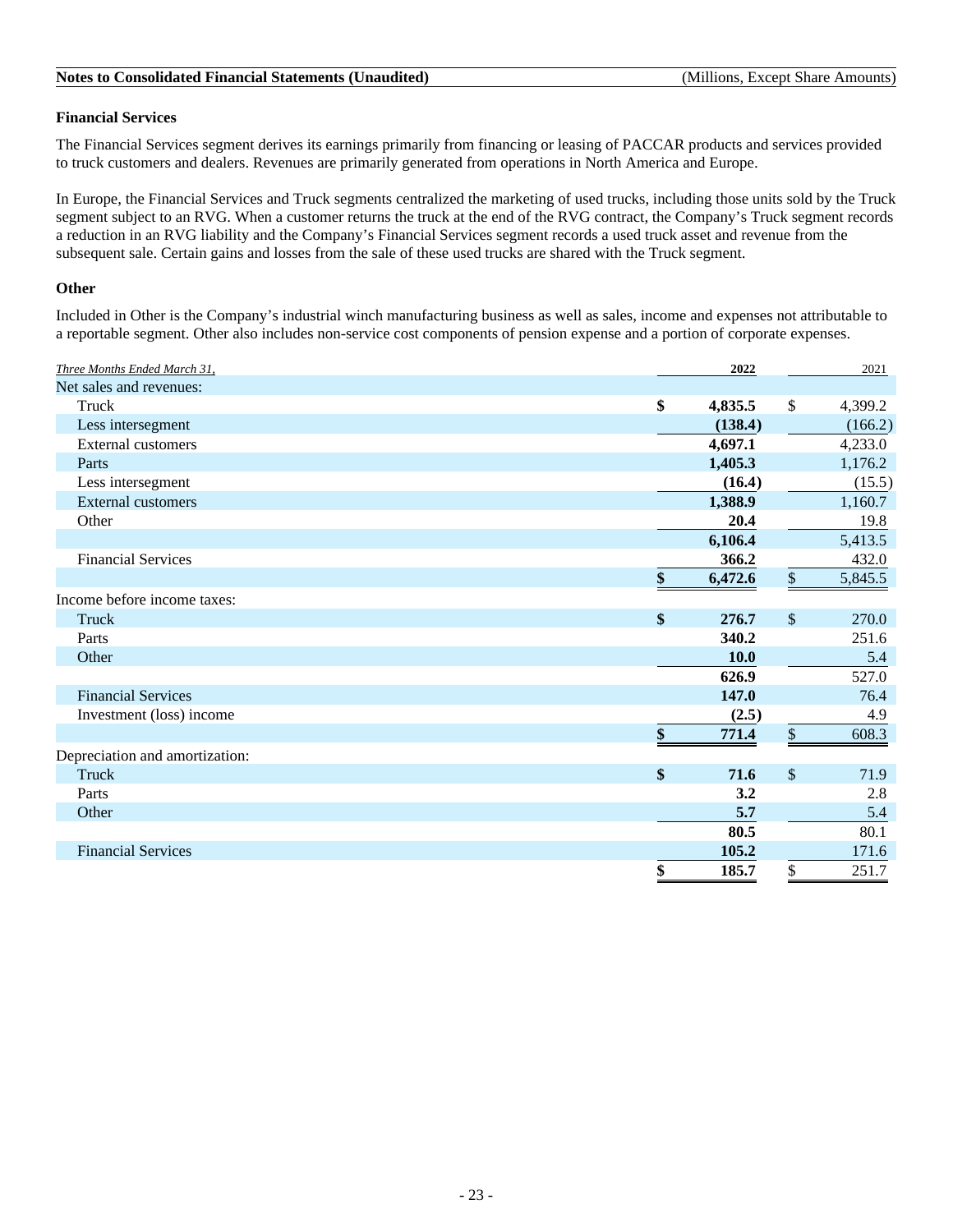#### **NOTE J - Derivative Financial Instruments**

As part of its risk management strategy, the Company enters into derivative contracts to hedge against the risks of interest rates, foreign currency rates and commodity prices. Certain derivative instruments designated as fair value hedges, cash flow hedges or net investment hedges are subject to hedge accounting. Derivative instruments that are not subject to hedge accounting are held as derivatives not designated as hedging instruments. The Company's policies prohibit the use of derivatives for speculation or trading. At the inception of each hedge relationship, the Company documents its risk management objectives, procedures and accounting treatment. All of the Company's interest-rate, commodity as well as certain foreign-exchange contracts are transacted under International Swaps and Derivatives Association (ISDA) master agreements. Each agreement permits the net settlement of amounts owed in the event of default and certain other termination events. For derivative financial instruments, the Company has elected not to offset derivative positions in the balance sheet with the same counterparty under the same agreements and is not required to post or receive collateral.

Exposure limits and minimum credit ratings are used to minimize the risks of counterparty default. The Company's maximum exposure to potential default of its derivative counterparties is limited to the asset position of its derivative portfolio. The asset position of the Company's derivative portfolio was \$65.8 at March 31, 2022.

The Company assesses hedges at inception and on an ongoing basis to determine that the designated derivatives are highly effective in offsetting changes in fair values or cash flow of the hedged items. Hedge accounting is discontinued prospectively when the Company determines that a derivative financial instrument has ceased to be a highly effective hedge. Cash flows from derivative instruments are included in Operating activities in the Condensed Consolidated Statements of Cash Flows.

*Interest-Rate Contracts:* The Company enters into various interest-rate contracts, including interest-rate swaps and cross currency interest-rate swaps. Interest-rate swaps involve the exchange of fixed for floating rate or floating for fixed rate interest payments based on the contractual notional amounts in a single currency. Cross currency interest-rate swaps involve the exchange of notional amounts and interest payments in different currencies. The Company is exposed to interest-rate and exchange-rate risk caused by market volatility as a result of its borrowing activities. The objective of these contracts is to mitigate the fluctuations on earnings, cash flows and fair value of borrowings. Net amounts paid or received are reflected as adjustments to interest expense.

At March 31, 2022, the notional amount of the Company's interest-rate contracts was \$2,968.8. Notional maturities for all interest-rate contracts are \$791.4 for the remainder of 2022, \$714.3 for 2023, \$552.1 for 2024, \$577.5 for 2025, \$217.4 for 2026, \$61.1 for 2027 and \$55.0 thereafter.

*Foreign-Exchange Contracts:* The Company enters into foreign-exchange contracts to hedge certain anticipated transactions and assets and liabilities denominated in foreign currencies, particularly the Canadian dollar, the euro, the British pound, the Australian dollar, the Brazilian real and the Mexican peso. The objective is to reduce fluctuations in earnings and cash flows associated with changes in foreign currency exchange rates. The Company enters into foreign-exchange contracts as net investment hedges to reduce the foreign currency exposure from its investments in foreign subsidiaries. At March 31, 2022, the notional amount of the outstanding foreign-exchange contracts was \$2,223.0. Foreign-exchange contracts mature within two years.

*Commodity Contracts:* The Company enters into commodity forward contracts to hedge the prices of certain commodities used in the production of trucks. The objective is to reduce the fluctuation in earnings and cash flows associated with adverse movement in commodity prices. At March 31, 2022, the notional amount of the outstanding commodity contracts was \$116.9. Commodity contracts mature within one year.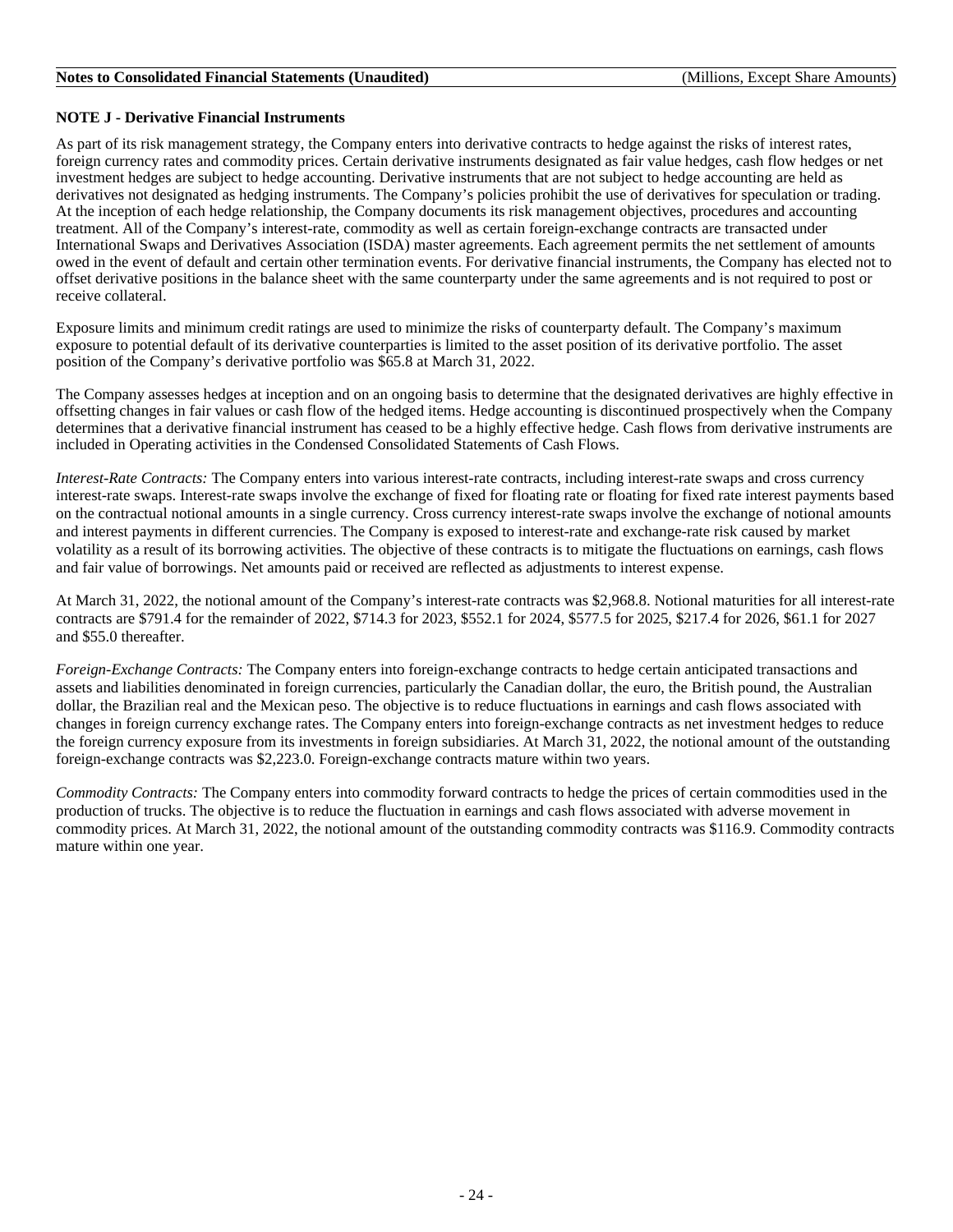The following table presents the balance sheet classification, fair value, gross and pro forma net amounts of derivative financial instruments:

|                                                    |                 | <b>March 31, 2022</b> |    |                    |       | December 31, 2021 |               |                    |
|----------------------------------------------------|-----------------|-----------------------|----|--------------------|-------|-------------------|---------------|--------------------|
|                                                    |                 | <b>ASSETS</b>         |    | <b>LIABILITIES</b> |       | <b>ASSETS</b>     |               | <b>LIABILITIES</b> |
| Derivatives designated under hedge accounting:     |                 |                       |    |                    |       |                   |               |                    |
| Interest-rate contracts:                           |                 |                       |    |                    |       |                   |               |                    |
| <b>Financial Services:</b>                         |                 |                       |    |                    |       |                   |               |                    |
| Other assets                                       | \$              | 24.0                  |    |                    | \$    | 30.8              |               |                    |
| Deferred taxes and other liabilities               |                 |                       | \$ | 80.4               |       |                   | $\mathbb{S}$  | 54.4               |
| Foreign-exchange contracts:                        |                 |                       |    |                    |       |                   |               |                    |
| Truck, Parts and Other:                            |                 |                       |    |                    |       |                   |               |                    |
| Other current assets                               |                 | 8.9                   |    |                    |       | 25.3              |               |                    |
| Accounts payable, accrued expenses and other       |                 |                       |    | 49.0               |       |                   |               | 15.8               |
| <b>Financial Services:</b>                         |                 |                       |    |                    |       |                   |               |                    |
| Other current assets                               |                 |                       |    |                    |       | 2.5               |               |                    |
| Deferred taxes and other liabilities               |                 |                       |    | 14.6               |       |                   |               | $\cdot$ 1          |
| Commodity contracts:                               |                 |                       |    |                    |       |                   |               |                    |
| Truck, Parts and Other:                            |                 |                       |    |                    |       |                   |               |                    |
| Other current assets                               |                 | 31.4                  |    |                    |       |                   |               |                    |
| Accounts payable, accrued expenses and other       |                 |                       |    |                    |       |                   |               | 16.9               |
|                                                    | \$              | 64.3                  | \$ | 144.0              | $\$\$ | 58.6              | $\frac{1}{2}$ | 87.2               |
| Derivatives not designated as hedging instruments: |                 |                       |    |                    |       |                   |               |                    |
| Foreign-exchange contracts:                        |                 |                       |    |                    |       |                   |               |                    |
| Truck, Parts and Other:                            |                 |                       |    |                    |       |                   |               |                    |
| Other current assets                               | \$              | 1.5                   |    |                    | \$    | 1.0               |               |                    |
| Accounts payable, accrued expenses and other       |                 |                       | \$ | 1.8                |       |                   | \$            | 1.1                |
| <b>Financial Services:</b>                         |                 |                       |    |                    |       |                   |               |                    |
| Other assets                                       |                 |                       |    |                    |       | $\cdot$           |               |                    |
| Deferred taxes and other liabilities               |                 |                       |    | .5                 |       |                   |               | $\cdot$ .2         |
|                                                    | $\frac{\$}{}$   | 1.5                   | \$ | 2.3                | \$    | 1.1               | \$            | 1.3                |
| Gross amounts recognized in Balance Sheets         | $\overline{\$}$ | 65.8                  | \$ | 146.3              | \$    | 59.7              | \$            | 88.5               |
| Less amounts not offset in financial instruments:  |                 |                       |    |                    |       |                   |               |                    |
| Truck, Parts and Other:                            |                 |                       |    |                    |       |                   |               |                    |
| Foreign-exchange contracts                         | \$              | $(2.9)$ \$            |    | $(2.9)$ \$         |       | $(2.7)$ \$        |               | (2.7)              |
| <b>Financial Services:</b>                         |                 |                       |    |                    |       |                   |               |                    |
| Foreign-exchange contracts                         |                 |                       |    |                    |       | (.2)              |               | (.2)               |
| Interest-rate contracts                            |                 | (7.1)                 |    | (7.1)              |       | (12.8)            |               | (12.8)             |
| Pro forma net amount                               | \$              | 55.8                  | \$ | 136.3              | \$    | 44.0              | \$            | 72.8               |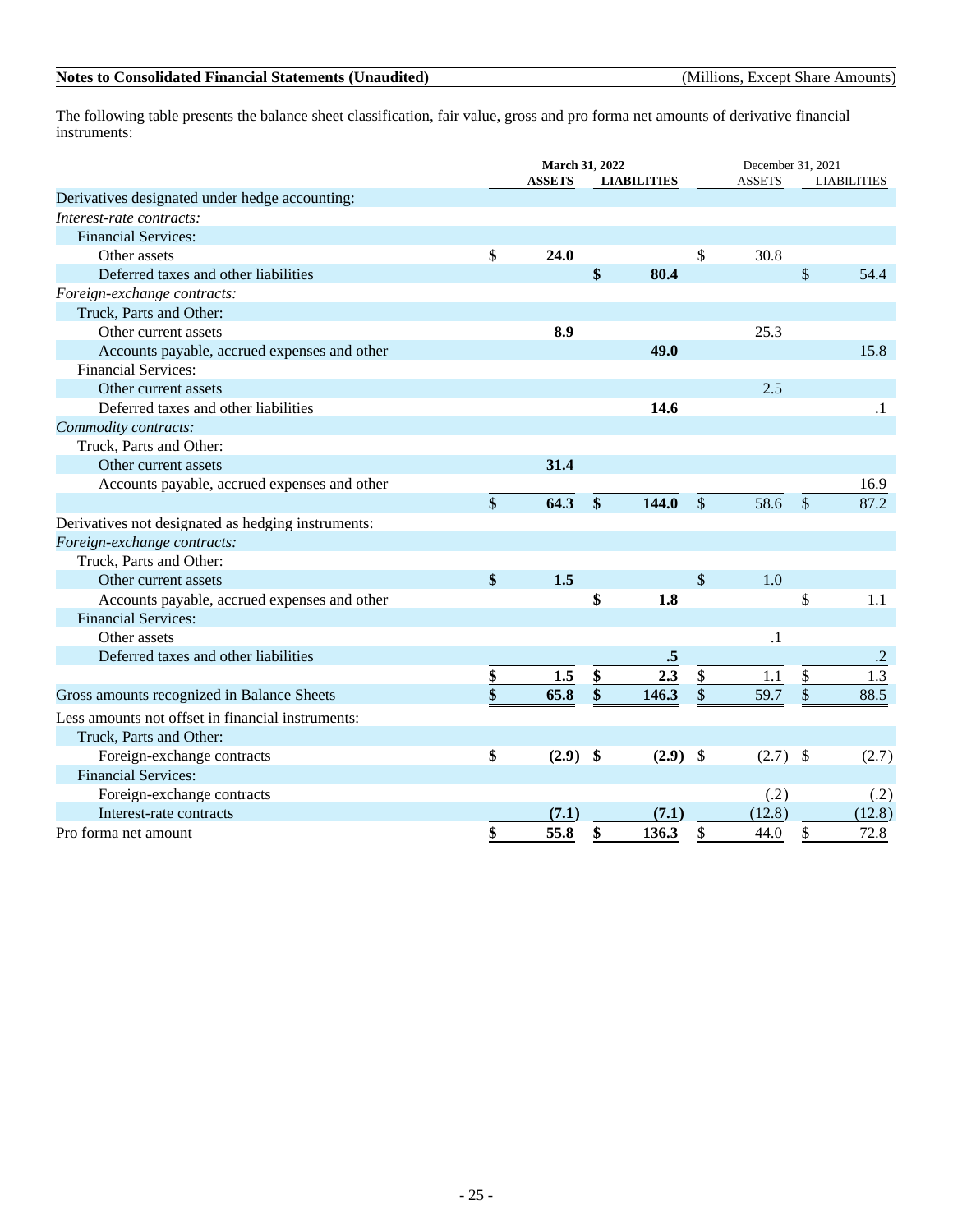The following table presents the amount of loss (gain) from derivative financial instruments recorded in the Consolidated Statements of Comprehensive Income:

| Three Months Ended March 31,                      |                  |    | 2021            |                  |     |                 |
|---------------------------------------------------|------------------|----|-----------------|------------------|-----|-----------------|
|                                                   | <b>INTEREST-</b> |    | <b>FOREIGN-</b> | <b>INTEREST-</b> |     | <b>FOREIGN-</b> |
|                                                   | <b>RATE</b>      |    | <b>EXCHANGE</b> | <b>RATE</b>      |     | <b>EXCHANGE</b> |
| Truck, Parts and Other:                           |                  |    |                 |                  |     |                 |
| Net sales and revenues                            |                  |    |                 |                  |     |                 |
| Cash flow hedges                                  |                  | \$ | 6.9             |                  | \$  | 8.5             |
| Cost of sales and revenues                        |                  |    |                 |                  |     |                 |
| Cash flow hedges                                  |                  |    | 3.7             |                  |     | 2.3             |
| Derivatives not designated as hedging instruments |                  |    | (.5)            |                  |     | (.4)            |
| Interest and other (income), net                  |                  |    |                 |                  |     |                 |
| Cash flow hedges                                  |                  |    | $\cdot$ 3       |                  |     | $\cdot$         |
| Net investment hedges                             |                  |    | (1.3)           |                  |     | (1.0)           |
| Derivatives not designated as hedging instruments |                  |    | 1.9             |                  |     | (1.4)           |
|                                                   |                  | \$ | 11.0            |                  | \$  | 8.2             |
| <b>Financial Services:</b>                        |                  |    |                 |                  |     |                 |
| Interest and other borrowing expenses             |                  |    |                 |                  |     |                 |
| Cash flow hedges                                  | \$<br>(6.6)      |    |                 | \$<br>(22.7)     |     |                 |
| Fair value hedges                                 | (.1)             |    |                 | $\cdot$          |     |                 |
| Derivatives not designated as hedging instruments |                  | \$ | $\mathbf{.1}$   |                  |     | (1.8)           |
|                                                   | \$<br>(6.7)      | \$ | $\cdot$ 1       | \$<br>(22.5)     | \$. | (1.8)           |
| Total                                             | (6.7)            |    | 11.1            | (22.5)           |     | 6.4             |

Utilization of commodity hedging was initiated in Q3 2021. The loss from commodity contracts recorded in cost of sales and revenue was \$4.9 for the three months ended March 31, 2022.

#### **Fair Value Hedges**

Changes in the fair value of derivatives designated as fair value hedges are recorded in earnings together with the changes in fair value of the hedged item attributable to the risk being hedged. The following table presents the amounts recorded on the Consolidated Balance Sheets related to cumulative basis adjustments for fair value hedges:

| <b>Financial Services</b>                                   | March 31<br>2022 | December 31<br>2021 |
|-------------------------------------------------------------|------------------|---------------------|
|                                                             |                  |                     |
| Term notes:                                                 |                  |                     |
| Carrying amount of the hedged liabilities                   | 431.9            | 472.0               |
| Cumulative basis adjustment included in the carrying amount | 24.4             |                     |

The above table excludes the cumulative basis adjustments on discontinued hedge relationships of \$.6 and \$.1 as of March 31, 2022 and December 31, 2021, respectively.

#### **Cash Flow Hedges**

Substantially all of the Company's interest-rate contracts and some foreign-exchange contracts and all commodity contracts have been designated as cash flow hedges. Changes in the fair value of derivatives designated as cash flow hedges are recorded in AOCI. Amounts in AOCI are reclassified into net income in the same period in which the hedged transaction affects earnings. The maximum length of time over which the Company is hedging its exposure to the variability in future cash flows is 6.3 years.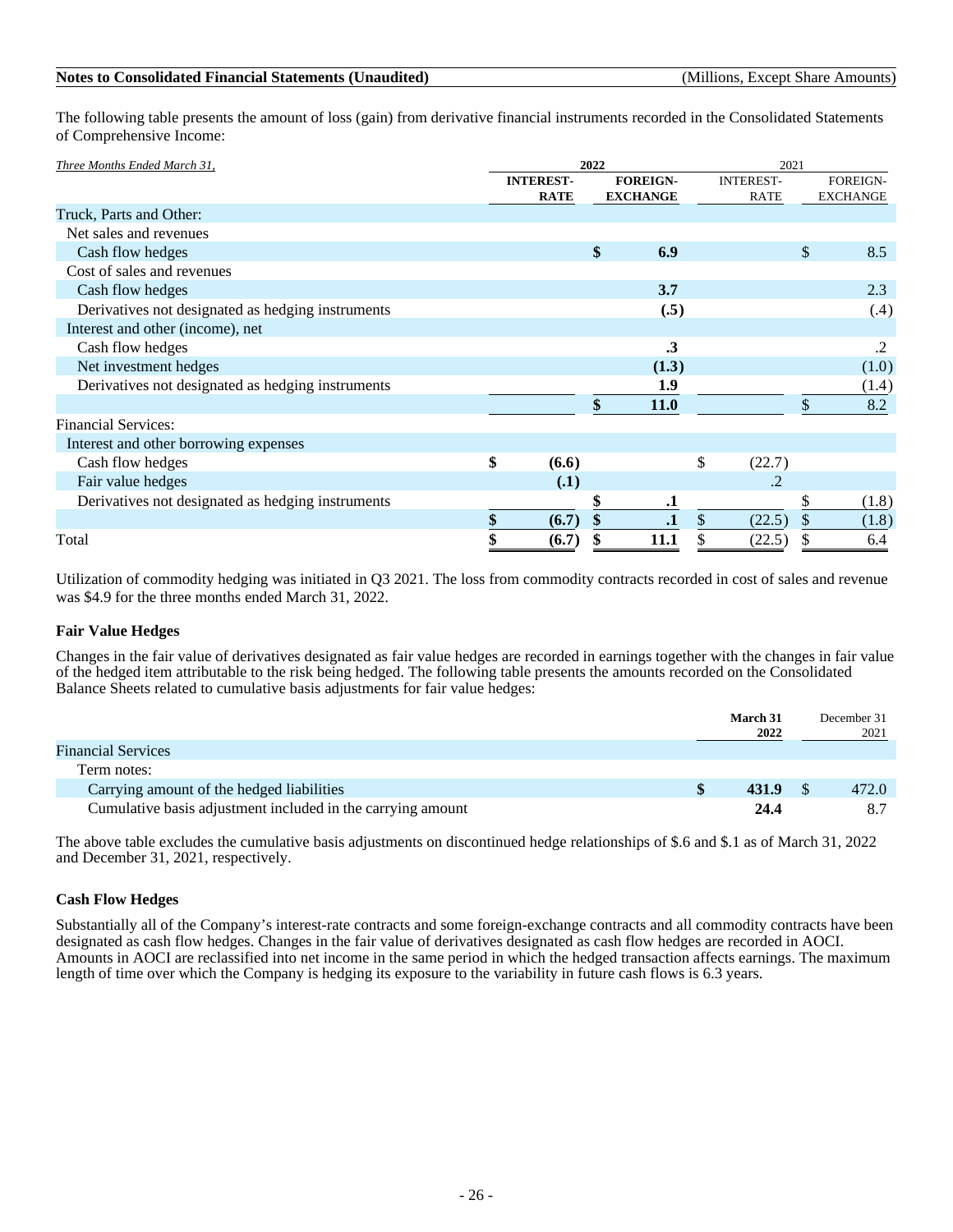The following tables presents the pre-tax effects of gain (loss) on cash flow hedges recognized in other comprehensive income (loss) (OCI):

| Three Months Ended March 31,   | 2022 |                                |                 |        |  |      | 2021 |             |  |                  |  |                 |
|--------------------------------|------|--------------------------------|-----------------|--------|--|------|------|-------------|--|------------------|--|-----------------|
|                                |      | <b>INTEREST-</b>               | <b>FOREIGN-</b> |        |  |      |      |             |  | <b>INTEREST-</b> |  | <b>FOREIGN-</b> |
|                                |      | <b>EXCHANGE</b><br><b>RATE</b> |                 |        |  |      |      | <b>RATE</b> |  | EXCHANGE         |  |                 |
| Gain (loss) recognized in OCI: |      |                                |                 |        |  |      |      |             |  |                  |  |                 |
| <b>Truck, Parts and Other</b>  |      |                                | \$              | (28.4) |  |      |      | 2.1         |  |                  |  |                 |
| <b>Financial Services</b>      |      | <b>19.9</b>                    |                 | (.5)   |  | 33.7 |      | (1.8)       |  |                  |  |                 |
|                                |      | 19.9                           |                 | (28.9) |  | 33.7 |      |             |  |                  |  |                 |

Utilization of commodity hedging was initiated in Q3 2021. The pre-tax effects of gain on commodity hedges recognized in other comprehensive income (loss) (OCI) for Truck, Parts and Other was a gain of \$35.9 for the three months ended March 31, 2022.

The amount of loss recorded in AOCI at March 31, 2022 that is estimated to be reclassified into earnings in the following 12 months if interest rates and exchange rates remain unchanged is approximately \$2.3, net of taxes. The fixed interest earned on finance receivables will offset the amount recognized in interest expense, resulting in a stable interest margin consistent with the Company's risk management strategy.

The amount of gains (losses) reclassified out of AOCI into net income based on the probability that the original forecasted transactions would not occur was \$.1 and (\$.1) for the three months ended March 31, 2022 and 2021, respectively.

#### **Net Investment Hedges**

Changes in the fair value of derivatives designated as net investment hedges are recorded in AOCI as an adjustment to the Cumulative Translation Adjustment (CTA). At March 31, 2022, the notional amount of the outstanding net investment hedges was \$347.0. For the three months ended March 31, 2022, the pre-tax gain recognized in OCI for the net investment hedges was \$18.2.

#### **Derivatives Not Designated As Hedging Instruments**

For other risk management purposes, the Company enters into derivative instruments that do not qualify for hedge accounting. These derivative instruments are used to mitigate the risk of market volatility arising from borrowings and foreign currency denominated transactions. Changes in the fair value of derivatives not designated as hedging instruments are recorded in earnings in the period in which the change occurs.

#### **NOTE K - Fair Value Measurements**

Fair value represents the price that would be received to sell an asset or paid to transfer a liability in an orderly transaction between market participants at the measurement date. Inputs to valuation techniques used to measure fair value are either observable or unobservable. These inputs have been categorized into the fair value hierarchy described below.

Level 1 – Valuations are based on quoted prices that the Company has the ability to obtain in actively traded markets for identical assets or liabilities. Since valuations are based on quoted prices that are readily and regularly available in an active market or exchange traded market, valuation of these instruments does not require a significant degree of judgment.

Level 2 – Valuations are based on quoted prices for similar instruments in active markets, quoted prices for identical or similar instruments in markets that are not active, and model-based valuation techniques for which all significant assumptions are observable in the market.

Level 3 – Valuations are based on model-based techniques for which some or all of the assumptions are obtained from indirect market information that is significant to the overall fair value measurement and which require a significant degree of management judgment.

The Company uses the following methods and assumptions to measure fair value for assets and liabilities subject to recurring fair value measurements.

*Marketable Debt Securities:* The Company's marketable debt securities consist of municipal bonds, government obligations, investment-grade corporate obligations, commercial paper, asset-backed securities and term deposits. The fair value of U.S. government obligations is determined using the market approach and is based on quoted prices in active markets and are categorized as Level 1.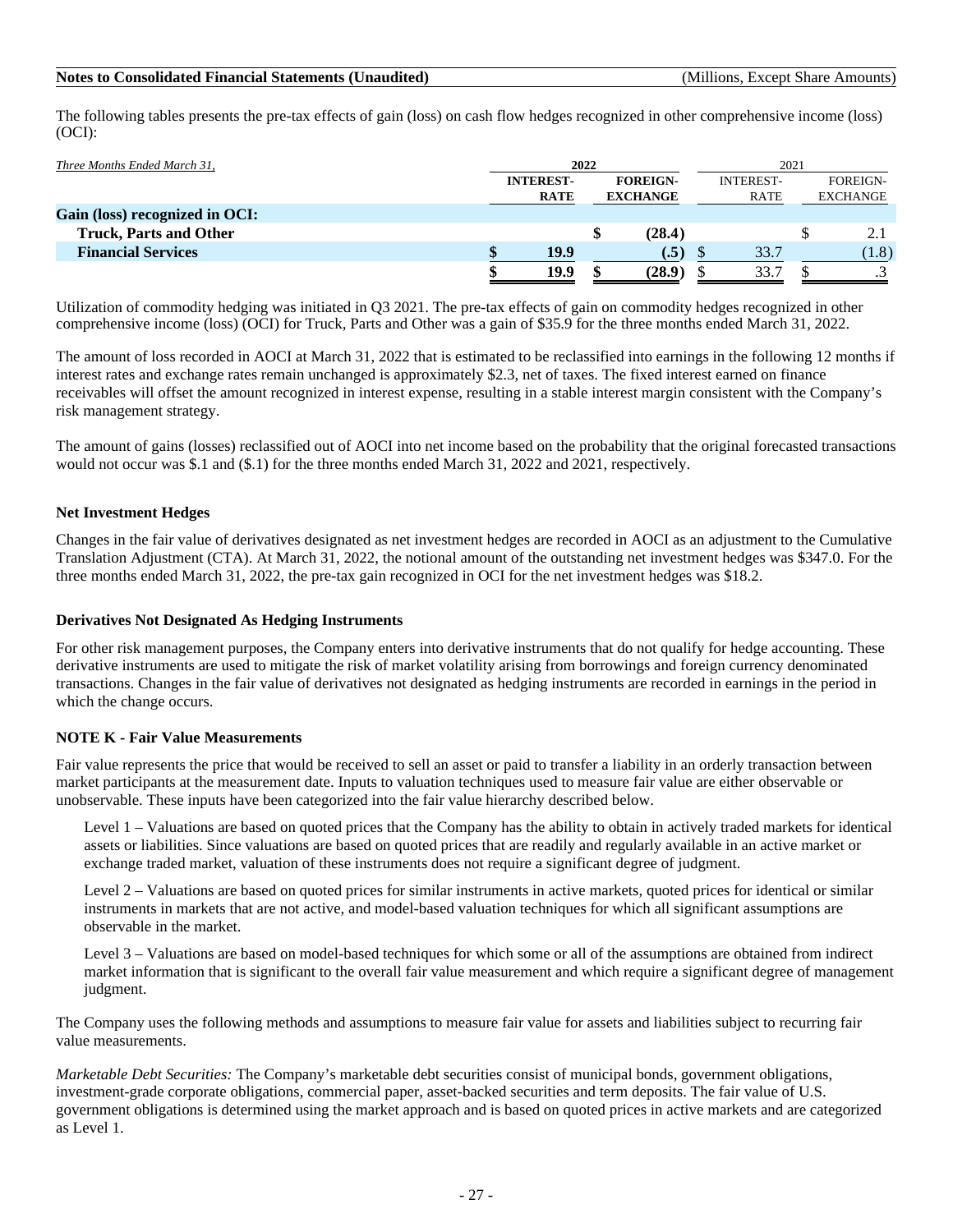The fair value of U.S. government agency obligations, non-U.S. government bonds, municipal bonds, corporate bonds, asset-backed securities, commercial paper and term deposits is determined using the market approach and is primarily based on matrix pricing as a practical expedient which does not rely exclusively on quoted prices for a specific security. Significant inputs used to determine fair value include interest rates, yield curves, credit rating of the security and other observable market information and are categorized as Level 2.

*Marketable Equity Securities:* The Company's equity securities are traded on active exchanges and are classified as Level 1.

*Derivative Financial Instruments:* The Company's derivative contracts consist of interest-rate swaps, cross currency swaps, foreign currency exchange and commodity contracts. These derivative contracts are traded over the counter, and their fair value is determined using industry standard valuation models, which are based on the income approach (i.e., discounted cash flows). The significant observable inputs into the valuation models include interest rates, yield curves, currency exchange rates, credit default swap spreads, forward rates and commodity prices and are categorized as Level 2.

#### **Assets and Liabilities Subject to Recurring Fair Value Measurement**

The Company's assets and liabilities subject to recurring fair value measurements are either Level 1 or Level 2 as follows:

| At March 31, 2022                        | <b>LEVEL 1</b> | <b>LEVEL 2</b> | <b>TOTAL</b>  |
|------------------------------------------|----------------|----------------|---------------|
| <b>Assets:</b>                           |                |                |               |
| <b>Marketable debt securities</b>        |                |                |               |
| <b>U.S. tax-exempt securities</b>        |                | \$<br>440.1    | \$<br>440.1   |
| U.S. taxable municipal/ provincial bonds |                | 175.3          | 175.3         |
| <b>U.S. corporate securities</b>         |                | 205.1          | 205.1         |
| U.S. government and agency securities    | \$<br>88.4     |                | 88.4          |
| Non-U.S. corporate securities            |                | 431.1          | 431.1         |
| Non-U.S. government securities           |                | 70.7           | 70.7          |
| <b>Other debt securities</b>             |                | 97.9           | 97.9          |
| <b>Total marketable debt securities</b>  | \$<br>88.4     | \$<br>1,420.2  | \$<br>1,508.6 |
| <b>Marketable equity securities</b>      | \$<br>6.6      |                | \$<br>6.6     |
| <b>Total marketable securities</b>       | \$<br>95.0     | \$<br>1,420.2  | \$<br>1,515.2 |
| <b>Derivatives</b>                       |                |                |               |
| <b>Cross currency swaps</b>              |                | \$<br>20.2     | \$<br>20.2    |
| <b>Interest-rate swaps</b>               |                | 3.8            | 3.8           |
| Foreign-exchange contracts               |                | 10.4           | 10.4          |
| <b>Commodity contracts</b>               |                | 31.4           | 31.4          |
| <b>Total derivative assets</b>           |                | 65.8           | \$<br>65.8    |
| <b>Liabilities:</b>                      |                |                |               |
| <b>Derivatives</b>                       |                |                |               |
| <b>Cross currency swaps</b>              |                | \$<br>53.9     | \$<br>53.9    |
| Interest-rate swaps                      |                | 26.5           | 26.5          |
| Foreign-exchange contracts               |                | 65.9           | 65.9          |
| <b>Total derivative liabilities</b>      |                | \$<br>146.3    | \$<br>146.3   |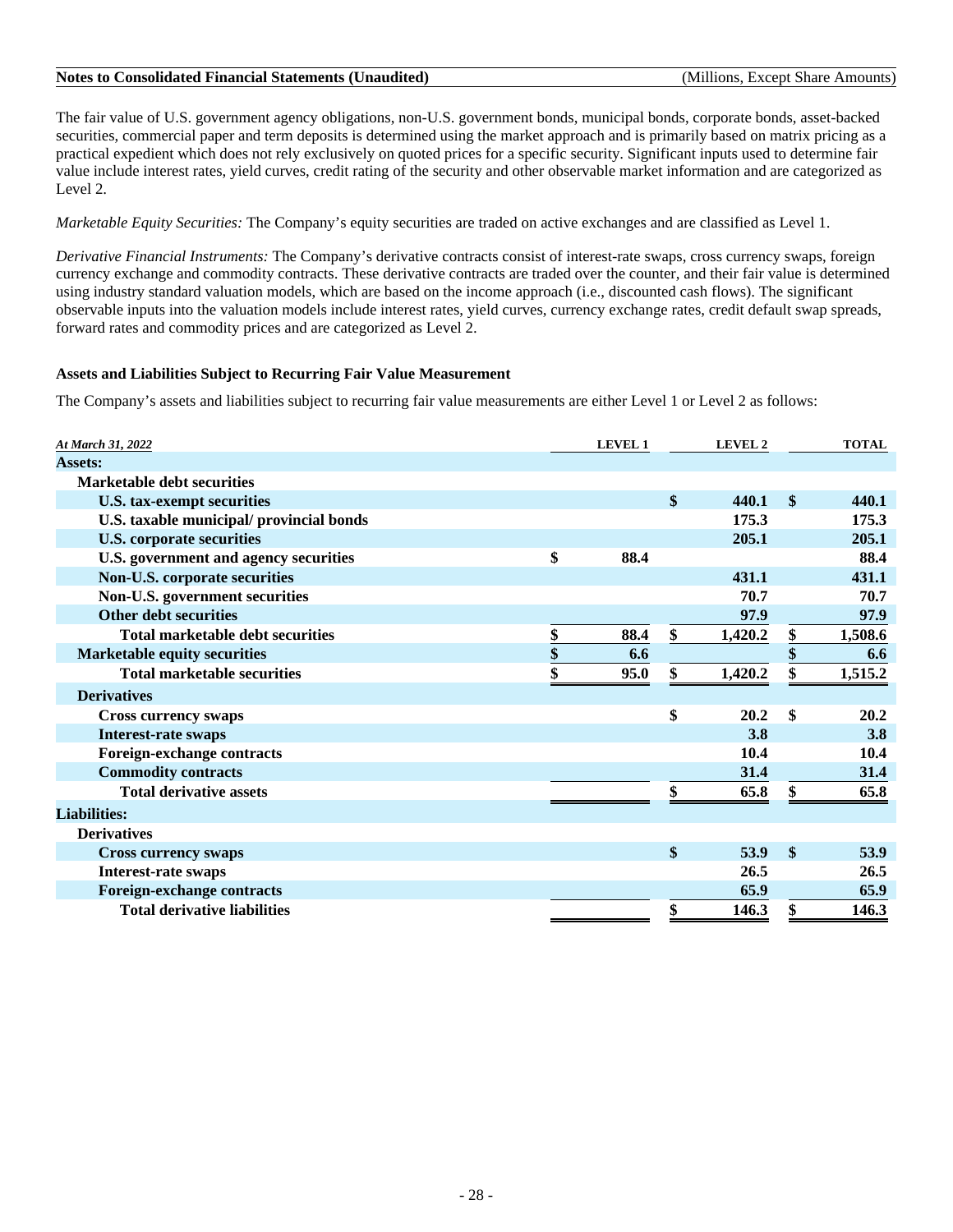| <b>Notes to Consolidated Financial Statements (Unaudited)</b> |             |               |         |               | (Millions, Except Share Amounts) |
|---------------------------------------------------------------|-------------|---------------|---------|---------------|----------------------------------|
|                                                               |             |               |         |               |                                  |
| At December 31, 2021                                          | LEVEL 1     |               | LEVEL 2 |               | <b>TOTAL</b>                     |
| Assets:                                                       |             |               |         |               |                                  |
| Marketable debt securities                                    |             |               |         |               |                                  |
| U.S. tax-exempt securities                                    |             | $\mathcal{S}$ | 432.5   | $\mathcal{S}$ | 432.5                            |
| U.S. taxable municipal/provincial bonds                       |             |               | 191.6   |               | 191.6                            |
| U.S. corporate securities                                     |             |               | 207.4   |               | 207.4                            |
| U.S. government and agency securities                         | \$<br>96.4  |               |         |               | 96.4                             |
| Non-U.S. corporate securities                                 |             |               | 442.8   |               | 442.8                            |
| Non-U.S. government securities                                |             |               | 75.0    |               | 75.0                             |
| Other debt securities                                         |             |               | 100.0   |               | 100.0                            |
| Total marketable debt securities                              | \$<br>96.4  | \$            | 1,449.3 | \$            | 1,545.7                          |
| Marketable equity securities                                  | \$<br>13.7  |               |         | \$            | 13.7                             |
| Total marketable securities                                   | \$<br>110.1 | \$            | 1,449.3 | \$            | 1,559.4                          |
| <b>Derivatives</b>                                            |             |               |         |               |                                  |
| Cross currency swaps                                          |             | \$            | 18.2    | \$            | 18.2                             |
| Interest-rate swaps                                           |             |               | 12.6    |               | 12.6                             |
| Foreign-exchange contracts                                    |             |               | 28.9    |               | 28.9                             |
| Total derivative assets                                       |             | \$            | 59.7    | $\mathbb{S}$  | 59.7                             |
| Liabilities:                                                  |             |               |         |               |                                  |
| Derivatives                                                   |             |               |         |               |                                  |
| Cross currency swaps                                          |             | \$            | 33.1    | \$            | 33.1                             |
| Interest-rate swaps                                           |             |               | 21.3    |               | 21.3                             |
| Foreign-exchange contracts                                    |             |               | 17.2    |               | 17.2                             |
| Commodity contracts                                           |             |               | 16.9    |               | 16.9                             |
| Total derivative liabilities                                  |             | \$            | 88.5    | \$            | 88.5                             |

# **Fair Value Disclosure of Other Financial Instruments**

For financial instruments that are not recognized at fair value, the Company uses the following methods and assumptions to determine the fair value. These instruments are categorized as Level 2, except cash which is categorized as Level 1 and fixed rate loans which are categorized as Level 3.

*Cash and Cash Equivalents:* Carrying amounts approximate fair value.

*Financial Services Net Receivables:* For floating rate loans, wholesale financing and operating lease and other trade receivables, carrying values approximate fair values. For fixed rate loans, fair values are estimated using the income approach by discounting cash flows to their present value based on assumptions regarding the credit and market risks to approximate current rates for comparable loans. Finance lease receivables and related allowance for credit losses have been excluded from the accompanying table.

*Debt:* The carrying amounts of Financial Services commercial paper, variable rate bank loans and variable rate term notes approximate fair value. For fixed rate debt, fair values are estimated using the income approach by discounting cash flows to their present value based on current rates for comparable debt.

The Company's estimate of fair value for fixed rate loans and debt that are not carried at fair value was as follows:

|                                     |                 | <b>March 31, 2022</b> |             |              |  | December 31, 2021 |  |         |  |  |  |  |  |  |  |  |  |  |  |               |              |  |
|-------------------------------------|-----------------|-----------------------|-------------|--------------|--|-------------------|--|---------|--|--|--|--|--|--|--|--|--|--|--|---------------|--------------|--|
|                                     | <b>CARRYING</b> |                       | <b>FAIR</b> |              |  | CARRYING          |  | FAIR    |  |  |  |  |  |  |  |  |  |  |  |               |              |  |
|                                     |                 | <b>AMOUNT</b>         |             | <b>VALUE</b> |  |                   |  |         |  |  |  |  |  |  |  |  |  |  |  | <b>AMOUNT</b> | <b>VALUE</b> |  |
| Assets:                             |                 |                       |             |              |  |                   |  |         |  |  |  |  |  |  |  |  |  |  |  |               |              |  |
| Financial Services fixed rate loans |                 | 6.383.0               | -SS         | 6.237.4      |  | 6.011.7           |  | 6,018.2 |  |  |  |  |  |  |  |  |  |  |  |               |              |  |
| Liabilities:                        |                 |                       |             |              |  |                   |  |         |  |  |  |  |  |  |  |  |  |  |  |               |              |  |
| Financial Services fixed rate debt  |                 | 6.542.8               |             | 6.528.5      |  | 6.905.7           |  | 6,935.1 |  |  |  |  |  |  |  |  |  |  |  |               |              |  |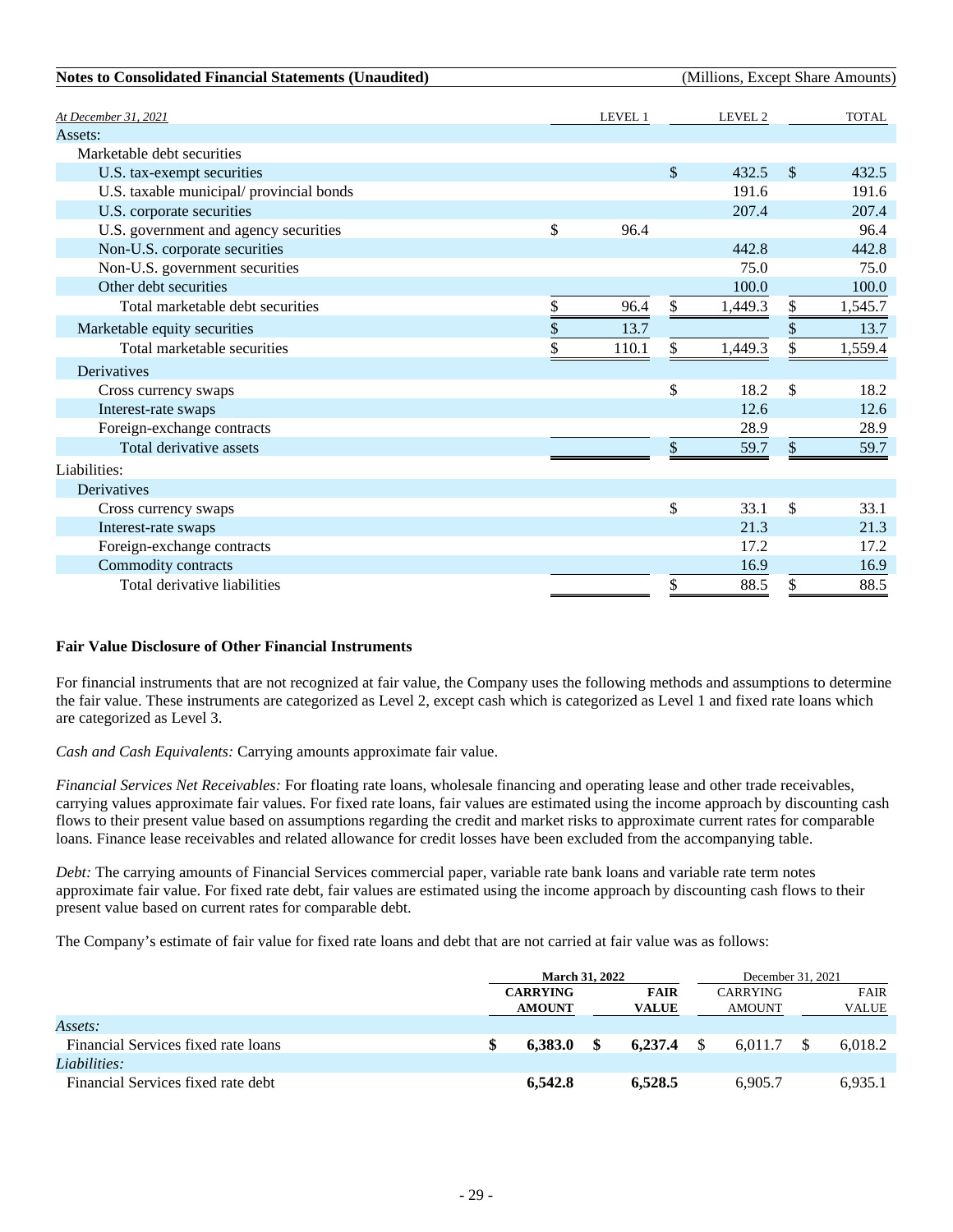#### **NOTE L - Employee Benefit Plans**

The Company has several defined benefit pension plans, which cover a majority of its employees. The following information details the components of net pension expense for the Company's defined benefit plans:

| Three Months Ended March 31,             | 2022        | 2021   |
|------------------------------------------|-------------|--------|
| Service cost                             | 32.5        | 36.0   |
| Interest on projected benefit obligation | <b>19.1</b> | 16.6   |
| Expected return on assets                | (48.7)      | (51.1) |
| Amortization of prior service costs      |             |        |
| Recognized actuarial loss                | 5.6         | 14.2   |
| Net pension expense                      | 8.6         | 15.9   |

The components of net pension expense other than service cost are included in Interest and other (income), net on the Consolidated Statements of Comprehensive Income.

During the three months ended March 31, 2022 and 2021, the Company contributed \$6.7 and \$6.2 to its pension plans, respectively.

# **NOTE M – Commitments and Contingencies**

On July 19, 2016, the European Commission (EC) concluded its investigation of all major European truck manufacturers and reached a settlement with DAF Trucks N.V., DAF Trucks Deutschland GmbH and PACCAR Inc (collectively "the Company"). Following the settlement, certain EC-related claims and lawsuits have been filed in various European jurisdictions against all major European truck manufacturers including the Company and certain subsidiaries. These claims and lawsuits include a number of collective proceedings, including proposed class actions in the United Kingdom, alleging EC-related claims and seeking unspecified damages. In certain jurisdictions, the limitations period has not yet expired and additional claimants may bring EC-related claims and lawsuits against the Company or its subsidiaries.

The legal proceedings are continuing to move through the court systems in the various jurisdictions with some larger cases scheduled for trial in 2022. While the Company believes it has meritorious defenses to all EC-related claims and lawsuits, the final disposition of all such claims and lawsuits will likely take a significant period of time to resolve and the final outcomes are highly uncertain. The Company cannot at this time reasonably estimate a range of loss, if any, that may result. An adverse final decision involving significant numbers of DAF truck sales could have a material impact on the Company's results of operations and cash flows.

PACCAR is also a defendant in various other legal proceedings and, in addition, there are various other contingent liabilities arising in the normal course of business. After consultation with legal counsel, management does not anticipate that disposition of these various other proceedings and contingent liabilities will have a material effect on the consolidated financial statements.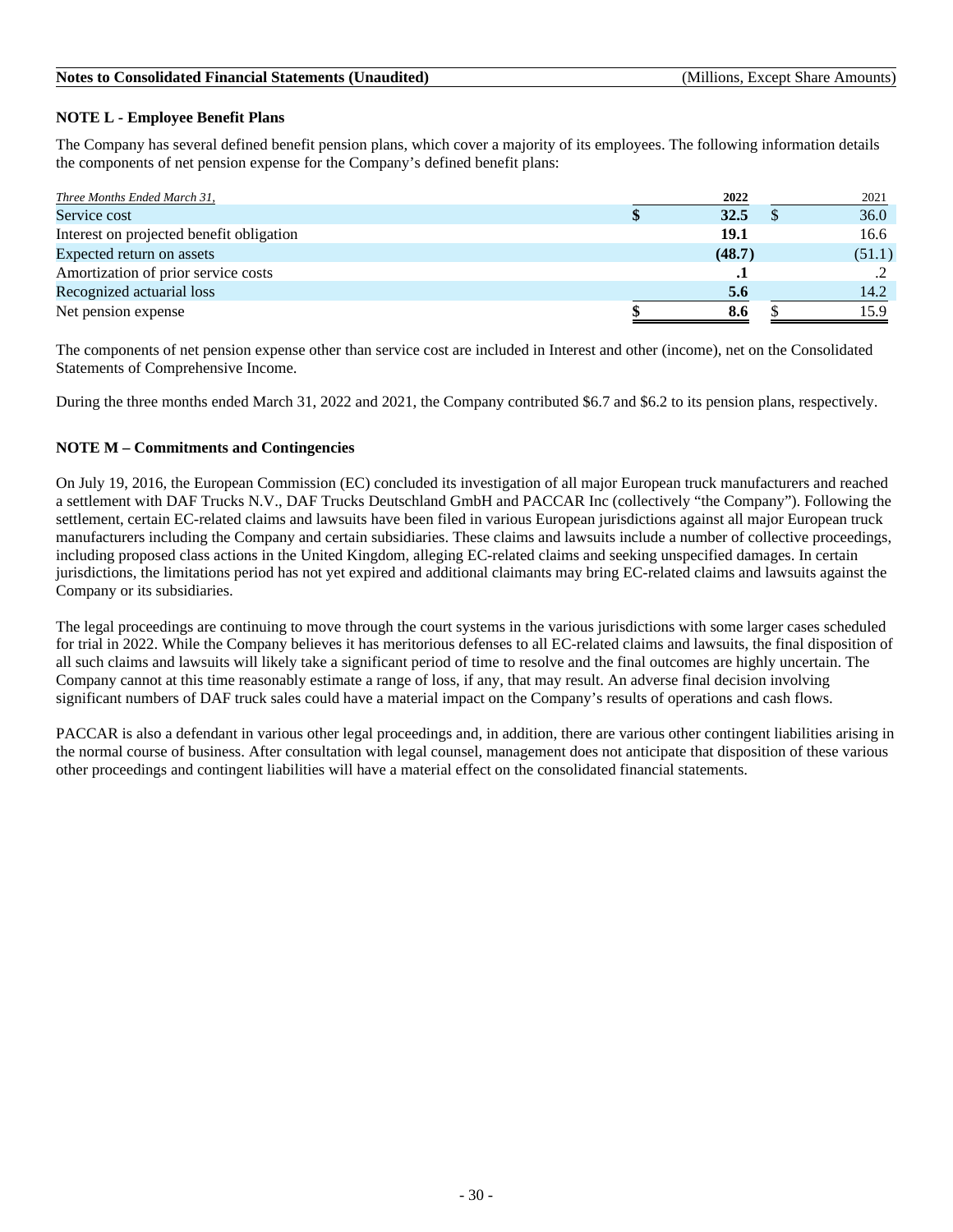# <span id="page-30-0"></span>**ITEM 2. MANAGEMENT'S DISCUSSION AND ANALYSIS OF FINANCIAL CONDITION AND RESULTS OF OPERATIONS**

### **OVERVIEW:**

PACCAR is a global technology company whose Truck segment includes the design and manufacture of high-quality light-, mediumand heavy-duty commercial trucks. In North America, trucks are sold under the Kenworth and Peterbilt nameplates, in Europe, under the DAF nameplate and in Australia and South America, under the Kenworth and DAF nameplates. The Parts segment includes the distribution of aftermarket parts for trucks and related commercial vehicles. The Company's Financial Services segment derives its earnings primarily from financing or leasing PACCAR products in North America, Europe, Australia and South America. The Company's Other business includes the manufacturing and marketing of industrial winches.

#### *First Quarter Financial Highlights:*

- Worldwide net sales and revenues were \$6.47 billion in 2022 compared to \$5.85 billion in 2021, primarily due to higher truck and parts revenues.
- Truck revenues were \$4.70 billion in 2022 compared to \$4.23 billion in 2021, primarily due to higher truck price realization.
- Parts sales were a record \$1.39 billion in 2022 compared to \$1.16 billion in 2021 reflecting higher demand and price realization in all markets.
- Financial Services revenues were \$366.2 million in 2022 compared to \$432.0 million in 2021, primarily due to lower used truck sales.
- Net income was \$600.5 million (\$1.72 per diluted share) in 2022 compared to \$470.8 million (\$1.35 per diluted share) in 2021 due to higher Parts and Financial Services operating results.
- Capital investments were \$113.5 million in 2022 compared to \$94.2 million in 2021.
- Research and development (R&D) expenses were \$78.0 million in 2022 compared to \$80.1 million in 2021.

The PACCAR Financial Services (PFS) group of companies has operations covering four continents and 26 countries. The global breadth of PFS and its rigorous credit application process support a portfolio of loans and leases with total assets of \$16.00 billion. PFS issued \$629.1 million in medium-term notes during the first three months of 2022 to support new business volume and repay maturing debt.

#### *Conflict in Ukraine*

In accordance with recent international sanctions, the Company has suspended truck and parts sales in Russia and Belarus. The Company has no factories in Russia and has managed export sales to Russia through independent dealers. In 2021, 2,500 trucks were sold into Russia and Belarus. The Company also sold parts in these markets through a third party owned warehouse. The trucks were sold on a fully paid-up basis; accordingly, the Company does not have significant receivables exposure. Inventory balances are not significant. The Company is monitoring the situation closely. At this time, the conflict has not had a significant impact on the results of operations or cash flows of the Company.

# *Truck Outlook*

Truck industry heavy-duty retail sales in the U.S. and Canada in 2022 are expected to be 260,000 to 290,000 units compared to 250,000 in 2021. In Europe, 2022 truck industry registrations for over 16-tonne vehicles are expected to be 270,000 to 300,000 units compared to 278,000 in 2021. In South America, heavy-duty truck industry registrations in 2022 are projected to be 125,000 to 135,000 as compared to 127,000 in 2021.

The Company has been affected by an industry-wide undersupply of semiconductor chips and component parts, and anticipates the shortages will continue to affect deliveries in 2022.

#### *Parts Outlook*

In 2022, PACCAR Parts sales are expected to increase 12-15% compared to 2021 levels reflecting strong freight demand.

#### *Financial Services Outlook*

Based on the truck market outlook, average earning assets in 2022 are expected to increase 3-5% compared to 2021. Current high levels of freight tonnage, freight rates and fleet utilization are contributing to customers' profitability and cash flow.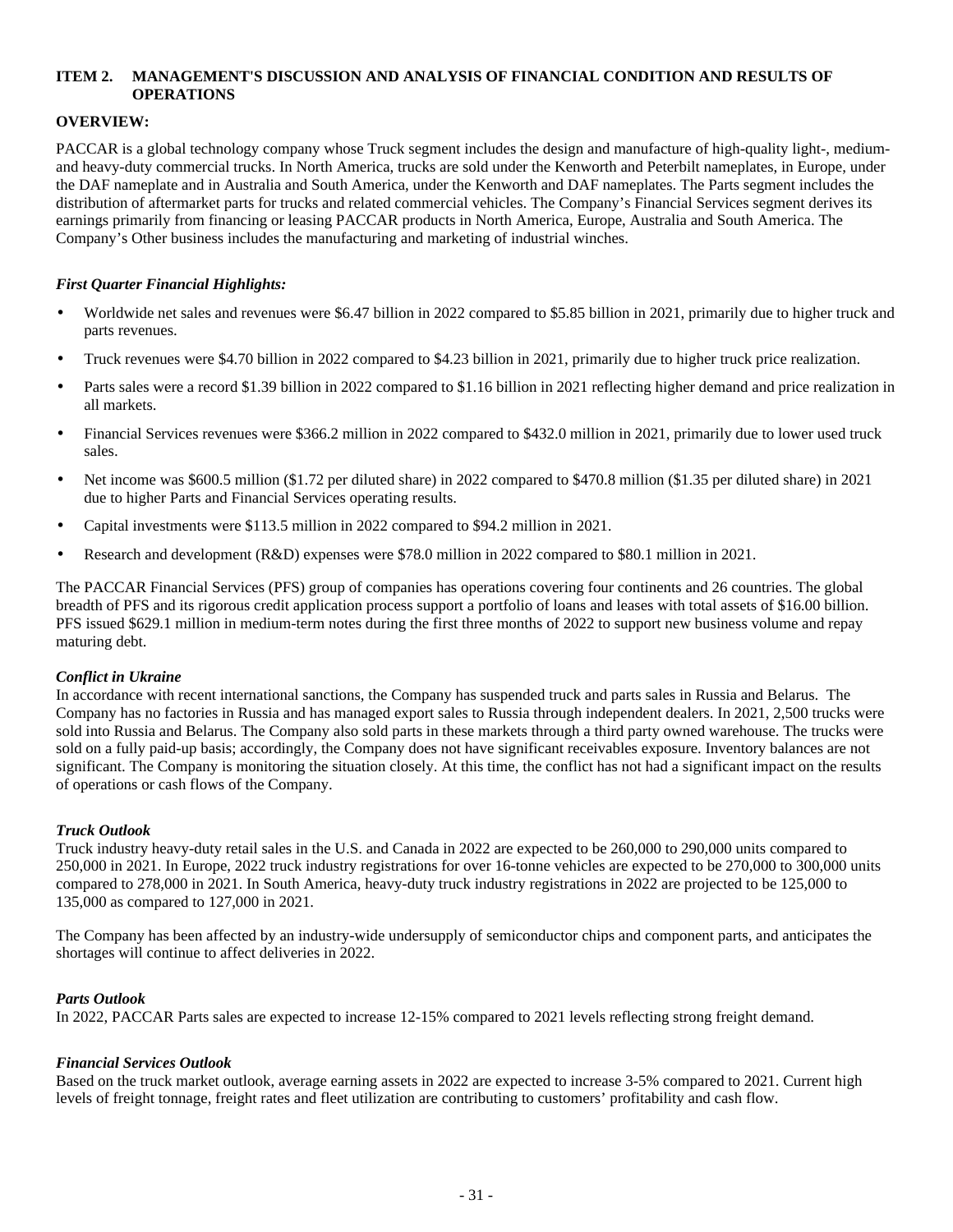# *Capital Investments and R&D Outlook*

Capital investments in 2022 are expected to be \$425 to \$475 million and R&D is expected to be \$350 to \$400 million. The Company is increasing its investment in clean diesel and electric powertrain technologies, autonomous systems, connected vehicle services, next-generation manufacturing and distribution capabilities.

See the Forward-Looking Statements section of Management's Discussion and Analysis for factors that may affect these outlooks.

### **RESULTS OF OPERATIONS:**

The Company's results of operations for the three months ended March 31, 2022 and 2021 are presented below.

| (\$ in millions, except per share amounts) |               |                        |         |
|--------------------------------------------|---------------|------------------------|---------|
| Three Months Ended March 31,               |               | 2022                   | 2021    |
| Net sales and revenues:                    |               |                        |         |
| Truck                                      | \$<br>4,697.1 | $\mathbb{S}$           | 4,233.0 |
| Parts                                      | 1,388.9       |                        | 1,160.7 |
| Other                                      |               | 20.4                   | 19.8    |
| Truck, Parts and Other                     | 6,106.4       |                        | 5,413.5 |
| <b>Financial Services</b>                  |               | 366.2                  | 432.0   |
|                                            | \$<br>6,472.6 | \$                     | 5,845.5 |
| Income before income taxes:                |               |                        |         |
| Truck                                      | \$            | $\mathcal{S}$<br>276.7 | 270.0   |
| Parts                                      |               | 340.2                  | 251.6   |
| Other                                      |               | <b>10.0</b>            | 5.4     |
| Truck, Parts and Other                     |               | 626.9                  | 527.0   |
| <b>Financial Services</b>                  |               | 147.0                  | 76.4    |
| Investment (loss) income                   |               | (2.5)                  | 4.9     |
| Income taxes                               |               | (170.9)                | (137.5) |
| Net income                                 | \$            | \$<br>600.5            | 470.8   |
| Diluted earnings per share                 | \$            | \$<br>1.72             | 1.35    |
| After-tax return on revenues               |               | $9.3\%$                | 8.1%    |

The following provides an analysis of the results of operations for the Company's three reportable segments - Truck, Parts and Financial Services. Where possible, the Company has quantified the impact of factors identified in the following discussion and analysis. In cases where it is not possible to quantify the impact of factors, the Company lists them in estimated order of importance. Factors for which the Company is unable to specifically quantify the impact include market demand, fuel prices, freight tonnage, economic conditions and COVID-19 related factors affecting the Company's results of operations.

# **2022 Compared to 2021:**

#### *Truck*

The Company's Truck segment accounted for 73% of revenues in the first quarter of 2022 compared to 72% in the first quarter of 2021.

The Company's new truck deliveries are summarized below:

| Three Months Ended March 31,               | 2022   | 2021   | % CHANGE |
|--------------------------------------------|--------|--------|----------|
| U.S. and Canada                            | 20,700 | 23,000 | (10)     |
| Europe                                     | 16.100 | 13.700 | 18       |
| Mexico, South America, Australia and other | 6.200  | 5.500  |          |
| Total units                                | 43,000 | 42,200 |          |

Worldwide new truck deliveries increased slightly in the first quarter of 2022 compared to the same period of 2021, primarily due to higher deliveries in Europe. The industry-wide undersupply of semiconductor chips and component products continue to impact deliveries.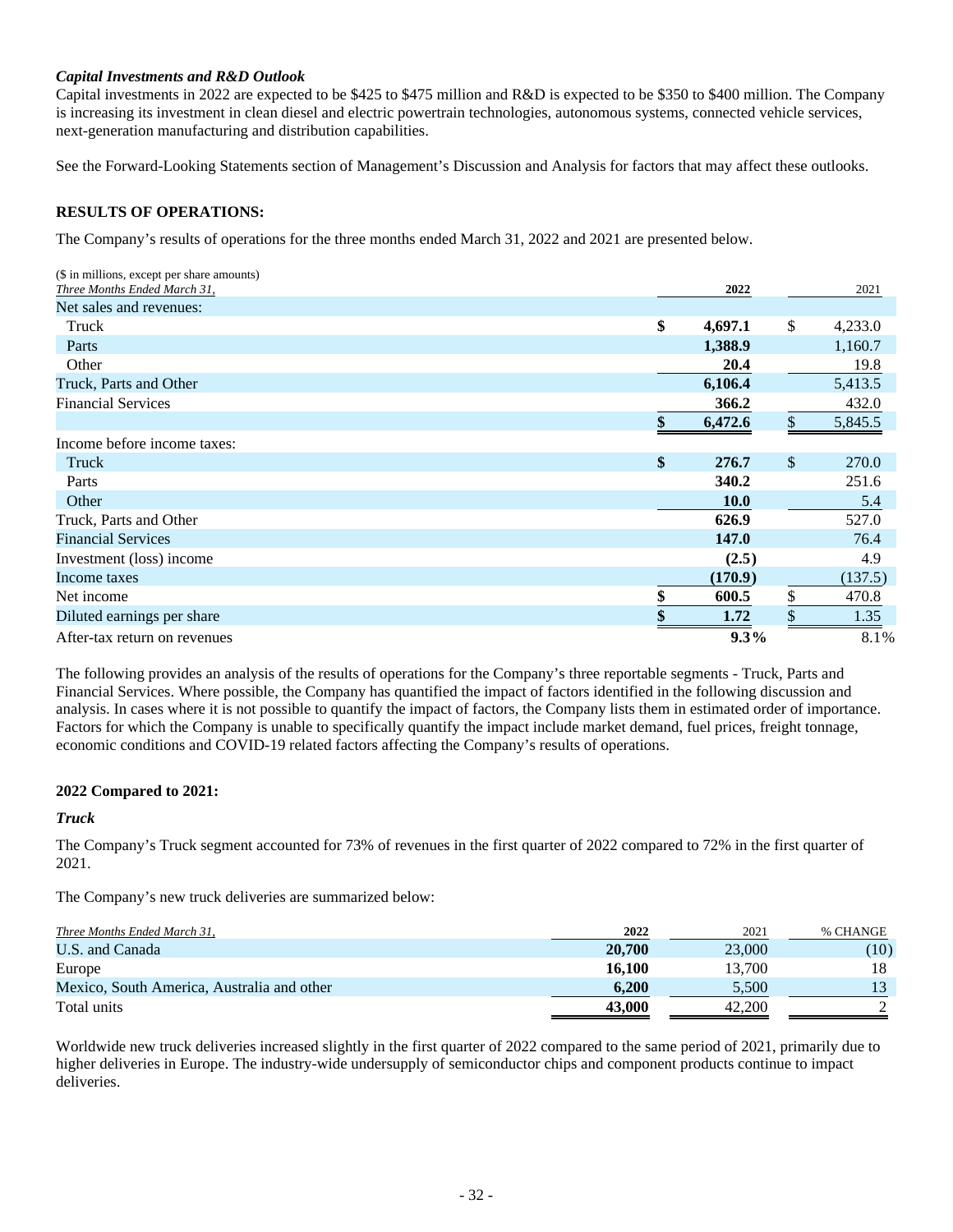Market share data discussed below is provided by third party sources and is measured by either registrations or retail sales for the Company's dealer network as a percentage of total registrations or retail sales depending on the geographic market. In the U.S. and Canada, market share is based on retail sales. In Europe, market share is based primarily on registrations.

In the first three months of 2022, industry retail sales in the heavy-duty market in the U.S. and Canada decreased to 56,200 units from 60,400 units in the same period of 2021. The Company's heavy-duty truck retail market share was 28.8% in the first three months of 2022 compared to 28.4% in the first three months of 2021. The medium-duty market was 20,800 units in the first three months of 2022 compared to 24,000 units in the same period of 2021. The Company's medium-duty market share was 9.7% in the first three months of 2022 compared to 17.6% in the first three months of 2021.

The over 16-tonne truck market in Europe in the first three months of 2022 was 74,800 units compared to 74,500 units in the first three months of 2021. DAF over 16-tonne market share was a 17.1% in the first three months of 2022 compared to 16.6% in the same period of 2021. The 6 to 16-tonne market in the first three months of 2022 was 9,900 units compared to 10,800 units in the same period of 2021. DAF market share in the 6 to 16-tonne market in the first three months of 2022 was 9.5% compared to 10.2% in the same period of 2021.

The Company's worldwide truck net sales and revenues are summarized below:

| (\$ in millions)                           |               |         |          |
|--------------------------------------------|---------------|---------|----------|
| Three Months Ended March 31,               | 2022          | 2021    | % CHANGE |
| Truck net sales and revenues:              |               |         |          |
| U.S. and Canada                            | \$<br>2,590.6 | 2,555.0 |          |
| Europe                                     | 1,450.9       | 1,124.2 | 29       |
| Mexico, South America, Australia and other | 655.6         | 553.8   | 18       |
|                                            | 4.697.1       | 4,233.0 |          |
| Truck income before income taxes           | 276.7         | 270.0   | ◠        |
| Pre-tax return on revenues                 | $5.9\%$       | 6.4%    |          |

The Company's worldwide truck net sales and revenues in the first quarter increased to \$4.70 billion in 2022 from \$4.23 billion in 2021 due to higher price realization worldwide and higher truck unit deliveries in Europe, partially offset by unfavorable currency translation effects.

Truck segment income before income taxes and pretax return on revenues reflect the tempering of truck unit deliveries due to the global semiconductor and component supply shortages. In the first quarter of 2022, Truck segment income before income taxes increased slightly from the same period in 2021 due to gains on sales of used trucks.

The major factors for the Truck segment changes in net sales and revenues, cost of sales and revenues and gross margin between the three months ended March 31, 2022 and 2021 are as follows:

| $$$ in millions)<br>Three Months Ended March 31, 2021<br>Increase (decrease) | \$<br><b>NET</b><br><b>SALES AND</b><br><b>REVENUES</b><br>4,233.0 | <b>COST OF</b><br><b>SALES AND</b><br><b>REVENUES</b><br>3,840.9 | \$. | <b>GROSS</b><br><b>MARGIN</b><br>392.1 |
|------------------------------------------------------------------------------|--------------------------------------------------------------------|------------------------------------------------------------------|-----|----------------------------------------|
| <b>Truck sales volume</b>                                                    | 132.4                                                              | 113.6                                                            |     | <b>18.8</b>                            |
| Average truck sales prices                                                   | 400.5                                                              |                                                                  |     | 400.5                                  |
| Average per truck material, labor and other direct costs                     |                                                                    | 390.1                                                            |     | (390.1)                                |
| Factory overhead and other indirect costs                                    |                                                                    | 46.7                                                             |     | (46.7)                                 |
| <b>Extended warranties, operating leases and other</b>                       | 38.6                                                               | 3.8                                                              |     | <b>34.8</b>                            |
| <b>Currency translation</b>                                                  | (107.4)                                                            | (99.0)                                                           |     | (8.4)                                  |
| <b>Total increase</b>                                                        | 464.1                                                              | 455.2                                                            |     | 8.9                                    |
| Three Months Ended March 31, 2022                                            | 4,697.1                                                            | 4,296.1                                                          |     | 401.0                                  |

• Truck sales volume reflects higher unit deliveries, primarily in Europe, partially offset by lower unit deliveries in the U.S. and Canada due to an industry-wide undersupply of semiconductor chips and component products.

• Average truck sales prices increased sales by \$400.5 million, primarily due to higher price realization worldwide.

• Average cost per truck increased cost of sales by \$390.1 million, primarily reflecting higher raw material, labor and freight costs.

• Factory overhead and other indirect costs increased \$46.7 million, primarily due to higher labor costs, utilities and depreciation.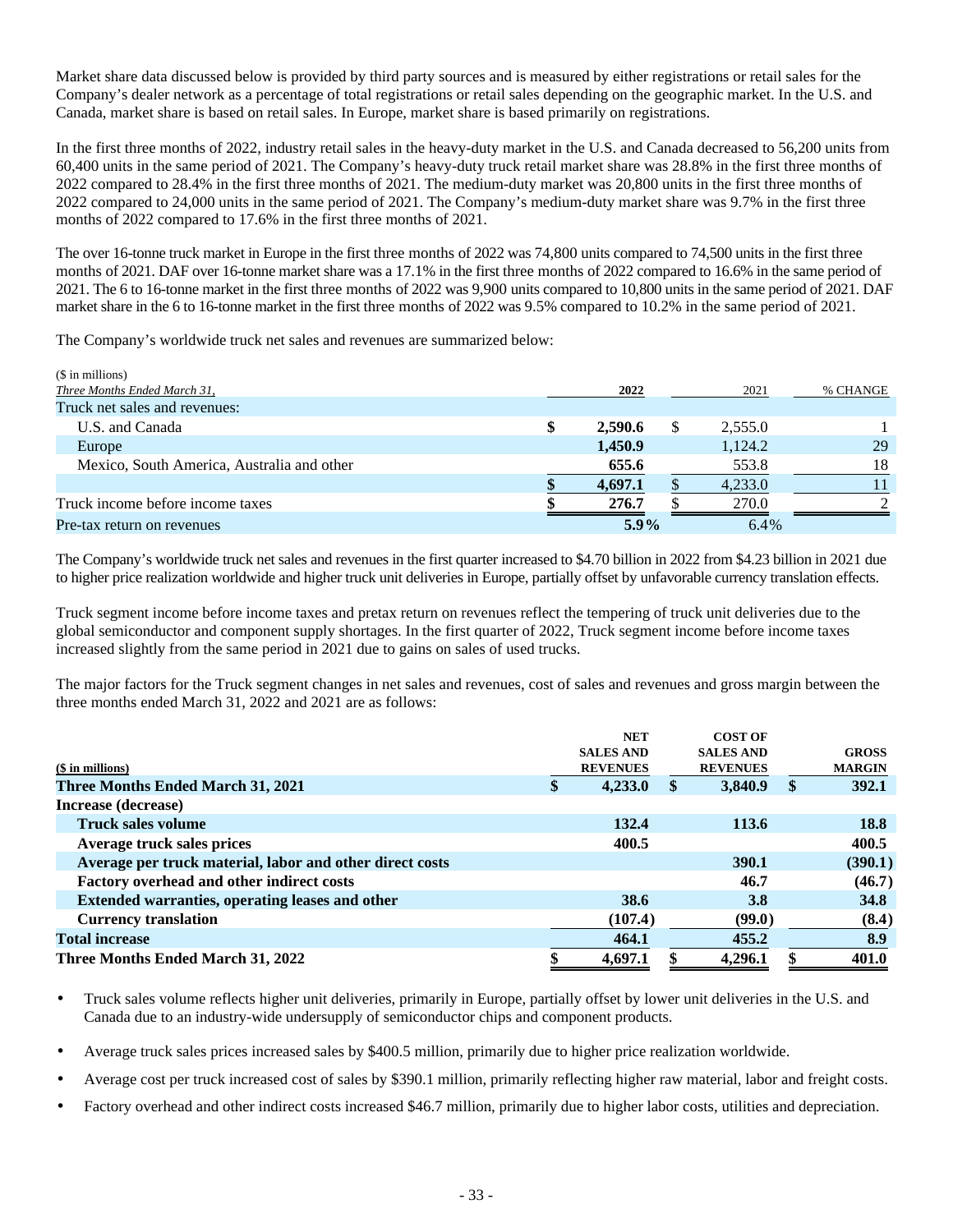- Extended warranties, operating leases and other increased revenues by \$38.6 million and cost of sales by \$3.8 million primarily due to higher revenues and associated costs from repair and maintenance, service contracts and operating leases. In addition, cost of sales and revenues was partially offset by gains on sales of used trucks and lower impairments in Europe due to an improved used truck market.
- The currency translation effect on sales and cost of sales primarily reflects a decline in the value of the euro relative to the U.S. dollar.
- Truck gross margin was 8.5% in the first quarter of 2022 compared to 9.3% in the same period of 2021 due to the factors noted above.

Truck SG&A expense increased in the first quarter of 2022 to \$73.4 million from \$61.1 million in 2021. The increase was primarily due to higher professional expenses and higher salaries and related expenses. As a percentage of sales, Truck SG&A increased to 1.6% in the first quarter compared to 1.4% in the same period of 2021.

# *Parts*

The Company's Parts segment accounted for 21% of revenues in the first quarter of 2022 compared to 20% in the first quarter of 2021.

| (\$ in millions)                           |             |         |          |
|--------------------------------------------|-------------|---------|----------|
| Three Months Ended March 31,               | 2022        | 2021    | % CHANGE |
| Parts net sales and revenues:              |             |         |          |
| U.S. and Canada                            | \$<br>975.7 | 767.2   | 27       |
| Europe                                     | 296.1       | 286.1   | 3        |
| Mexico, South America, Australia and other | 117.1       | 107.4   | 9        |
|                                            | 1,388.9     | 1,160.7 | 20       |
| Parts income before income taxes           | 340.2       | 251.6   | 35       |
| Pre-tax return on revenues                 | $24.5\%$    | 21.7%   |          |

The Company's worldwide parts net sales and revenues for the first quarter increased to a record \$1.39 billion in 2022 from \$1.16 billion in 2021 due to higher demand in all markets.

For the first quarter of 2022, the increase in Parts segment income before income taxes and pre-tax return on revenues was primarily due to higher sales volume and higher margins, partially offset by unfavorable currency translation effects.

The major factors for the changes in Parts segment net sales and revenues, cost of sales and revenues and gross margin between the three months ended March 31, 2022 and 2021 are as follows:

|                                        | <b>NET</b>       | <b>COST OF</b>   |          |               |
|----------------------------------------|------------------|------------------|----------|---------------|
|                                        | <b>SALES AND</b> | <b>SALES AND</b> |          | <b>GROSS</b>  |
| $$$ in millions)                       | <b>REVENUES</b>  | <b>REVENUES</b>  |          | <b>MARGIN</b> |
| Three Months Ended March 31, 2021      | \$<br>1,160.7    | 832.8            | <b>S</b> | 327.9         |
| Increase (decrease)                    |                  |                  |          |               |
| Aftermarket parts volume               | 118.3            | 77.1             |          | 41.2          |
| Average aftermarket parts sales prices | 131.4            |                  |          | 131.4         |
| Average aftermarket parts direct costs |                  | 61.4             |          | (61.4)        |
| Warehouse and other indirect costs     |                  | 12.7             |          | (12.7)        |
| <b>Currency translation</b>            | (21.5)           | (13.7)           |          | (7.8)         |
| <b>Total increase</b>                  | 228.2            | 137.5            |          | 90.7          |
| Three Months Ended March 31, 2022      | \$<br>1,388.9    | 970.3            |          | 418.6         |

- Aftermarket parts sales volume increased by \$118.3 million and related cost of sales increased by \$77.1 million due to higher demand in all markets.
- Average aftermarket parts sales prices increased sales by \$131.4 million primarily due to higher price realization in North America and Europe.
- Average aftermarket parts direct costs increased \$61.4 million due to higher material and freight costs.
- Warehouse and other indirect costs increased \$12.7 million primarily due to higher salaries and related expenses.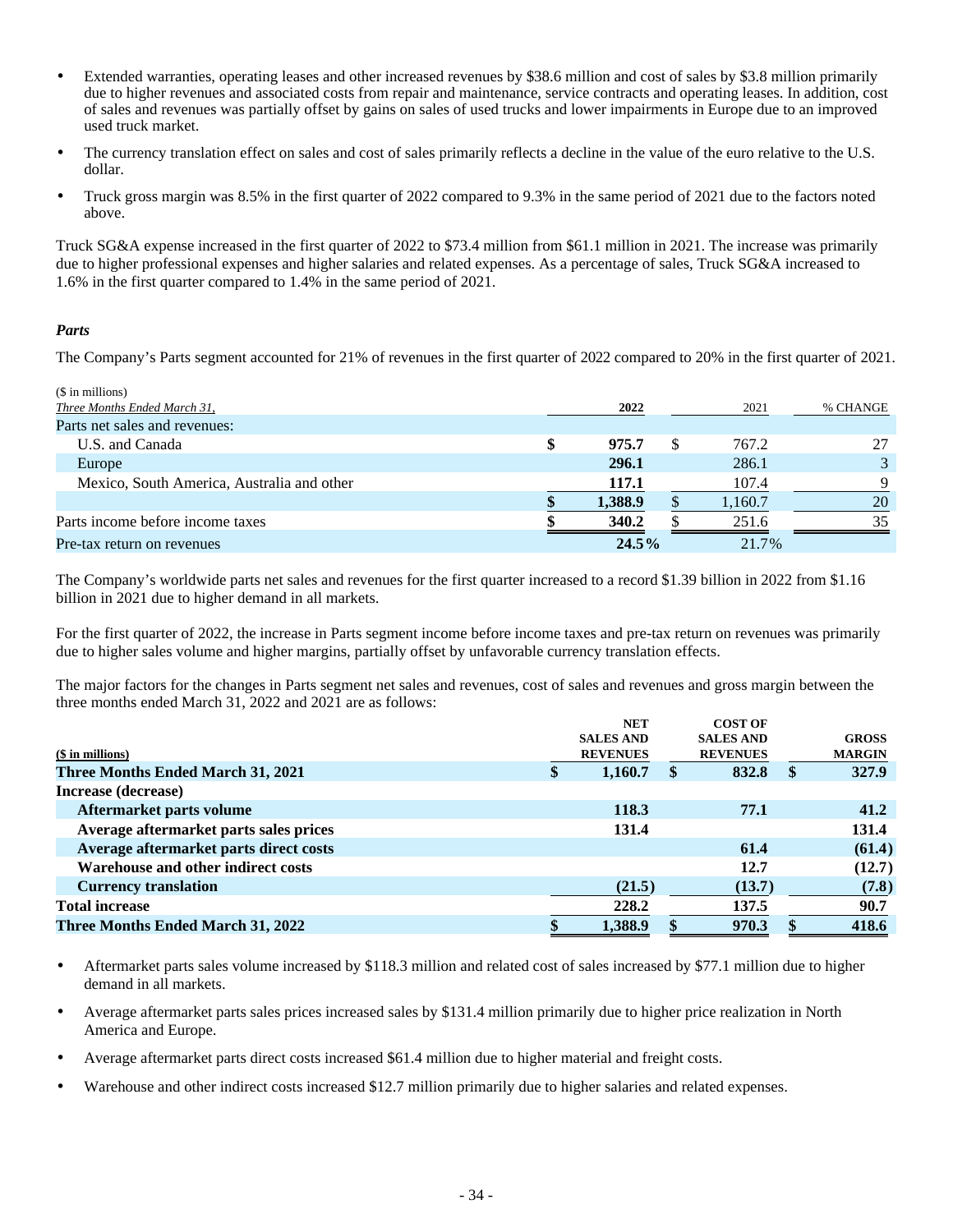- The currency translation effect on sales and cost of sales primarily reflects a decline in the value of the euro relative to the U.S. dollar.
- Parts gross margins in the first quarter of 2022 increased to 30.1% from 28.3% in the first quarter of 2021 due to the factors noted above.

Parts SG&A expense increased in the first quarter of 2022 to \$54.9 million from \$51.7 million in 2021, primarily due to higher salaries and related expenses. As a percentage of sales, Parts SG&A was 4.0% in the first quarter of 2022, compared to 4.5% in the first quarter of 2021.

# *Financial Services*

The Company's Financial Services segment accounted for 6% of revenues in the first quarter of 2022, compared to 7% in the first quarter of 2021.

| (\$ in millions)                      |                |                           |          |                 |
|---------------------------------------|----------------|---------------------------|----------|-----------------|
| Three Months Ended March 31,          | 2022           |                           | 2021     | % CHANGE        |
| New loan and lease volume:            |                |                           |          |                 |
| U.S. and Canada                       | \$<br>836.8    | \$                        | 734.5    | 14              |
| Europe                                | 350.2          |                           | 328.9    | 6               |
| Mexico, Australia and other           | 297.2          |                           | 208.1    | 43              |
|                                       | \$<br>1,484.2  | $\mathbb{S}$              | 1,271.5  | 17              |
| New loan and lease volume by product: |                |                           |          |                 |
| Loans and finance leases              | \$<br>1,243.9  | \$                        | 1,032.1  | 21              |
| Equipment on operating lease          | 240.3          |                           | 239.4    |                 |
|                                       | \$<br>1,484.2  | $\sqrt{\ }$               | 1,271.5  | 17              |
| New loan and lease unit volume:       |                |                           |          |                 |
| Loans and finance leases              | 9,600          |                           | 9,160    | 5               |
| Equipment on operating lease          | 2,880          |                           | 2,450    | $18\,$          |
|                                       | 12,480         |                           | 11,610   | $7\overline{ }$ |
| Average earning assets:               |                |                           |          |                 |
| U.S. and Canada                       | \$<br>8,511.0  | $\mathcal{S}$             | 8,752.5  | (3)             |
| Europe                                | 3,826.5        |                           | 3,920.3  | (2)             |
| Mexico, Australia and other           | 2,326.7        |                           | 2,025.3  | 15              |
|                                       | \$<br>14,664.2 | $\mathbb{S}$              | 14,698.1 |                 |
| Average earning assets by product:    |                |                           |          |                 |
| Loans and finance leases              | \$<br>10,073.8 | $\boldsymbol{\mathsf{S}}$ | 9,786.4  | 3               |
| Dealer wholesale financing            | 1,671.7        |                           | 1,721.9  | (3)             |
| Equipment on lease and other          | 2,918.7        |                           | 3,189.8  | (8)             |
|                                       | \$<br>14,664.2 | $\sqrt{\ }$               | 14,698.1 |                 |
| Revenues:                             |                |                           |          |                 |
| U.S. and Canada                       | \$<br>168.6    | \$                        | 189.5    | (11)            |
| Europe                                | 129.5          |                           | 182.1    | (29)            |
| Mexico, Australia and other           | 68.1           |                           | 60.4     | 13              |
|                                       | \$<br>366.2    | \$                        | 432.0    | (15)            |
| Revenue by product:                   |                |                           |          |                 |
| Loans and finance leases              | \$<br>118.4    | \$                        | 118.1    |                 |
| Dealer wholesale financing            | 13.9           |                           | 11.8     | 18              |
| Equipment on lease and other          | 233.9          |                           | 302.1    | (23)            |
|                                       | \$<br>366.2    | $\$\,$                    | 432.0    | (15)            |
| Income before income taxes            | \$<br>147.0    | \$                        | 76.4     | 92              |
|                                       |                |                           |          |                 |

New loan and lease volume was \$1,484.2 million in the first quarter of 2022 compared to \$1,271.5 million in the first quarter of 2021, reflecting higher new loan and lease volume primarily in the U.S. and Canada, Brasil and Australia. PFS finance market share on new PACCAR truck sales was 27.7% in the first quarter of 2022 compared to 24.9% in the first quarter of 2021.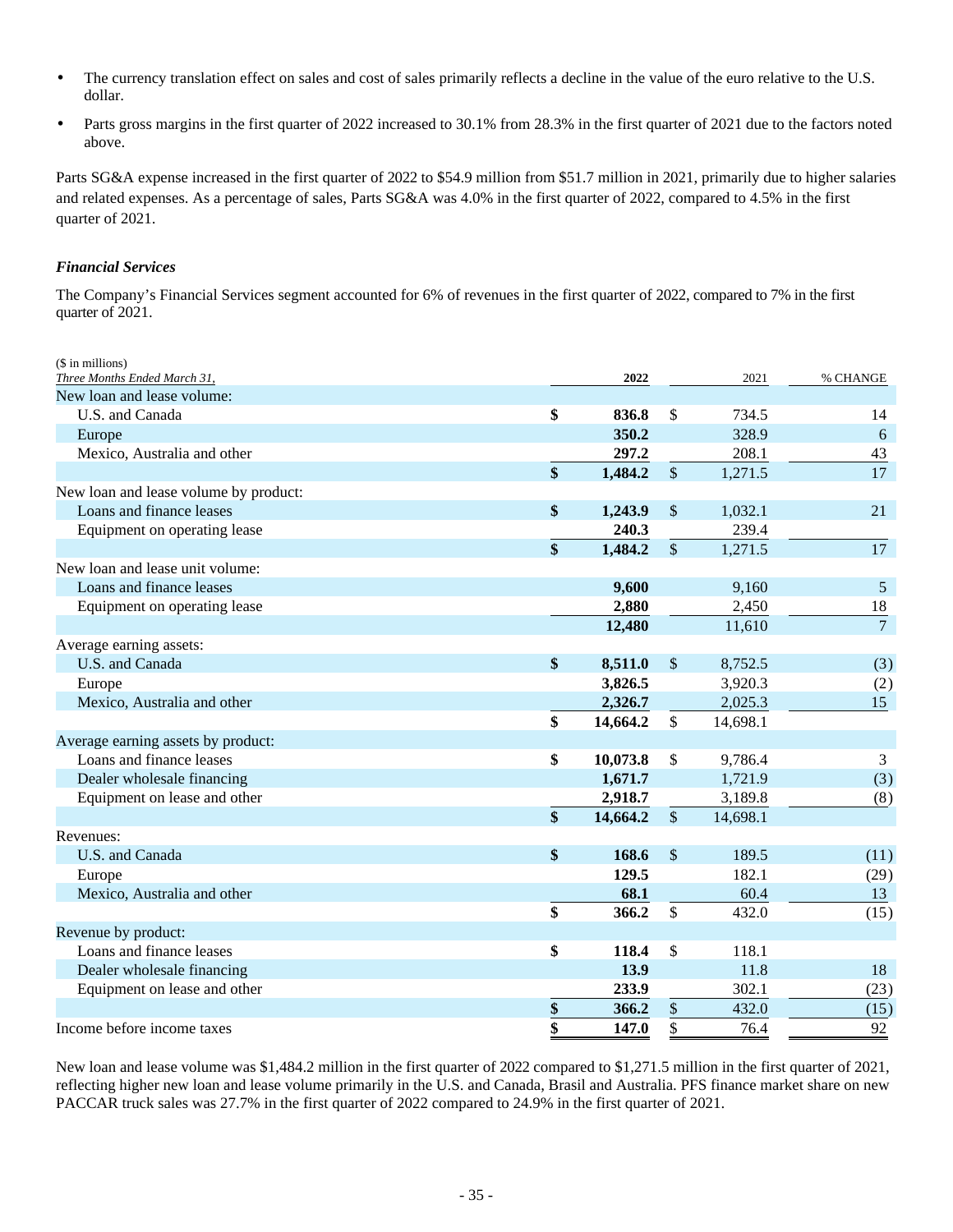In the first quarter of 2022, PFS revenues were \$366.2 million compared to \$432.0 million in the first quarter of 2021, reflecting lower used truck sales in Europe and the U.S. The effects of currency translation decreased PFS revenues by \$9.4 million in the first quarter of 2022, primarily due to a weaker euro relative to the U.S. dollar.

PFS income before income taxes increased to a record \$147.0 million in the first quarter of 2022 from \$76.4 million in the first quarter of 2021, primarily due to improved used truck results. The effect of currency translation decreased income before income taxes by \$2.7 million in the first quarter of 2022, reflecting a decline in the value of the euro relative to the U.S. dollar.

Included in Financial Services "Other assets" on the Company's Consolidated Balance Sheets are used trucks held for sale, net of impairments, of \$72.4 million at March 31, 2022 and \$92.1 million at December 31, 2021. These trucks are primarily units returned from matured operating leases in the ordinary course of business, and also include trucks acquired from repossessions or through acquisitions of used trucks in trades related to new truck sales and trucks returned from residual value guarantees (RVGs).

The Company recognized gains on used trucks, excluding repossessions, of \$35.2 million in the first quarter of 2022 compared to losses of \$14.4 million in the first quarter of 2021. There were no losses on multiple unit transactions included in the first quarter of 2022 compared to \$10.8 million in the first quarter of 2021. Used truck losses related to repossessions, which are recognized as credit losses, and used truck gains, which are recognized as credit recoveries, were not significant for either the first quarter of 2022 or 2021.

The major factors for the changes in interest and fees, interest and other borrowing expenses and finance margin for the three months ended March 31, 2022 and 2021 are outlined below:

|                                       |                 |   | <b>INTEREST</b>  |               |                  |
|---------------------------------------|-----------------|---|------------------|---------------|------------------|
|                                       |                 |   | <b>AND OTHER</b> |               |                  |
|                                       | <b>INTEREST</b> |   | <b>BORROWING</b> |               | <b>FINANCE</b>   |
| $$$ in millions)                      | <b>AND FEES</b> |   | <b>EXPENSES</b>  |               | <b>MARGIN</b>    |
| Three Months Ended March 31, 2021     | \$<br>129.9     | S | 42.0             | <sup>\$</sup> | 87.9             |
| Increase (decrease)                   |                 |   |                  |               |                  |
| Average finance receivables           | 5.0             |   |                  |               | 5.0              |
| <b>Average debt balances</b>          |                 |   | (.1)             |               | .1               |
| <b>Yields</b>                         | (1.4)           |   |                  |               | (1.4)            |
| <b>Borrowing rates</b>                |                 |   | (2.2)            |               | $2.2\phantom{0}$ |
| <b>Currency translation and other</b> | (1.2)           |   | ы.               |               | (1.3)            |
| <b>Total increase (decrease)</b>      | 2.4             |   | (2.2)            |               | 4.6              |
| Three Months Ended March 31, 2022     | \$<br>132.3     |   | 39.8             |               | 92.5             |

- Average finance receivables increased \$449.5 million (excluding foreign exchange effects) in the first quarter of 2022 primarily due to higher average loan balances, partially offset by lower dealer wholesale balances.
- Lower portfolio yields (4.5% in 2022 compared to 4.6% in 2021) decreased interest and fees by \$1.4 million. The lower portfolio yields were primarily due to lower market rates in North America.
- Lower borrowing rates (1.5% in 2022 compared to 1.6% in 2021) were primarily due to lower debt market rates in North America.
- The currency translation effects reflect a decrease in the value of foreign currencies relative to the U.S. dollar, primarily the euro.

The following table summarizes operating lease, rental and other revenues and depreciation and other expenses:

| $($$ in millions)                          |             |          |       |
|--------------------------------------------|-------------|----------|-------|
| Three Months Ended March 31,               | 2022        |          | 2021  |
| Operating lease and rental revenues        | 208.6       | <b>S</b> | 215.9 |
| Used truck sales                           | <b>20.6</b> |          | 81.7  |
| Insurance, franchise and other revenues    | 4.7         |          | 4.5   |
| Operating lease, rental and other revenues | 233.9       |          | 302.1 |
|                                            |             |          |       |
| Depreciation of operating lease equipment  | 112.5       |          | 165.2 |
| Vehicle operating expenses                 | 10.4        |          | 30.9  |
| Cost of used truck sales                   | 19.7        |          | 81.6  |
| Insurance, franchise and other expenses    | .9          |          | 1.0   |
| Depreciation and other expenses            | 143.5       |          | 278.7 |
|                                            |             |          |       |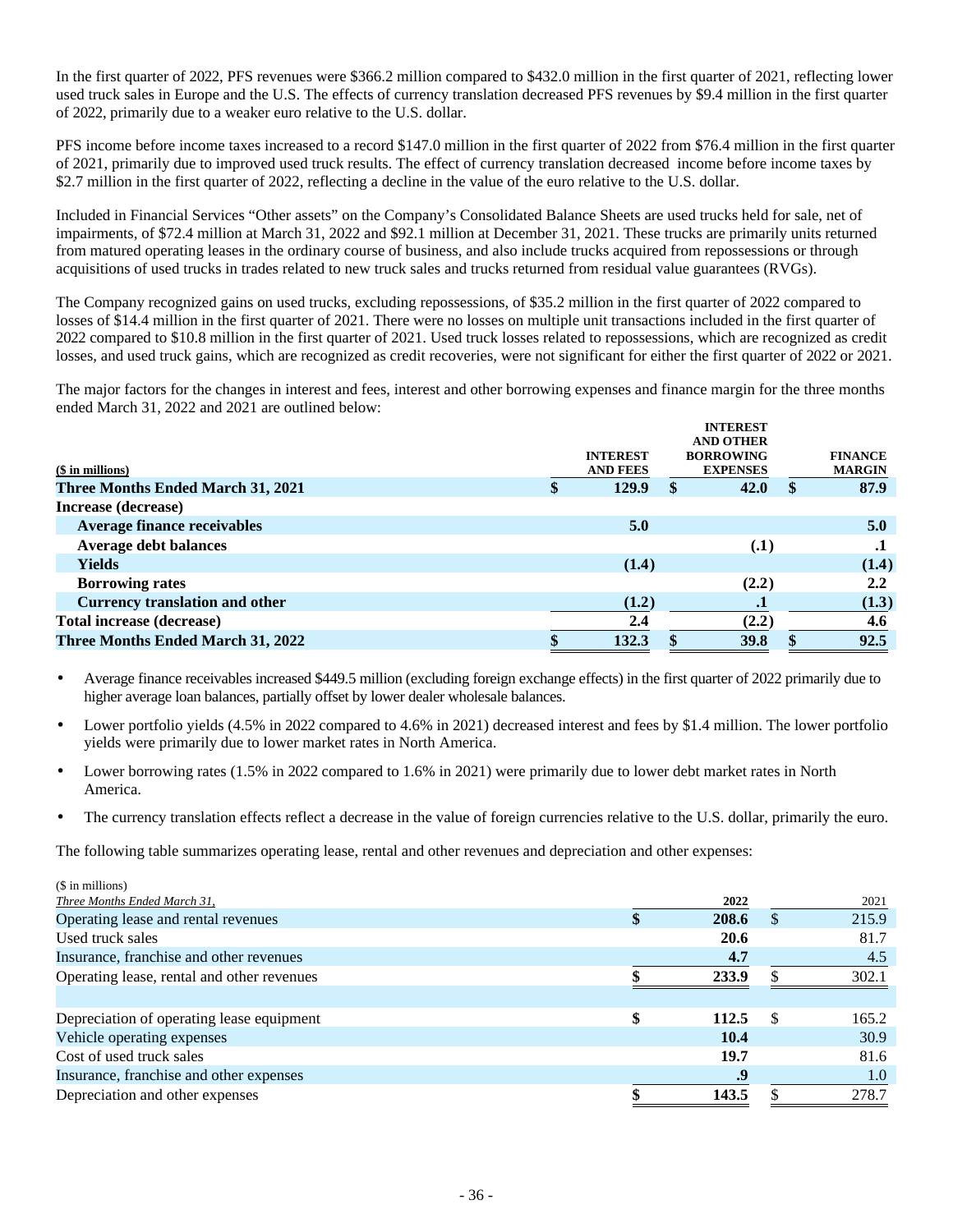The major factors for the changes in operating lease, rental and other revenues, depreciation and other expenses and lease margin between the three months ended March 31, 2022 and 2021 are outlined below:

| <b>OPERATING</b>     |                     |                       |
|----------------------|---------------------|-----------------------|
| <b>LEASE, RENTAL</b> | <b>DEPRECIATION</b> |                       |
| <b>AND OTHER</b>     | <b>AND OTHER</b>    | <b>LEASE</b>          |
| <b>REVENUES</b>      | <b>EXPENSES</b>     | <b>MARGIN</b>         |
| \$<br>302.1          | 278.7               | $\mathbf{\$}$<br>23.4 |
|                      |                     |                       |
| (59.9)               | (60.7)              | -8                    |
|                      | (63.3)              | 63.3                  |
| (5.8)                | (4.4)               | (1.4)                 |
| 5.3                  | (.7)                | 6.0                   |
| (7.8)                | (6.1)               | (1.7)                 |
| (68.2)               | (135.2)             | 67.0                  |
| 233.9                | 143.5               | 90.4                  |
|                      |                     |                       |

- A lower sales volume of used trucks in Europe decreased revenues by \$59.9 million and related depreciation and other expenses by \$60.7 million.
- Results on returned lease assets decreased depreciation and other expenses by \$63.3 million primarily due to gains on sales on returned lease units in 2022 compared to losses in 2021 and lower impairments in Europe and the U.S. as a result of higher used truck market values.
- Average operating lease assets decreased \$156.7 million (excluding foreign exchange effects), which decreased revenues by \$5.8 million and related depreciation and other expenses by \$4.4 million.
- Revenue per asset increased \$5.3 million primarily due to higher rental utilization. Cost per asset decreased \$.7 million due to gain on sales of equipment on operating lease and lower operating lease impairments in Europe.
- The currency translation effects reflect a decrease in the value of foreign currencies relative to the U.S. dollar, primarily the euro.

Financial Services SG&A expense was \$35.7 million in the first quarter of 2022 compared to \$31.2 million in 2021. The increase was primarily due to higher salaries and related expenses.

The following table summarizes the provision for losses on receivables and net charge-offs:

| (\$ in millions)             |      |                      |   |                |      |                      |  |             |
|------------------------------|------|----------------------|---|----------------|------|----------------------|--|-------------|
| Three Months Ended March 31, | 2022 |                      |   |                | 2021 |                      |  |             |
|                              |      | <b>PROVISION FOR</b> |   | <b>NET</b>     |      | <b>PROVISION FOR</b> |  | <b>NET</b>  |
|                              |      | <b>LOSSES ON</b>     |   | <b>CHARGE-</b> |      | <b>LOSSES ON</b>     |  | CHARGE-     |
|                              |      | <b>RECEIVABLES</b>   |   | <b>OFFS</b>    |      | <b>RECEIVABLES</b>   |  | <b>OFFS</b> |
| <b>U.S. and Canada</b>       | \$   | $(2.5)$ \$           |   | $(.6)$ \$      |      | $.4\phantom{0}$      |  | $\cdot$ 3   |
| <b>Europe</b>                |      |                      |   |                |      | 1.0                  |  | .6          |
| Mexico, Australia and other  |      | 2.7                  |   | 1.1            |      | 2.3                  |  | 1.6         |
|                              |      | $\cdot$ <sup>2</sup> | D | .7             |      | 3.7                  |  | 2.5         |

The provision for losses on receivables decreased to \$.2 million in the first quarter of 2022 from \$3.7 million for the same period in 2021, reflecting continued strong portfolio performance.

The Company modifies loans and finance leases as a normal part of its Financial Services operations. The Company may modify loans and finance leases for commercial reasons or for credit reasons. Modifications for commercial reasons are changes to contract terms for customers that are not considered to be in financial difficulty. Insignificant delays are modifications extending terms up to three months for customers experiencing some short-term financial stress, but not considered to be in financial difficulty. Modifications for credit reasons are changes to contract terms for customers considered to be in financial difficulty. The Company's modifications typically result in granting more time to pay the contractual amounts owed and charging a fee and interest for the term of the modification. When considering whether to modify customer accounts for credit reasons, the Company evaluates the creditworthiness of the customers and modifies those accounts the Company considers likely to perform under the modified terms. When the Company modifies a loan or finance lease for credit reasons and grants a concession, the modification is classified as a troubled debt restructuring (TDR).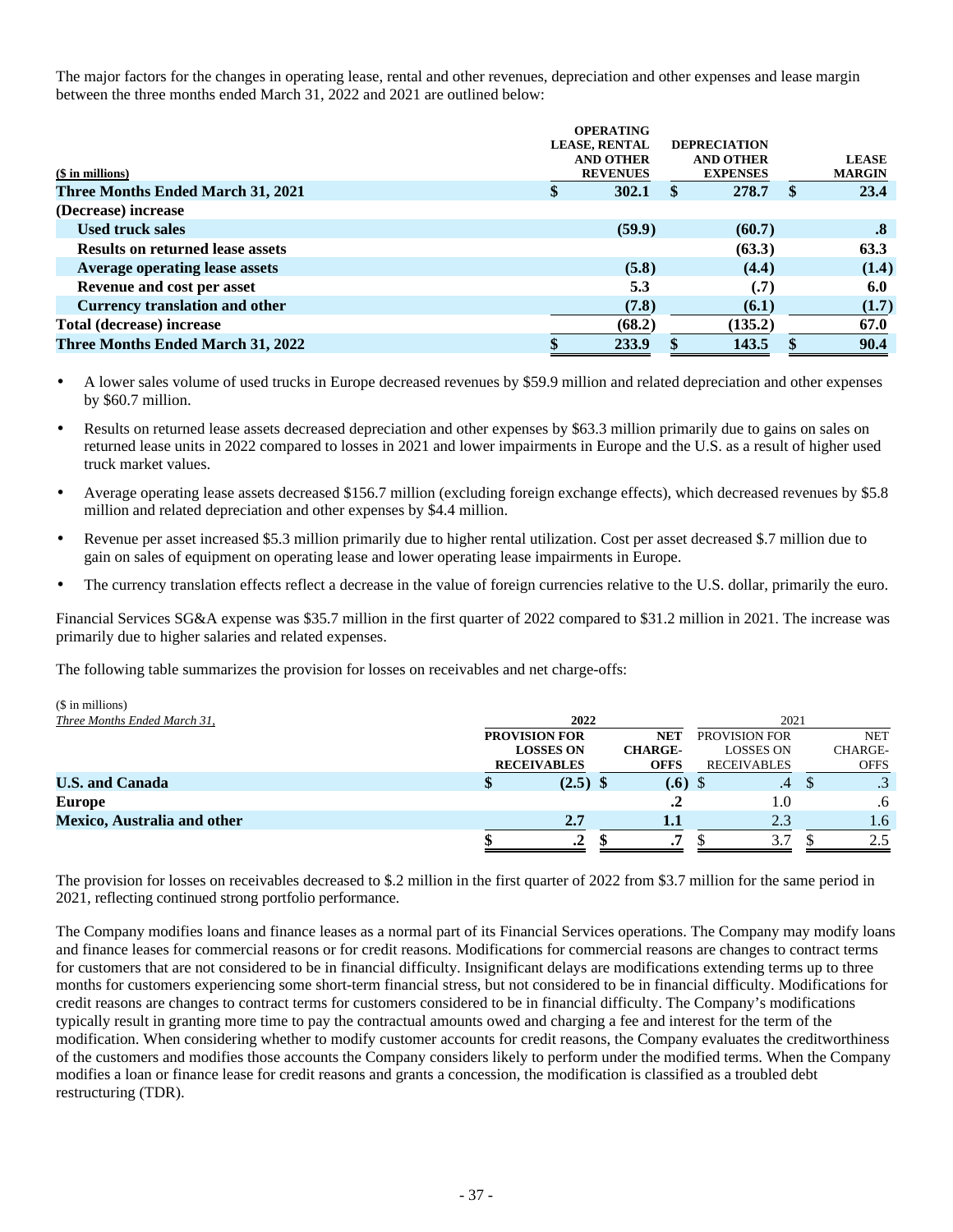The post-modification balances of accounts modified during the three months ended March 31, 2022 and 2021 are summarized below:

|                          | 2022             |                   |                   | 2021              |            |  |
|--------------------------|------------------|-------------------|-------------------|-------------------|------------|--|
|                          | <b>AMORTIZED</b> |                   | % OF TOTAL        | <b>AMORTIZED</b>  | % OF TOTAL |  |
| (\$ in millions)         |                  | <b>COST BASIS</b> | <b>PORTFOLIO*</b> | <b>COST BASIS</b> | PORTFOLIO* |  |
| Commercial               |                  | 72.1              | $2.8\%$ \$        | 67.0              | 2.7%       |  |
| Insignificant delay      |                  | 18.1              | $.7\%$            | 23.6              | 1.0%       |  |
| $Credit - no concession$ |                  | 21.1              | $.8\%$            | 33.5              | 1.4%       |  |
| $Credit - TDR$           |                  | .0                |                   | 5.4               | $.2\%$     |  |
|                          |                  | 111.9             | 4.3% \$           | 129.5             | 5.3%       |  |

\* Amortized cost basis immediately after modification as a percentage of ending retail portfolio, on an annualized basis.

During the first three months of 2022, total modification activity decreased compared to the first three months of 2021, reflecting lower modifications for insignificant delays, Credit – no concession and Credit –TDR, partially offset by higher commercial modifications. The increase in modifications for Commercial reasons primarily reflects higher volume of refinancing. The decrease in modifications for Insignificant delay reflects the impact of fleet customers requesting payment relief in Italy related to the COVID-19 pandemic during the first three months of 2021. The decrease in modifications for Credit – no concession is primarily due to lower volumes of refinancing and requests for payment relief in Mexico and Europe. The decrease in modifications for Credit –TDR is primarily due to contract modifications related to COVID-19 for customers in Italy.

The following table summarizes the Company's 30+ days past due accounts:

|                                                                 | <b>March 31</b><br>2022 | December 31<br>2021 | March 31<br>2021 |
|-----------------------------------------------------------------|-------------------------|---------------------|------------------|
| Percentage of retail loan and lease accounts 30+ days past due: |                         |                     |                  |
| U.S. and Canada                                                 |                         |                     | .1%              |
| Europe                                                          | $.6\%$                  | .4%                 | $.6\%$           |
| Mexico, Australia and other                                     | $1.8\%$                 | 1.2%                | 1.6%             |
| Worldwide                                                       | $.4\%$                  | $.3\%$              | .4%              |

Accounts 30+ days past due was .4% at March 31, 2022 compared to .3% at December 31, 2021 and .4% at March 31, 2021. The Company continues to focus on maintaining low past due balances.

When the Company modifies a 30+ days past due account, the customer is then generally considered current under the revised contractual terms. The Company modified \$9.4 million of accounts worldwide during the first quarter of 2022, \$.4 million during the fourth quarter of 2021 and \$4.2 million during the first quarter of 2021 that were 30+ days past due and became current at the time of modification. Had these accounts not been modified and continued to not make payments, the pro forma percentage of retail loan and lease accounts 30+ days past due would have been as follows:

|                                                                           | March 31<br>2022 | December 31<br>2021 | March 31<br>2021 |
|---------------------------------------------------------------------------|------------------|---------------------|------------------|
| Pro forma percentage of retail loan and lease accounts 30+ days past due: |                  |                     |                  |
| U.S. and Canada                                                           |                  |                     | $.1\%$           |
| Europe                                                                    | $.6\%$           | $.4\%$              | $.6\%$           |
| Mexico, Australia and other                                               | $2.3\%$          | 1.2%                | 1.7%             |
| Worldwide                                                                 | $.5\%$           | $.3\%$              | $.4\%$           |

Modifications of accounts in prior quarters that were more than 30 days past due at the time of modification are included in past dues if they were not performing under the modified terms at March 31, 2022, December 31, 2021 and March 31, 2021. The effect on the allowance for credit losses from such modifications was not significant at March 31, 2022, December 31, 2021 and March 31, 2021.

The Company's annualized pre-tax return on average assets for Financial Services increased to 3.8% in the first quarter of 2022 from 2.0% in the same period of 2021, primarily driven by improved used truck results.

#### *Other*

Other includes the winch business as well as sales, income and expenses not attributable to a reportable segment. Other also includes non-service cost components of pension expense and a portion of corporate expense. Other sales represent less than 1% of consolidated net sales and revenues for both the first quarter of 2022 and 2021. Other SG&A increased to \$19.7 million for the first quarter of 2022 from \$17.1 million for the first quarter of 2021, primarily due to higher salaries and related expenses.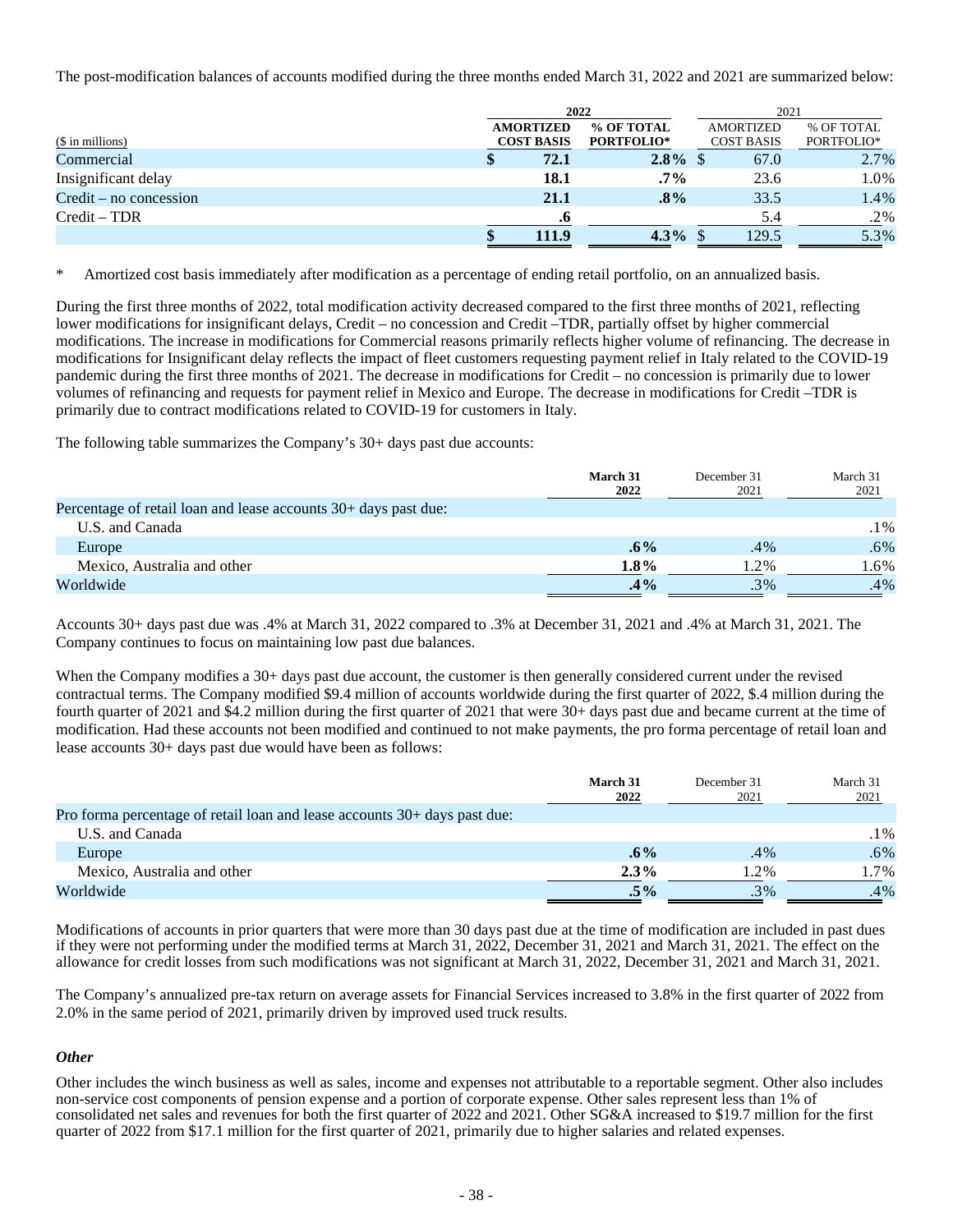For the first quarter, Other income before income taxes was \$10.0 million compared to \$5.2 million in 2021, primarily due to higher benefit from non-service components of pension expense, partially offset by higher salaries and related expenses.

Investment loss for the first quarter was \$2.5 million in 2022 compared to investment income of \$4.9 million in 2021, primarily due to decreases in the value of marketable equity securities of \$7.1 million.

#### *Income Taxes*

The effective tax rate for the first quarter of 2022 was 22.2% compared to 22.6% for the first quarter of 2021. The lower effective tax rate in the first quarter of 2022 was primarily due to the change in mix of income generated in jurisdictions with lower tax rates in 2022 as compared to 2021.

| 2022     | 2021  |
|----------|-------|
| 474.0    | 385.7 |
| 297.4    | 222.6 |
| 771.4    | 608.3 |
| $14.1\%$ | 12.5% |
| $9.6\%$  | 8.0%  |
| $11.9\%$ | 10.4% |
|          |       |

For the first quarter of 2022, both domestic and foreign income before income taxes and pre-tax return on revenues increased primarily due to the improved results from Truck, Parts and Financial Services operations.

# **LIQUIDITY AND CAPITAL RESOURCES:**

|                           | <b>March 31</b> |   | December 31 |
|---------------------------|-----------------|---|-------------|
| (\$ in millions)          | 2022            |   | 2021        |
| Cash and cash equivalents | 3.314.9         | D | 3,428.3     |
| Marketable securities     | 1.515.2         |   | 1,559.4     |
|                           | 4,830.1         |   | 4.987.7     |

The Company's total cash and marketable securities at March 31, 2022 decreased \$157.6 million from the balances at December 31, 2021. Total cash and marketable securities are primarily intended to provide liquidity while preserving capital.

The change in cash and cash equivalents is summarized below:

| (\$ in millions)                                             |             |             |
|--------------------------------------------------------------|-------------|-------------|
| Three Months Ended March 31,                                 | 2022        | 2021        |
| Operating activities:                                        |             |             |
| Net income                                                   | \$<br>600.5 | \$<br>470.8 |
| Net income items not affecting cash                          | 45.2        | 208.3       |
| Changes in operating assets and liabilities, net             | (186.4)     | (142.2)     |
| Net cash provided by operating activities                    | 459.3       | 536.9       |
| Net cash used in investing activities                        | (406.1)     | (215.7)     |
| Net cash used in financing activities                        | (156.4)     | (508.3)     |
| Effect of exchange rate changes on cash and cash equivalents | (10.2)      | (32.5)      |
| Net decrease in cash and cash equivalents                    | (113.4)     | (219.6)     |
| Cash and cash equivalents at beginning of period             | 3,428.3     | 3,539.6     |
| Cash and cash equivalents at end of period                   | 3.314.9     | 3,320.0     |

*Operating activities:* Cash provided by operations decreased by \$77.6 million to \$459.3 million in the first three months of 2022 from \$536.9 million in 2021. Lower operating cash flows reflect \$354.2 million in wholesale receivables in the Financial Services segment primarily due to increasing wholesale receivables the first quarter of 2022, and higher cash outflows of \$78.8 million for accounts payables as payments exceeded purchases of goods and services. The lower operating cash flows were partially offset by higher cash inflows of \$140.7 million from trade receivables, higher net change in derivatives of \$70.1 million primarily related to exchange rate fluctuations and lower cash outflows for payment of income taxes of \$50.3 million. Additionally, the lower operating cash flows were offset by RVG contracts accounted for as operating leases for \$43.2 million primarily due to fewer equipment returns.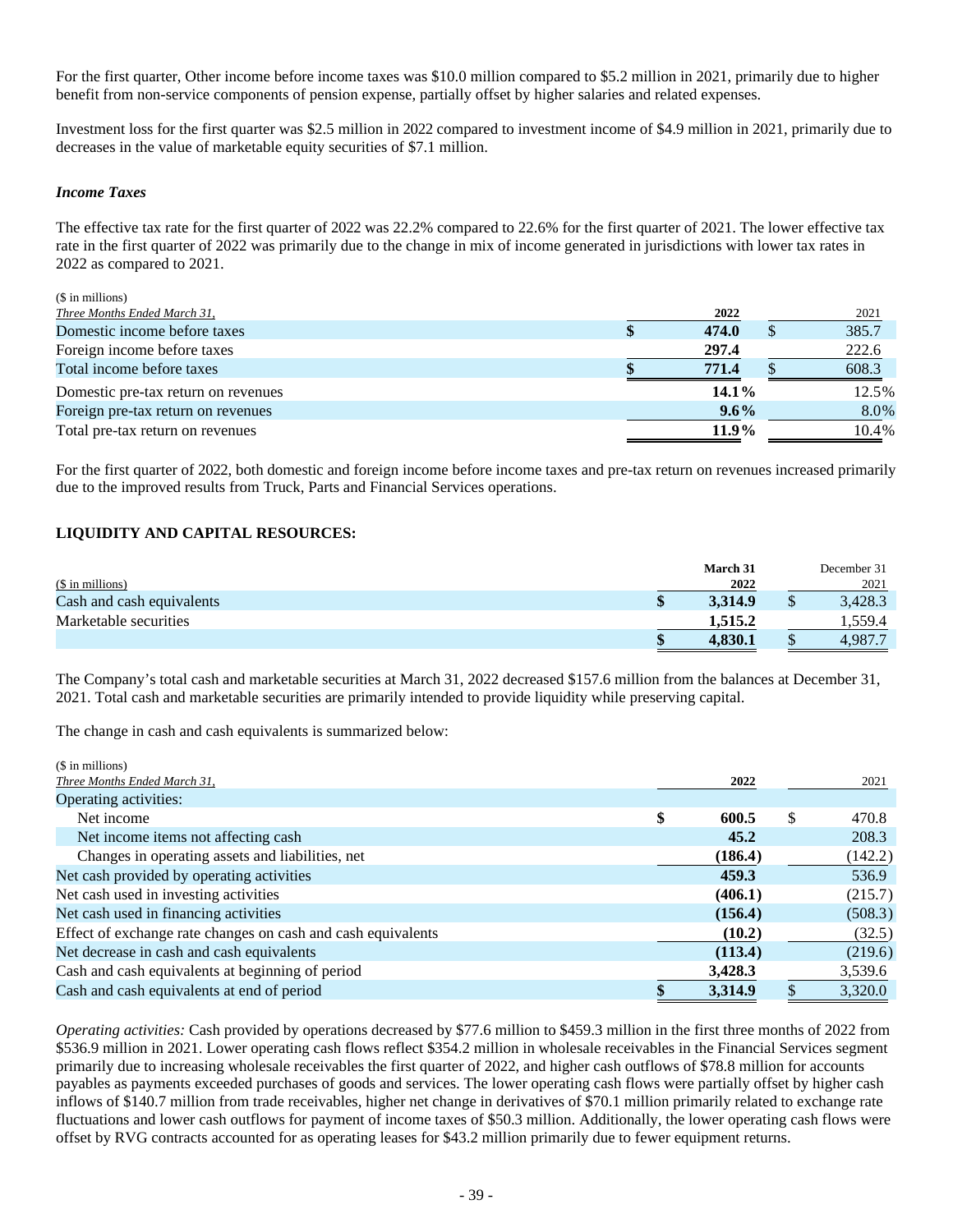*Investing activities:* Cash used in investing activities increased by \$190.4 million to \$406.1 million in the first three months of 2022 from \$215.7 million in 2021. Higher net cash used in investing activities reflects higher net originations from retail loans and financing leases of \$148.4 million and lower proceeds from asset disposals of \$52.8 million.

*Financing activities:* Cash used in financing activities decreased by \$351.9 to \$156.4 million in the first three months of 2022 from \$508.3 in 2021. In the first three months of 2022, cash provided by net borrowing activities in 2022 was \$468.2 million, \$650.2 million higher than the cash used by net borrowing activities of \$182.0 million in 2021. The Company paid \$639.4 million in dividends in 2022 compared to \$353.7 million in 2021 due to a higher extra dividend paid in January 2022.

# *Credit Lines and Other*

The Company has line of credit arrangements of \$3.66 billion, of which \$3.36 billion were unused at March 31, 2022. Included in these arrangements are \$3.00 billion of committed bank facilities, of which \$1.00 billion expires in June 2022, \$1.00 billion expires in June 2024 and \$1.00 billion expires in June 2026. The Company intends to extend or replace these credit facilities on or before expiration to maintain facilities of similar amounts and duration. These credit facilities are maintained primarily to provide backup liquidity for commercial paper borrowings and maturing medium-term notes. There were no borrowings under the committed bank facilities for the three months ended March 31, 2022.

On December 4, 2018, PACCAR's Board of Directors approved the repurchase of up to \$500.0 million of the Company's outstanding common stock. As of March 31, 2022, the Company has repurchased \$110.0 million of shares under this plan. There were no repurchases made under this plan during the first quarter of 2022.

# *Truck, Parts and Other*

The Company provides funding for working capital, capital expenditures, R&D, dividends, stock repurchases and other business initiatives and commitments primarily from cash provided by operations. Management expects this method of funding to continue in the future.

Investments for manufacturing property, plant and equipment in the first three months of 2022 were \$110.5 million compared to \$90.5 million for the same period of 2021. Over the past decade, the Company's combined investments in worldwide capital projects and R&D totaled \$7.21 billion and have significantly increased the operating capacity and efficiency of its facilities and enhanced the quality and operating efficiency of the Company's premium products.

In 2022, total capital investments for PACCAR are expected to be \$425 to \$475 million and R&D is expected to be \$350 to \$400 million. The Company is increasing its investment in clean diesel and electric powertrain technologies, autonomous systems, connected vehicle services, next-generation manufacturing and distribution capabilities.

# *Financial Services*

The Company funds its financial services activities primarily from collections on existing finance receivables and borrowings in the capital markets. The primary sources of borrowings in the capital markets are commercial paper and medium-term notes issued in the public markets and, to a lesser extent, bank loans.

In November 2021, the Company's U.S. finance subsidiary, PACCAR Financial Corp. (PFC), filed a shelf registration under the Securities Act of 1933. The total amount of medium-term notes outstanding for PFC as of March 31, 2022 was \$5.50 billion. In April 2022, PFC issued \$400.0 million of medium-term notes under this registration. The registration expires in November 2024 and does not limit the principal amount of debt securities that may be issued during that period.

As of March 31, 2022, the Company's European finance subsidiary, PACCAR Financial Europe, had €1.60 billion available for issuance under a  $\epsilon$ 2.50 billion medium-term note program listed on the Euro MTF Market of the Luxembourg Stock Exchange. This program expires in July 2022 and is renewed annually through the filing of a new listing.

In August 2021, PACCAR Financial Mexico registered a 10.00 billion Mexican peso program with the Comision Nacional Bancaria y de Valores to issue medium-term notes and commercial paper. The registration expires in August 2026 and limits the amount of Commercial paper (up to one year) to 5.00 billion Mexican pesos. At March 31, 2022, 9.32 billion Mexican pesos were available for issuance.

In August 2018, the Company's Australian subsidiary, PACCAR Financial Pty. Ltd. (PFPL), established a medium-term note program. The program does not limit the principal amount of debt securities that may be issued under the program. The total amount of medium-term notes outstanding for PFPL as of March 31, 2022 was 700.0 million Australian dollars.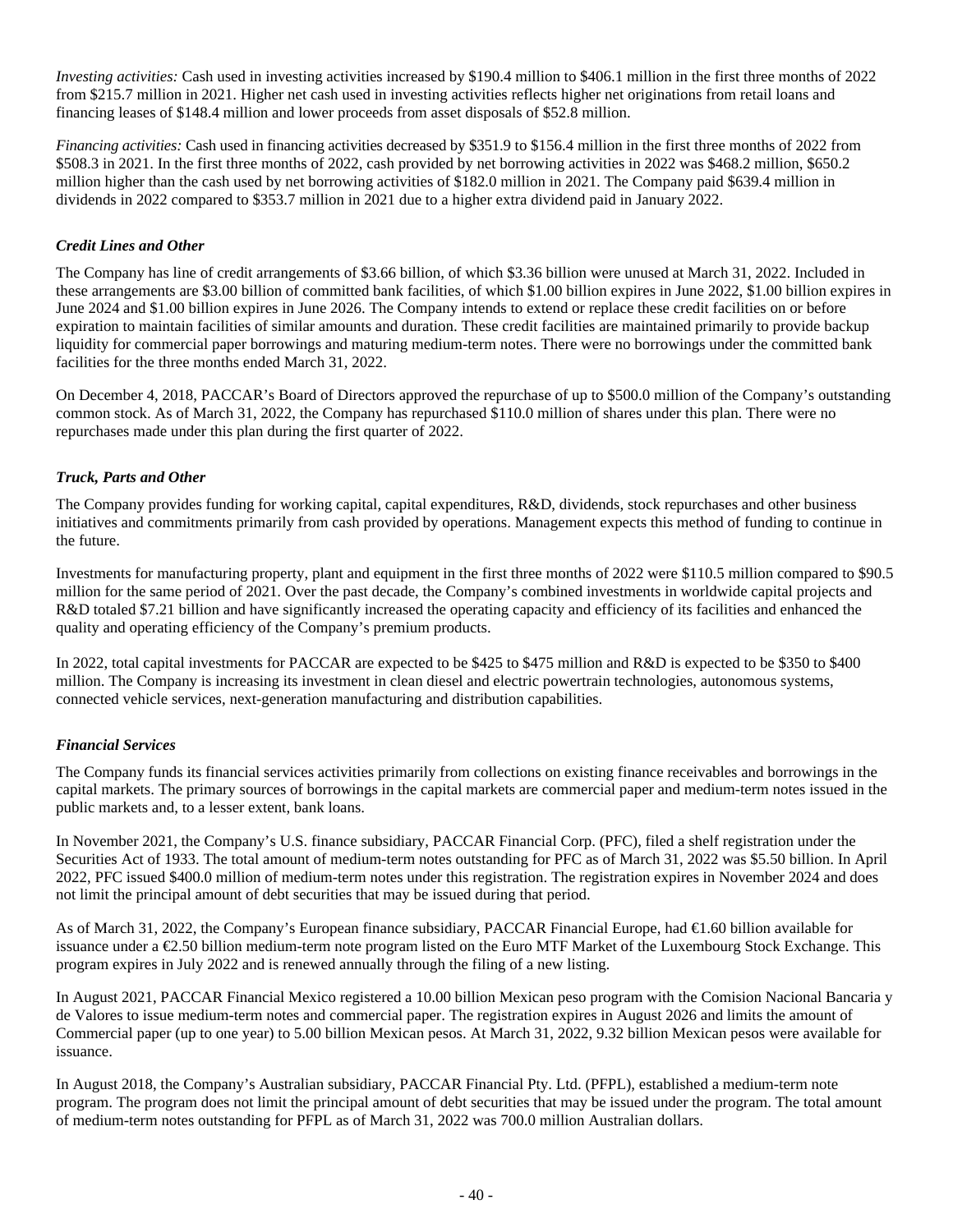In May 2021, the Company's Canadian subsidiary, PACCAR Financial Ltd. (PFL Canada), established a medium-term note program. The program does not limit the principal amount of debt securities that may be issued under the program. The total amount of medium-term notes outstanding for PFL Canada as of March 31, 2022 was 150.0 million Canadian dollars.

The Company believes its cash balances and investments, collections on existing finance receivables, committed bank facilities and current investment-grade credit ratings of A+/A1 will continue to provide it with sufficient resources and access to capital markets at competitive interest rates and therefore contribute to the Company maintaining its liquidity and financial stability. In the event of a decrease in the Company's credit ratings or a disruption in the financial markets, the Company may not be able to refinance its maturing debt in the financial markets. In such circumstances, the Company would be exposed to liquidity risk to the degree that the timing of debt maturities differs from the timing of receivable collections from customers. The Company believes its various sources of liquidity, including committed bank facilities, would continue to provide it with sufficient funding resources to service its maturing debt obligations.

# **FORWARD-LOOKING STATEMENTS:**

This report contains "forward-looking statements" within the meaning of the Private Securities Litigation Reform Act of 1995. Forward-looking statements include statements relating to future results of operations or financial position and any other statement that does not relate to any historical or current fact. Such statements are based on currently available operating, financial and other information and are subject to risks and uncertainties that may affect actual results. Risks and uncertainties include, but are not limited to: a significant decline in industry sales; competitive pressures; reduced market share; reduced availability of or higher prices for fuel; increased safety, emissions or other regulations or tariffs resulting in higher costs and/or sales restrictions; currency or commodity price fluctuations; lower used truck prices; insufficient or under-utilization of manufacturing capacity; supplier interruptions; insufficient liquidity in the capital markets; fluctuations in interest rates; changes in the levels of the Financial Services segment new business volume due to unit fluctuations in new PACCAR truck sales or reduced market shares; changes affecting the profitability of truck owners and operators; price changes impacting truck sales prices and residual values; insufficient supplier capacity or access to raw materials and components, including semiconductors; labor disruptions; shortages of commercial truck drivers; increased warranty costs; pandemics; global conflicts; litigation, including EC settlement-related claims; or legislative and governmental regulations. A more detailed description of these and other risks is included under the headings Part I, Item 1A, "Risk Factors" in the Company's Annual Report on Form 10-K for the year ended December 31, 2021 and in Part II, Item 1, "Legal Proceedings" and Part II, Item 1A, "Risk Factors" of this Quarterly Report on Form 10-Q.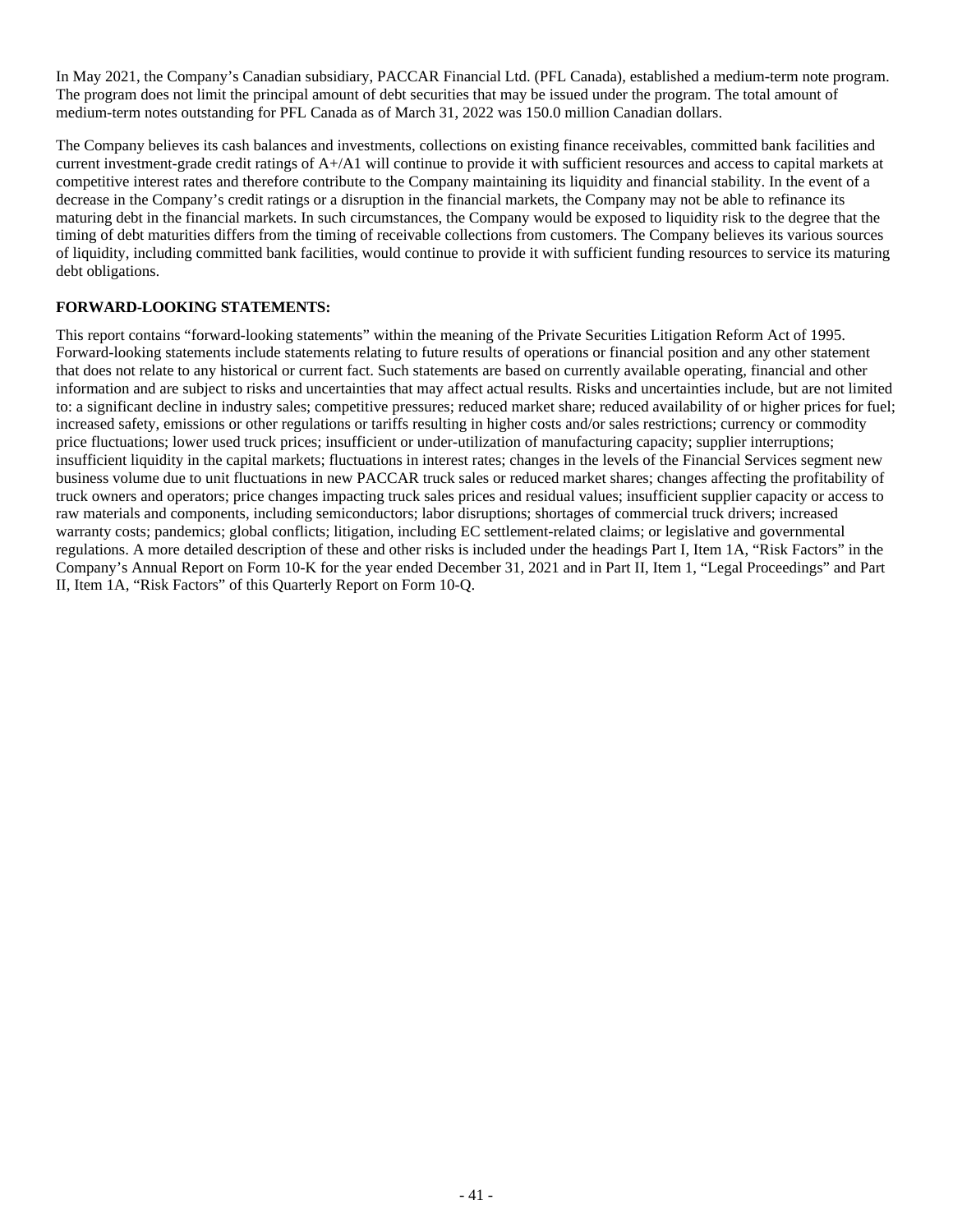# <span id="page-41-0"></span>**ITEM 3. QUANTITATIVE AND QUALITATIVE DISCLOSURES ABOUT MARKET RISK**

There were no material changes in the Company's market risk during the three months ended March 31, 2022. For additional information, refer to Item 7A as presented in the 2021 Annual Report on Form 10-K.

# <span id="page-41-1"></span>**ITEM 4. CONTROLS AND PROCEDURES**

The Company's management, with the participation of the Principal Executive Officer and Principal Financial Officer, conducted an evaluation of the effectiveness of the Company's disclosure controls and procedures (as defined in Exchange Act Rule 13a-15(e)) as of the period covered by this report. Based on that evaluation, the Principal Executive Officer and Principal Financial Officer concluded that the Company's disclosure controls and procedures were effective as of the end of the period covered by this report.

There have been no changes in the Company's internal controls over financial reporting that occurred during the fiscal quarter covered by this quarterly report that have materially affected, or are reasonably likely to materially affect, the Company's internal control over financial reporting.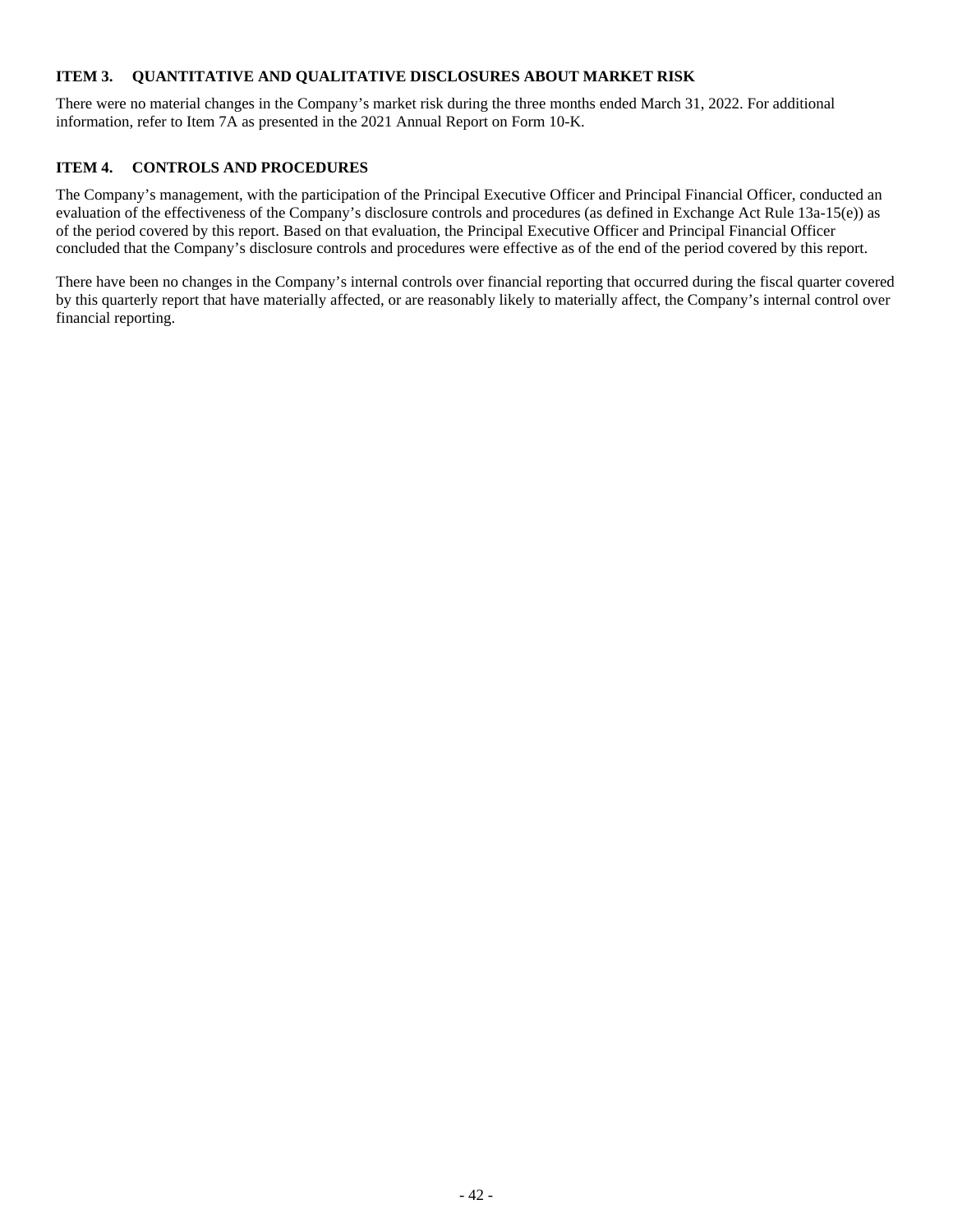# <span id="page-42-0"></span>**PART II – OTHER INFORMATION**

<span id="page-42-1"></span>For Items 3, 4 and 5, there was no reportable information for the three months ended March 31, 2022.

# **ITEM 1. LEGAL PROCEEDINGS**

Refer to Note M – "Commitments and Contingencies" in the Notes to Consolidated Financial Statements (Part I, Item 1) for discussion on litigation matters, which is incorporated by reference herein.

# <span id="page-42-2"></span>**ITEM 1A. RISK FACTORS**

For information regarding risk factors, refer to Part I, Item 1A as presented in the 2021 Annual Report on Form 10-K. There have been no material changes in the Company's risk factors during the three months ended March 31, 2022, except for the following:

#### **Conflict in Ukraine**

In accordance with recent international sanctions, the Company has suspended truck and parts sales in Russia and Belarus. The Company is monitoring the situation closely. At this time, the conflict has not had a significant impact on the results of operations or cash flows of the Company. The potential impact on the Company's business will depend on future developments, including the severity and duration of the conflict and its effect on European and global economic conditions.

# **ITEM 2. UNREGISTERED SALES OF EQUITY SECURITIES AND USE OF PROCEEDS**

For Items 2(a) and (b), there was no reportable information for the three months ended March 31, 2022.

(c) Issuer purchases of equity securities.

On December 4, 2018, PACCAR's Board of Directors approved the repurchase of up to \$500.0 million of the Company's outstanding common stock. As of March 31, 2022, the Company has repurchased \$110.0 million of shares under this plan. There were no repurchases made under this plan during the first quarter of 2022.

# <span id="page-42-4"></span>**ITEM 6. EXHIBITS**

Any exhibits filed herewith are listed in the accompanying index to exhibits.

# <span id="page-42-5"></span><span id="page-42-3"></span>**INDEX TO EXHIBITS**

| <b>Exhibit</b> | <b>Number Exhibit Description</b>                                                                                                                               | Form  | <b>Date of First Filing</b>  | <b>Exhibit</b><br><b>Number</b> | <b>File Number</b> |  |  |
|----------------|-----------------------------------------------------------------------------------------------------------------------------------------------------------------|-------|------------------------------|---------------------------------|--------------------|--|--|
| $(3)$ (i)      | Articles of Incorporation:                                                                                                                                      |       |                              |                                 |                    |  |  |
|                | Amended and Restated Certificate of Incorporation of<br>PACCAR Inc                                                                                              | 8-K   | May 4, 2018                  | 3(i)                            | 001-14817          |  |  |
|                | Certificate of Amendment of the Amended and Restated<br>Certificate of Incorporation of PACCAR Inc                                                              | $8-K$ | April 24, 2020               | 3(i)                            | 001-14817          |  |  |
|                | Certificate of Amendment of the Amended and Restated<br>Certificate of Incorporation of PACCAR Inc                                                              | 8-K   | April 29, 2022               | 3(i)                            | 001-14817          |  |  |
| (ii)           | Bylaws:                                                                                                                                                         |       |                              |                                 |                    |  |  |
|                | Sixth Amended and Restated Bylaws of PACCAR Inc                                                                                                                 | $8-K$ | December 7,<br>2018          | 3(ii)                           | 001-14817          |  |  |
| (4)            | Instruments defining the rights of security holders, including indentures**:                                                                                    |       |                              |                                 |                    |  |  |
| (a)            | Indenture for Senior Debt Securities dated as of November 20, S-3<br>2009 between PACCAR Financial Corp. and The Bank of New<br>York Mellon Trust Company, N.A. |       | November 20,<br>2009         | 4.1                             | 333-163273         |  |  |
| (b)            | Forms of Medium-Term Note, Series O (PACCAR Financial<br>Corp.)                                                                                                 | $S-3$ | November 5, 2015 4.2 and 4.3 |                                 | 333-207838         |  |  |
| (c)            | Forms of Medium-Term Note, Series P (PACCAR Financial<br>Corp.)                                                                                                 | $S-3$ | November 2, 2018 4.2 and 4.3 |                                 | 333-228141         |  |  |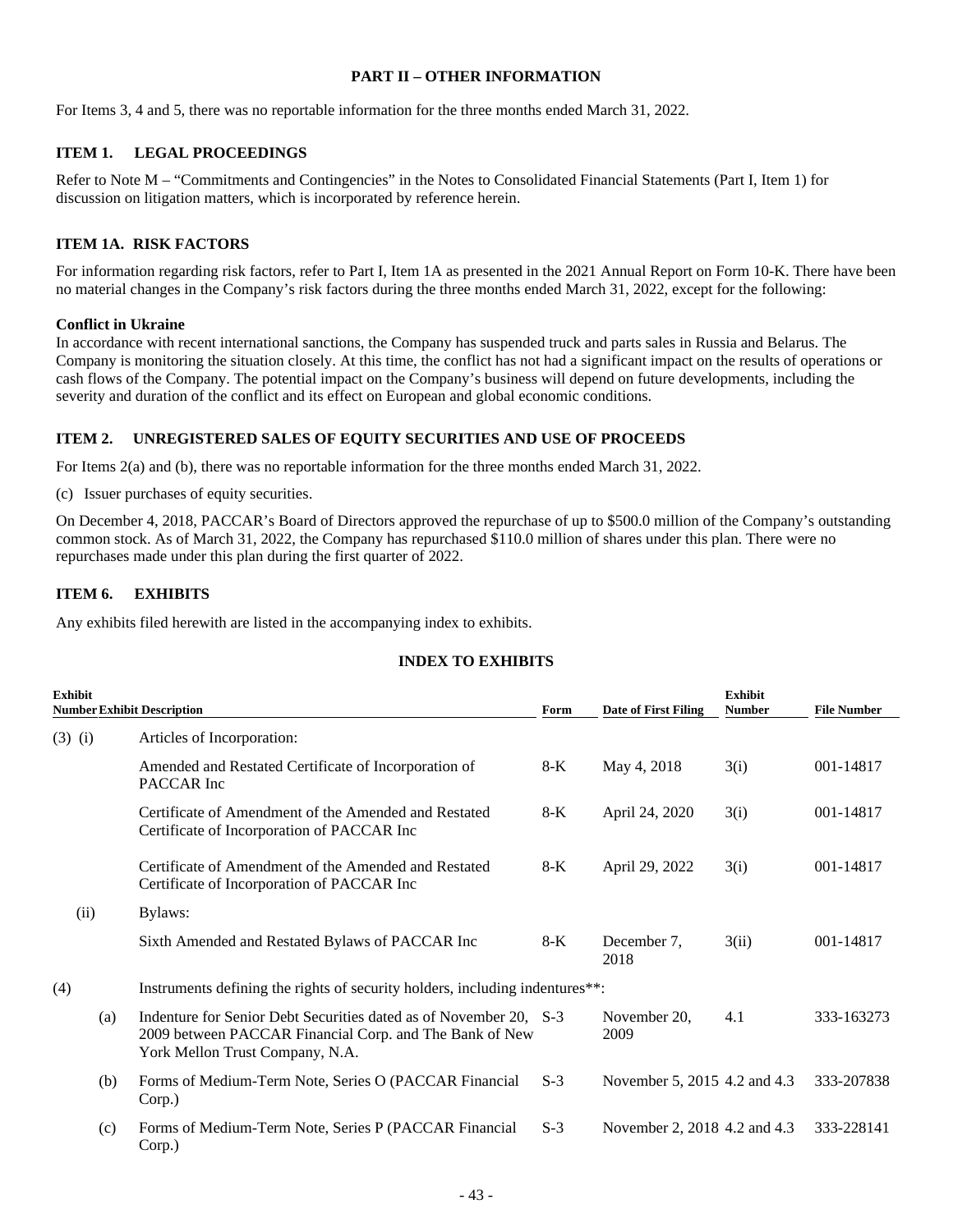| <b>Exhibit</b> |       | <b>Number Exhibit Description</b>                                                                                                                                                                                                                                                                                                                                                                                        | Form   | <b>Date of First Filing</b>  | <b>Exhibit</b><br><b>Number</b> | <b>File Number</b> |
|----------------|-------|--------------------------------------------------------------------------------------------------------------------------------------------------------------------------------------------------------------------------------------------------------------------------------------------------------------------------------------------------------------------------------------------------------------------------|--------|------------------------------|---------------------------------|--------------------|
|                | (d)   | Forms of Medium-Term Note, Series Q (PACCAR Financial<br>Corp.)                                                                                                                                                                                                                                                                                                                                                          | $S-3$  | November 1, 2021 4.3 and 4.4 |                                 | 333-260663         |
|                | (e)   | Terms and Conditions of the Notes applicable to the<br>€2,500,000,000 Medium Term Note Programme of PACCAR<br>Financial Europe B.V. set forth in the Listing Particulars dated<br>May 9, 2018                                                                                                                                                                                                                            | $10-Q$ | August 3, 2018               | 4(h)                            | 001-14817          |
|                | (f)   | Terms and Conditions of the Notes applicable to the<br>€2,500,000,000 Medium Term Note Programme of PACCAR<br>Financial Europe B.V. set forth in the Listing Particulars dated<br>July 4, 2019                                                                                                                                                                                                                           | $10-Q$ | October 30, 2019             | 4(i)                            | 001-14817          |
|                | (g)   | Terms and Conditions of the Notes applicable to the<br>€2,500,000,000 Medium Term Note Programme of PACCAR<br>Financial Europe B.V. set forth in the Information<br>Memorandum dated May 29, 2020                                                                                                                                                                                                                        | $10-Q$ | August 3, 2020               | 4(h)                            | 001-14817          |
|                | (h)   | Terms and Conditions of the Notes applicable to the<br>€2,500,000,000 Medium Term Note Programme of PACCAR<br>Financial Europe B.V. set forth in the Information<br>Memorandum dated July 15, 2021                                                                                                                                                                                                                       | $10-Q$ | August 2, 2021               | 4(g)                            | 01-14817           |
|                | (i)   | Description of the Registrant's Securities Registered Pursuant 10-K<br>to Section 12 of the Securities Exchange Act of 1934                                                                                                                                                                                                                                                                                              |        | February 19, 2020 4(j)       |                                 | 001-14817          |
|                | $***$ | Pursuant to the Instructions to Exhibits, certain instruments defining the rights of holders of long-term debt securities of<br>the Company and its wholly owned subsidiaries are not filed because the total amount of securities authorized under any<br>such instrument does not exceed 10 percent of the Company's total assets. The Company will file copies of such<br>instruments upon request of the Commission. |        |                              |                                 |                    |
| (10)           |       | Material Contracts:                                                                                                                                                                                                                                                                                                                                                                                                      |        |                              |                                 |                    |
|                | (a)   | PACCAR Inc Amended and Restated Supplemental Retirement 10-K<br>Plan                                                                                                                                                                                                                                                                                                                                                     |        | February 27, 2009 10(a)      |                                 | 001-14817          |
|                | (b)   | Amended and Restated Deferred Compensation Plan                                                                                                                                                                                                                                                                                                                                                                          | $10-Q$ | May 10, 2012                 | 10(b)                           | 001-14817          |
|                | (c)   | Deferred Incentive Compensation Plan (Amended and Restated 10-K<br>as of December 31, 2004)                                                                                                                                                                                                                                                                                                                              |        | February 27, 2006 10(b)      |                                 | 001-14817          |
|                | (d)   | Second Amended and Restated PACCAR Inc Restricted Stock DEF14A March 14, 2014<br>and Deferred Compensation Plan for Non-Employee Directors                                                                                                                                                                                                                                                                               |        |                              | Appendix A 001-14817            |                    |
|                | (e)   | PACCAR Inc Restricted Stock and Deferred Compensation<br>Plan for Non-Employee Directors, Form of Deferred Restricted<br>Stock Unit Agreement for Non-Employee Directors                                                                                                                                                                                                                                                 | $8-K$  | December 10,<br>2007         | 99.3                            | 001-14817          |
|                | (f)   | Amendment to Compensatory Arrangement with Non-<br><b>Employee Directors</b>                                                                                                                                                                                                                                                                                                                                             | $10-K$ | February 26, 2015 10(g)      |                                 | 001-14817          |
|                | (g)   | PACCAR Inc Senior Executive Yearly Incentive<br><b>Compensation Plan</b>                                                                                                                                                                                                                                                                                                                                                 | $10-K$ | February 19, 2020 $10(g)$    |                                 | 001-14817          |
|                | (h)   | PACCAR Inc Long Term Incentive Plan                                                                                                                                                                                                                                                                                                                                                                                      | $10-K$ | February 19, 2020 10(h)      |                                 | 001-14817          |
|                | (i)   | Amendment One to PACCAR Inc Long Term Incentive Plan,<br>Nonstatutory Stock Option Agreement and Form of Option<br><b>Grant Agreement</b>                                                                                                                                                                                                                                                                                | $10-Q$ | August 7, 2013               | 10(k)                           | 001-14817          |
|                | (j)   | PACCAR Inc Long Term Incentive Plan, 2018 Form of<br><b>Restricted Stock Award Agreement</b>                                                                                                                                                                                                                                                                                                                             | $10-K$ | February 21, 2019 10(m)      |                                 | 001-14817          |
|                | (k)   | PACCAR Inc Long Term Incentive Plan, Form of Restricted<br><b>Stock Unit Agreement</b>                                                                                                                                                                                                                                                                                                                                   | $10-K$ | February 21, 2019 10(n)      |                                 | 001-14817          |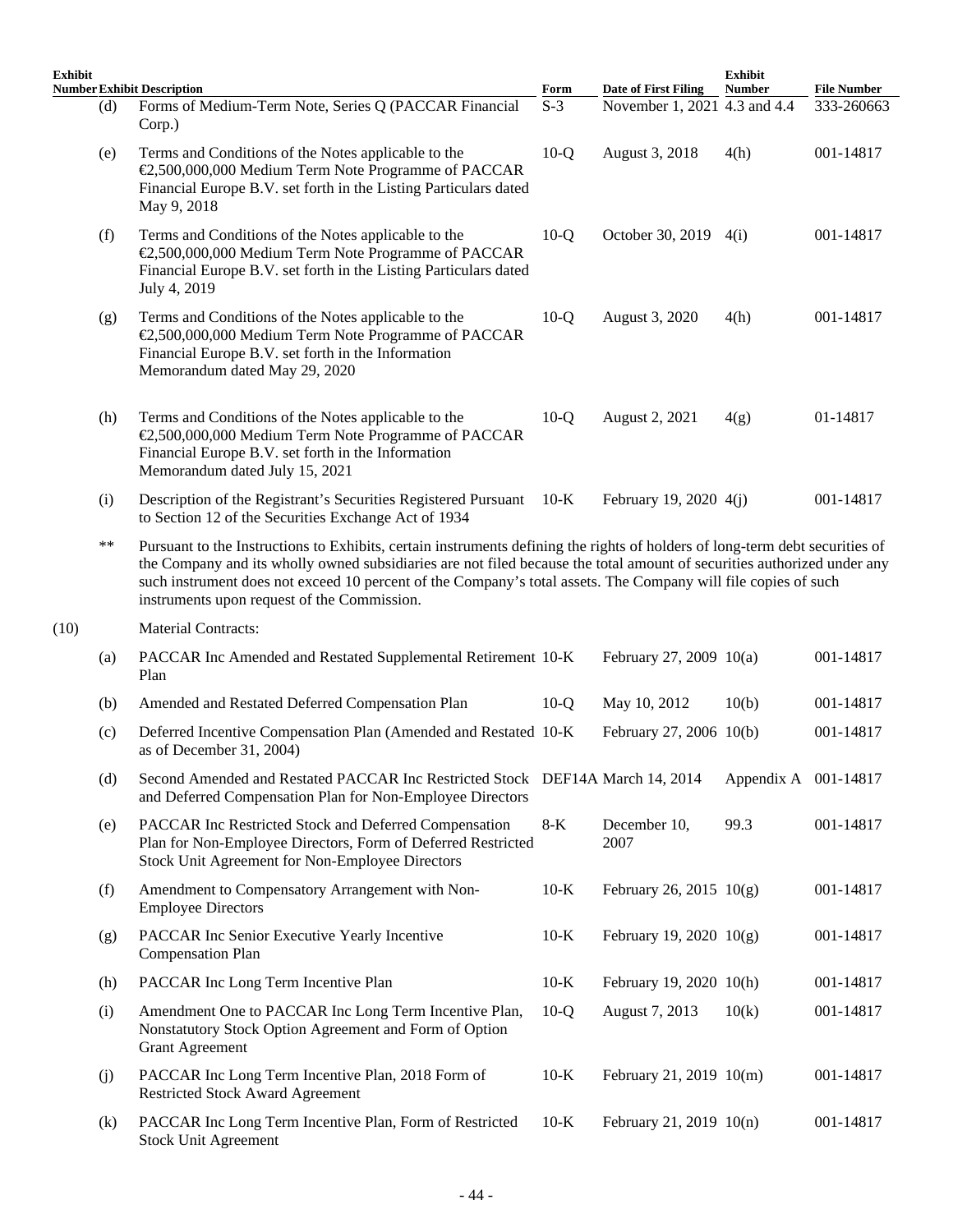| <b>Exhibit</b>                    |                                                                                                                                                                                                                                                   |        |                                                         | <b>Exhibit</b> |                                 |
|-----------------------------------|---------------------------------------------------------------------------------------------------------------------------------------------------------------------------------------------------------------------------------------------------|--------|---------------------------------------------------------|----------------|---------------------------------|
| <b>Number Exhibit Description</b> | PACCAR Inc Savings Investment Plan, Amendment and                                                                                                                                                                                                 | Form   | <b>Date of First Filing</b><br>November 4, 2016 $10(q)$ | <b>Number</b>  | <b>File Number</b><br>001-14817 |
| (1)                               | Restatement effective September 1, 2016                                                                                                                                                                                                           | $10-Q$ |                                                         |                |                                 |
| (m)                               | Memorandum of Understanding, dated as of May 11, 2007, by 8-K<br>and among PACCAR Engine Company, the State of<br>Mississippi and certain state and local supporting governmental<br>entities                                                     |        | May 16, 2007                                            | 10.1           | 001-14817                       |
| (n)                               | Letter Waiver Dated as of July 22, 2008 amending the<br>Memorandum of Understanding, dated as of May 11, 2007, by<br>and among PACCAR Engine Company, the State of<br>Mississippi and certain state and local supporting governmental<br>entities | $10-Q$ | October 27, 2008 $10(0)$                                |                | 001-14817                       |
| (0)                               | Second Amendment to Memorandum of Understanding dated<br>as of September 26, 2013, by and among PACCAR Engine<br>Company, the Mississippi Development Authority and the<br>Mississippi Major Economic Impact Authority                            | $10-Q$ | November 7, 2013 10(u)                                  |                | 001-14817                       |
| (p)                               | Third Amendment to Memorandum of Understanding dated as 10-K<br>of November 12, 2019, by and among PACCAR Engine<br>Company, the Mississippi Development Authority and the<br>Mississippi Major Economic Impact Authority                         |        | February 19, 2020 10(r)                                 |                | 001-14817                       |
| (q)                               | Second Amended and Restated PACCAR Inc Restricted Stock 10-K<br>and Deferred Compensation Plan for Non-Employee Directors,<br>Form of Amended Deferred Restricted Stock Unit Grant<br>Agreement                                                   |        | February 26, 2015 10(t)                                 |                | 001-14817                       |
| (r)                               | Second Amended and Restated PACCAR Inc Restricted Stock 10-K<br>and Deferred Compensation Plan for Non-Employee Directors,<br>Form of Amended Restricted Stock Grant Agreement                                                                    |        | February 26, 2015 $10(u)$                               |                | 001-14817                       |
| (18)                              | Preferability Letter from Ernst & Young LLP*                                                                                                                                                                                                      |        |                                                         |                |                                 |
| (31)                              | Rule $13a-14(a)/15d-14(a)$ Certifications:                                                                                                                                                                                                        |        |                                                         |                |                                 |
| (a)                               | Certification of Principal Executive Officer*                                                                                                                                                                                                     |        |                                                         |                |                                 |
| (b)                               | Certification of Principal Financial Officer*                                                                                                                                                                                                     |        |                                                         |                |                                 |
| (32)                              | Section 1350 Certifications:                                                                                                                                                                                                                      |        |                                                         |                |                                 |
|                                   | Certification pursuant to rule 13a-14(b) and section 906 of the Sarbanes-Oxley Act of 2002 (18 U.S.C. section 1350)*                                                                                                                              |        |                                                         |                |                                 |
| $(101.$ INS $)$                   | Inline XBRL Instance Document - the instance document does not appear in the Interactive Data File because its XBRL<br>tags are embedded within the Inline XBRL document.                                                                         |        |                                                         |                |                                 |
| $(101.$ SCH $)$                   | Inline XBRL Taxonomy Extension Schema Document*                                                                                                                                                                                                   |        |                                                         |                |                                 |
| (101.CAL)                         | Inline XBRL Taxonomy Extension Calculation Linkbase Document*                                                                                                                                                                                     |        |                                                         |                |                                 |
| (101.DEF)                         | Inline XBRL Taxonomy Extension Definition Linkbase Document*                                                                                                                                                                                      |        |                                                         |                |                                 |
| (101.LAB)                         | Inline XBRL Taxonomy Extension Label Linkbase Document*                                                                                                                                                                                           |        |                                                         |                |                                 |
| (101.PRE)                         | Inline XBRL Taxonomy Extension Presentation Linkbase Document*                                                                                                                                                                                    |        |                                                         |                |                                 |
| (104)                             | Cover Page Interactive Data File (formatted as inline XBRL and contained in Exhibit 101)*                                                                                                                                                         |        |                                                         |                |                                 |

\* filed herewith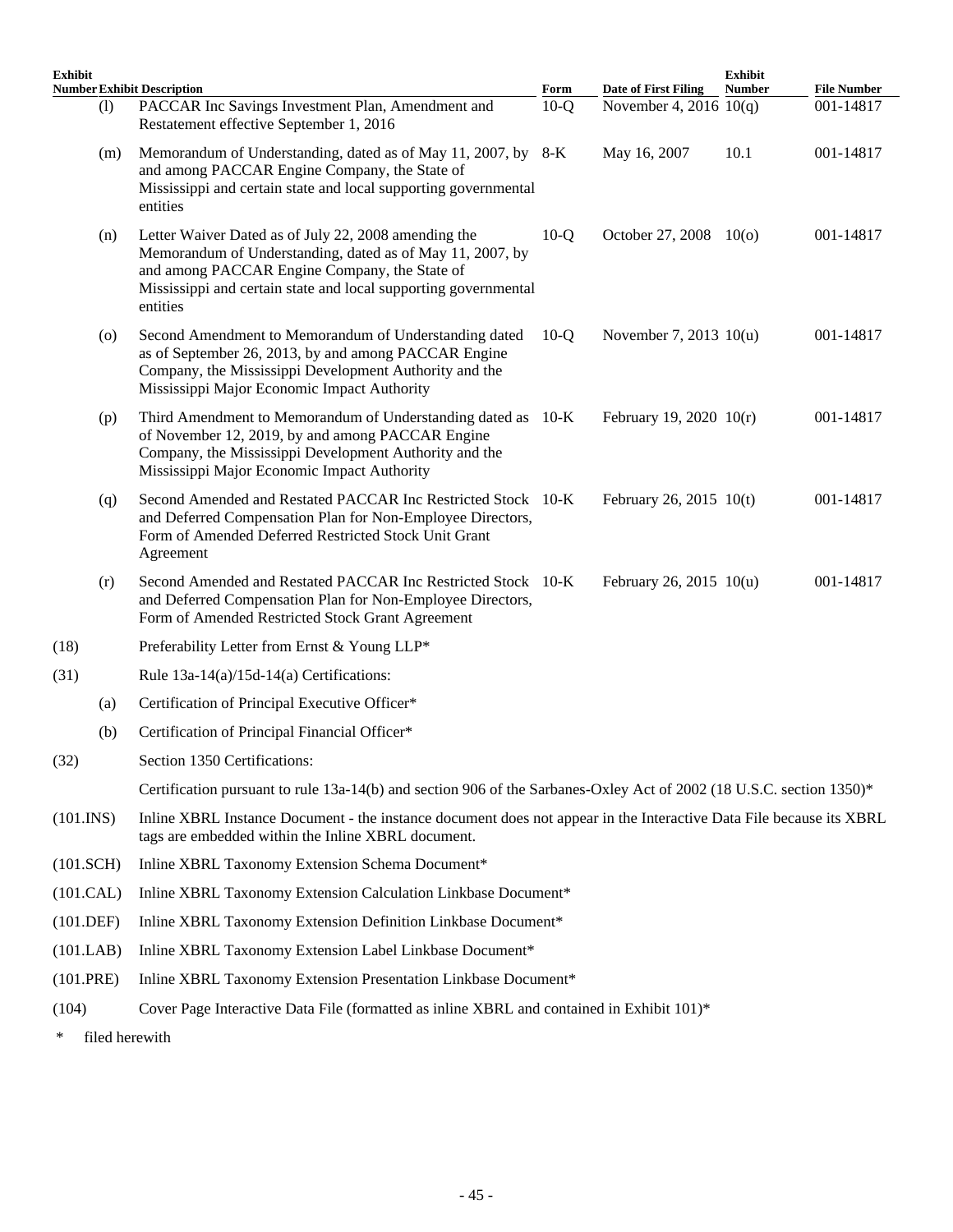# <span id="page-45-0"></span>**SIGNATURE**

Pursuant to the requirements of the Securities Exchange Act of 1934, the Registrant has duly caused this report to be signed on its behalf by the undersigned thereunto duly authorized.

PACCAR Inc (Registrant)

Date <u>May 3, 2022</u> By *S/M. T. Barkley* 

M. T. Barkley Senior Vice President and Controller (Authorized Officer and Chief Accounting Officer)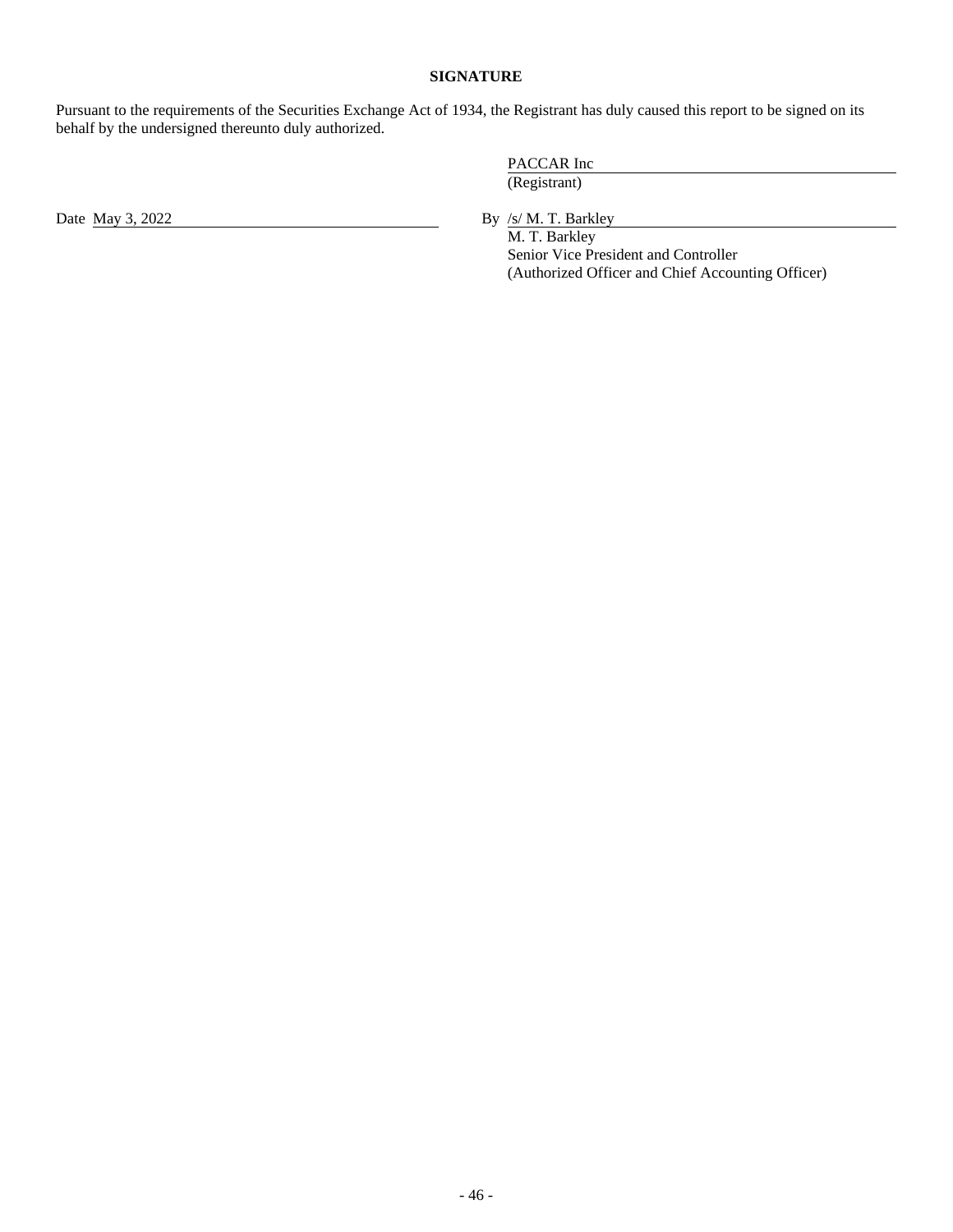**Exhibit 18** 

May 3, 2022

Board of Directors PACCAR Inc 777 106th Avenue NE Bellevue, WA 98004

Ladies and Gentlemen:

Note A of the Notes to the consolidated financial statements of PACCAR Inc, included in its Quarterly Report on Form 10-Q for the three months ended March 31, 2022, describes a change in the method of accounting for inventory valuation from the last-in, first-out (LIFO) method to the first-in, first-out (FIFO) method for certain inventories. There are no authoritative criteria for determining a 'preferable' inventory method based on the particular circumstances; however, we conclude that such change in the method of accounting is to an acceptable alternative method which, based on your business judgment to make this change and for the stated reasons, is preferable in your circumstances. We have not conducted an audit in accordance with the standards of the Public Company Accounting Oversight Board (United States) of any financial statements of the Company as of any date or for any period subsequent to December 31, 2021, and therefore we do not express any opinion on any financial statements of the Company subsequent to that date.

Very truly yours,

/s/ Ernst & Young LLP

Seattle, Washington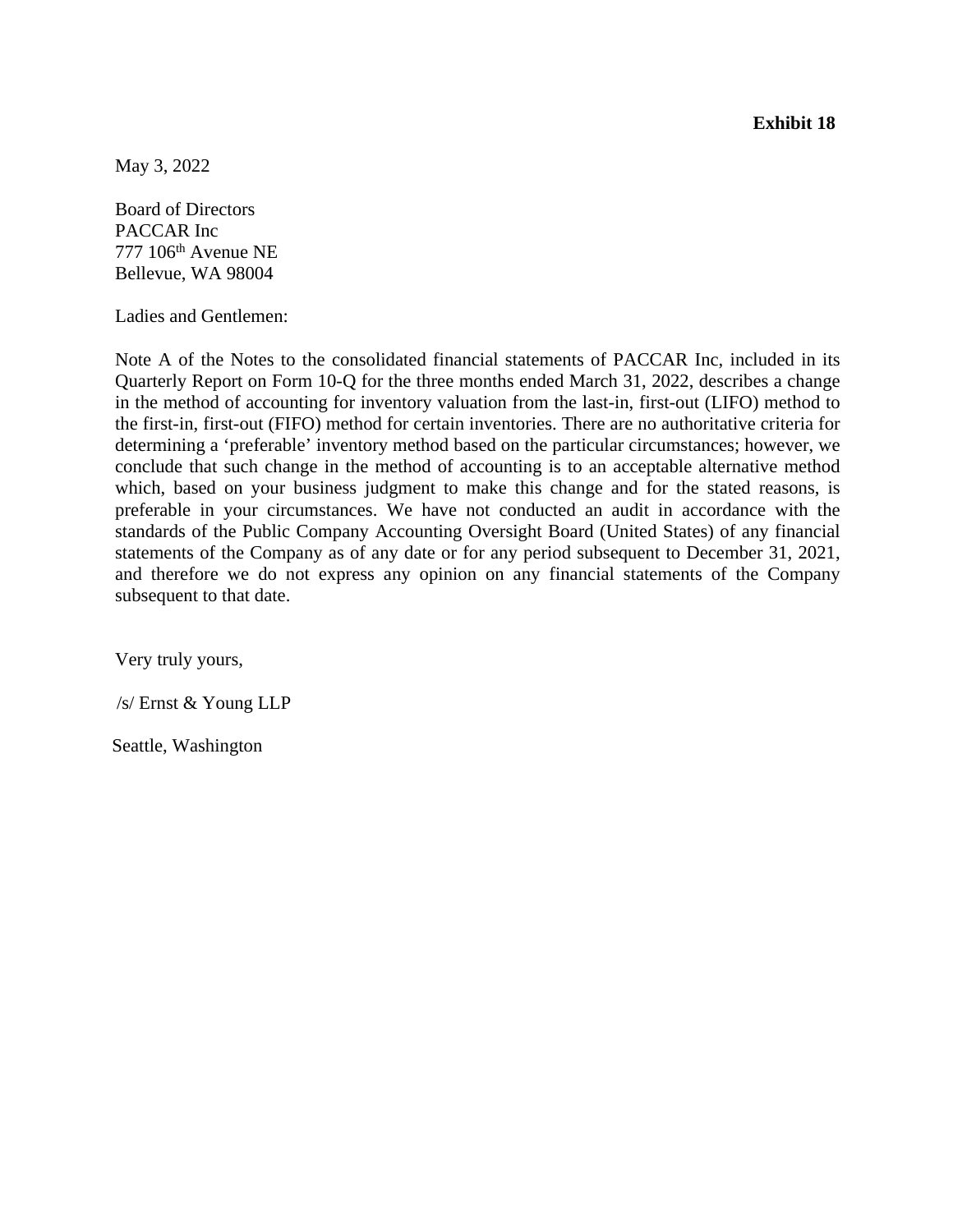#### **CERTIFICATION**

I, R. Preston Feight, certify that:

- 1. I have reviewed this quarterly report on Form 10-Q of PACCAR Inc;
- 2. Based on my knowledge, this report does not contain any untrue statement of a material fact or omit to state a material fact necessary to make the statements made, in light of the circumstances under which such statements were made, not misleading with respect to the period covered by this report;
- 3. Based on my knowledge, the financial statements, and other financial information included in this report, fairly present in all material respects the financial condition, results of operations and cash flows of the registrant as of, and for, the periods presented in this report;
- 4. The registrant's other certifying officer(s) and I are responsible for establishing and maintaining disclosure controls and procedures (as defined in Exchange Act Rules 13a-15(e) and 15d-15(e)) and internal control over financial reporting (as defined in Exchange Act Rules 13a-15(f) and 15d-15(f)) for the registrant and have:
	- (a) Designed such disclosure controls and procedures, or caused such disclosure controls and procedures to be designed under our supervision, to ensure that material information relating to the registrant, including its consolidated subsidiaries, is made known to us by others within those entities, particularly during the period in which this report is being prepared;
	- (b) Designed such internal control over financial reporting, or caused such internal control over financial reporting to be designed under our supervision, to provide reasonable assurance regarding the reliability of financial reporting and the preparation of financial statements for external purposes in accordance with generally accepted accounting principles;
	- (c) Evaluated the effectiveness of the registrant's disclosure controls and procedures and presented in this report our conclusions about the effectiveness of the disclosure controls and procedures, as of the end of the period covered by this report based on such evaluation; and
	- (d) Disclosed in this report any change in the registrant's internal control over financial reporting that occurred during the registrant's most recent fiscal quarter (the registrant's fourth fiscal quarter in the case of an annual report) that has materially affected, or is reasonably likely to materially affect, the registrant's internal control over financial reporting; and
- 5. The registrant's other certifying officer(s) and I have disclosed, based on our most recent evaluation of internal control over financial reporting, to the registrant's auditors and the audit committee of the registrant's board of directors (or persons performing the equivalent functions):
	- (a) All significant deficiencies and material weaknesses in the design or operation of internal control over financial reporting which are reasonably likely to adversely affect the registrant's ability to record, process, summarize and report financial information; and
	- (b) Any fraud, whether or not material, that involves management or other employees who have a significant role in the registrant's internal control over financial reporting.

Date May 3, 2022

/s/ R. Preston Feight

R. Preston Feight Chief Executive Officer (Principal Executive Officer)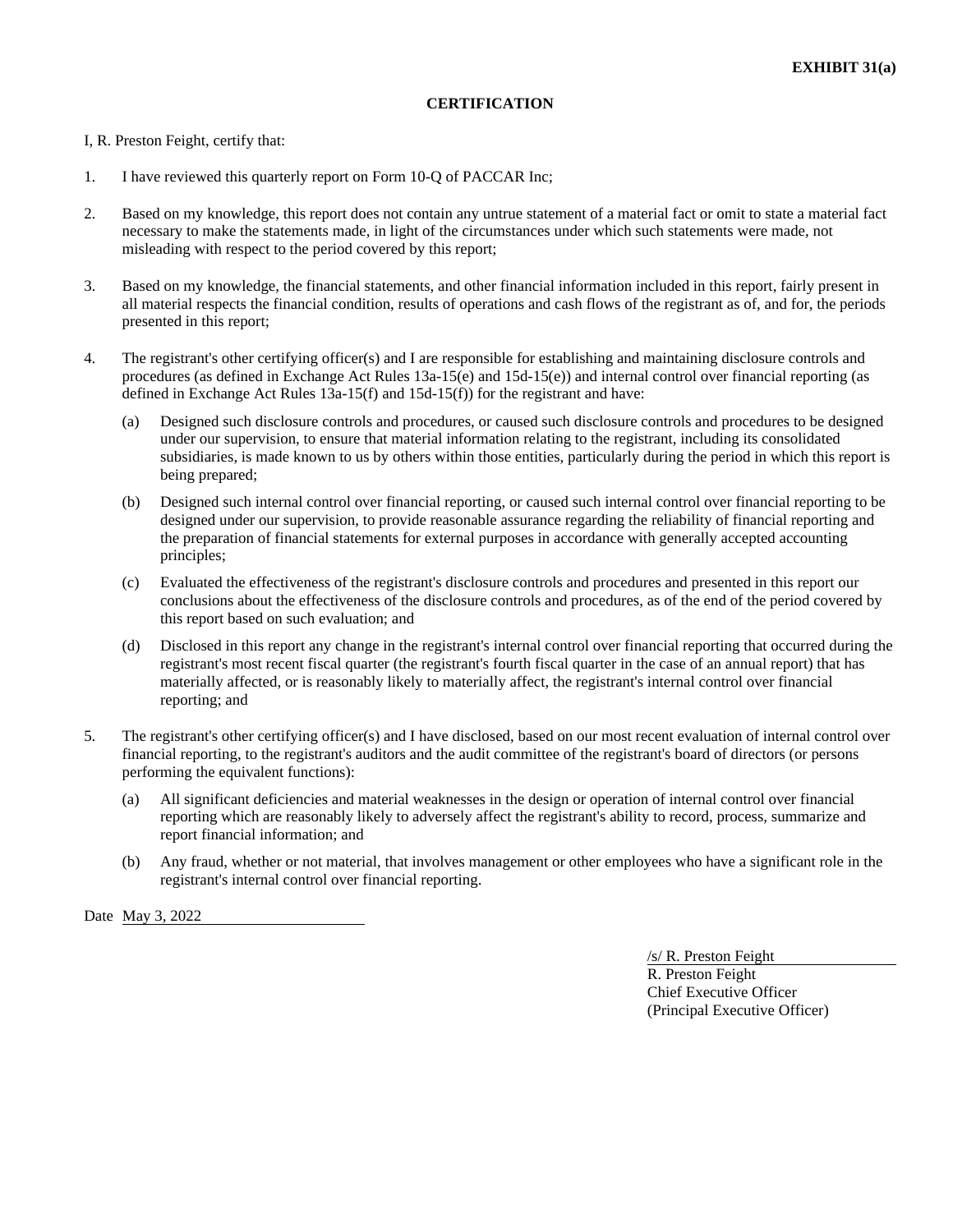#### **CERTIFICATION**

I, Harrie C.A.M. Schippers, certify that:

- 1. I have reviewed this quarterly report on Form 10-Q of PACCAR Inc;
- 2. Based on my knowledge, this report does not contain any untrue statement of a material fact or omit to state a material fact necessary to make the statements made, in light of the circumstances under which such statements were made, not misleading with respect to the period covered by this report;
- 3. Based on my knowledge, the financial statements, and other financial information included in this report, fairly present in all material respects the financial condition, results of operations and cash flows of the registrant as of, and for, the periods presented in this report;
- 4. The registrant's other certifying officer(s) and I are responsible for establishing and maintaining disclosure controls and procedures (as defined in Exchange Act Rules 13a-15(e) and 15d-15(e)) and internal control over financial reporting (as defined in Exchange Act Rules 13a-15(f) and 15d-15(f)) for the registrant and have:
	- (a) Designed such disclosure controls and procedures, or caused such disclosure controls and procedures to be designed under our supervision, to ensure that material information relating to the registrant, including its consolidated subsidiaries, is made known to us by others within those entities, particularly during the period in which this report is being prepared;
	- (b) Designed such internal control over financial reporting, or caused such internal control over financial reporting to be designed under our supervision, to provide reasonable assurance regarding the reliability of financial reporting and the preparation of financial statements for external purposes in accordance with generally accepted accounting principles;
	- (c) Evaluated the effectiveness of the registrant's disclosure controls and procedures and presented in this report our conclusions about the effectiveness of the disclosure controls and procedures, as of the end of the period covered by this report based on such evaluation; and
	- (d) Disclosed in this report any change in the registrant's internal control over financial reporting that occurred during the registrant's most recent fiscal quarter (the registrant's fourth fiscal quarter in the case of an annual report) that has materially affected, or is reasonably likely to materially affect, the registrant's internal control over financial reporting; and
- 5. The registrant's other certifying officer(s) and I have disclosed, based on our most recent evaluation of internal control over financial reporting, to the registrant's auditors and the audit committee of the registrant's board of directors (or persons performing the equivalent functions):
	- (a) All significant deficiencies and material weaknesses in the design or operation of internal control over financial reporting which are reasonably likely to adversely affect the registrant's ability to record, process, summarize and report financial information; and
	- (b) Any fraud, whether or not material, that involves management or other employees who have a significant role in the registrant's internal control over financial reporting.

Date May 3, 2022

/s/ Harrie C.A.M. Schippers

Harrie C.A.M. Schippers President and Chief Financial Officer (Principal Financial Officer)